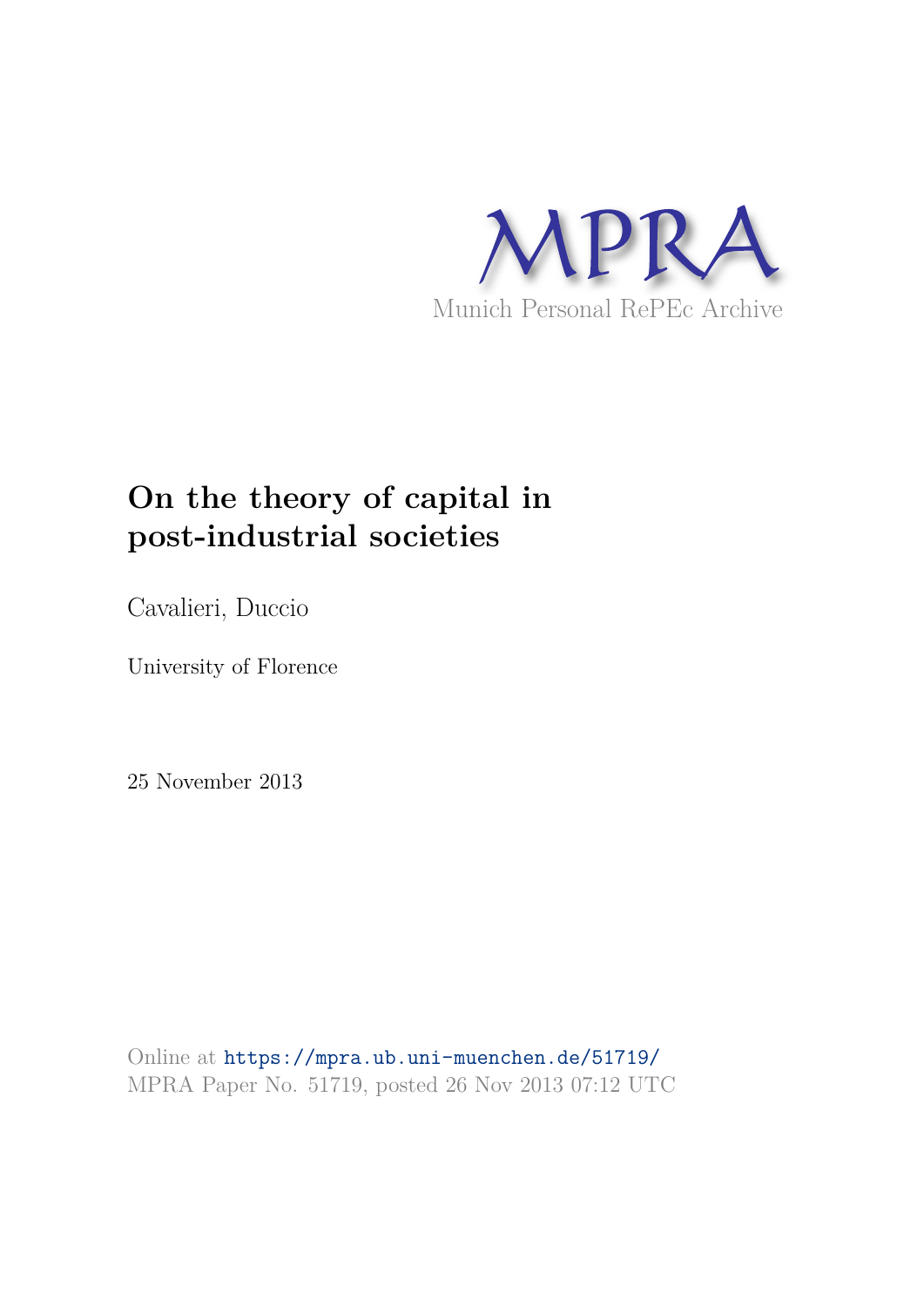### **Duccio Cavalieri**

### (University of Florence)

# **ON THE THEORY OF CAPITAL IN POST-INDUSTRIAL SOCIETIES**

### **1. The present state of capital theory.**

The theory of capital is a wide, complex and intellectually compelling subject, characterized by a high level of abstraction and by a plurality of logical dimensions, physical (or technical), financial and temporal. Its task is to explain the nature of capital and interest, the connections between the theories of value and capital and the role of capital in production, valuation and in the social distribution of income.

This entangled topic, which introduces to the dynamics of production in a capitalistic framework, can be afforded at two analytical levels of determination: that of a fundamental valuetheoretic search on the inner nature of the economic process, an exercise in economic logic and pure economics, typical of theoretical economists, and that of an empirical asset valuation, practiced by bookkeepers and accountants. Up to now, these two levels of determination have been generally kept distinct and analysed separately. It is time to reconcile them.

The present state of the theory of capital is rather disappointing. The basic problem of measuring heterogeneous capital goods in proper value terms, by pricing them, has not yet been satisfactorily solved. The functional links of the theory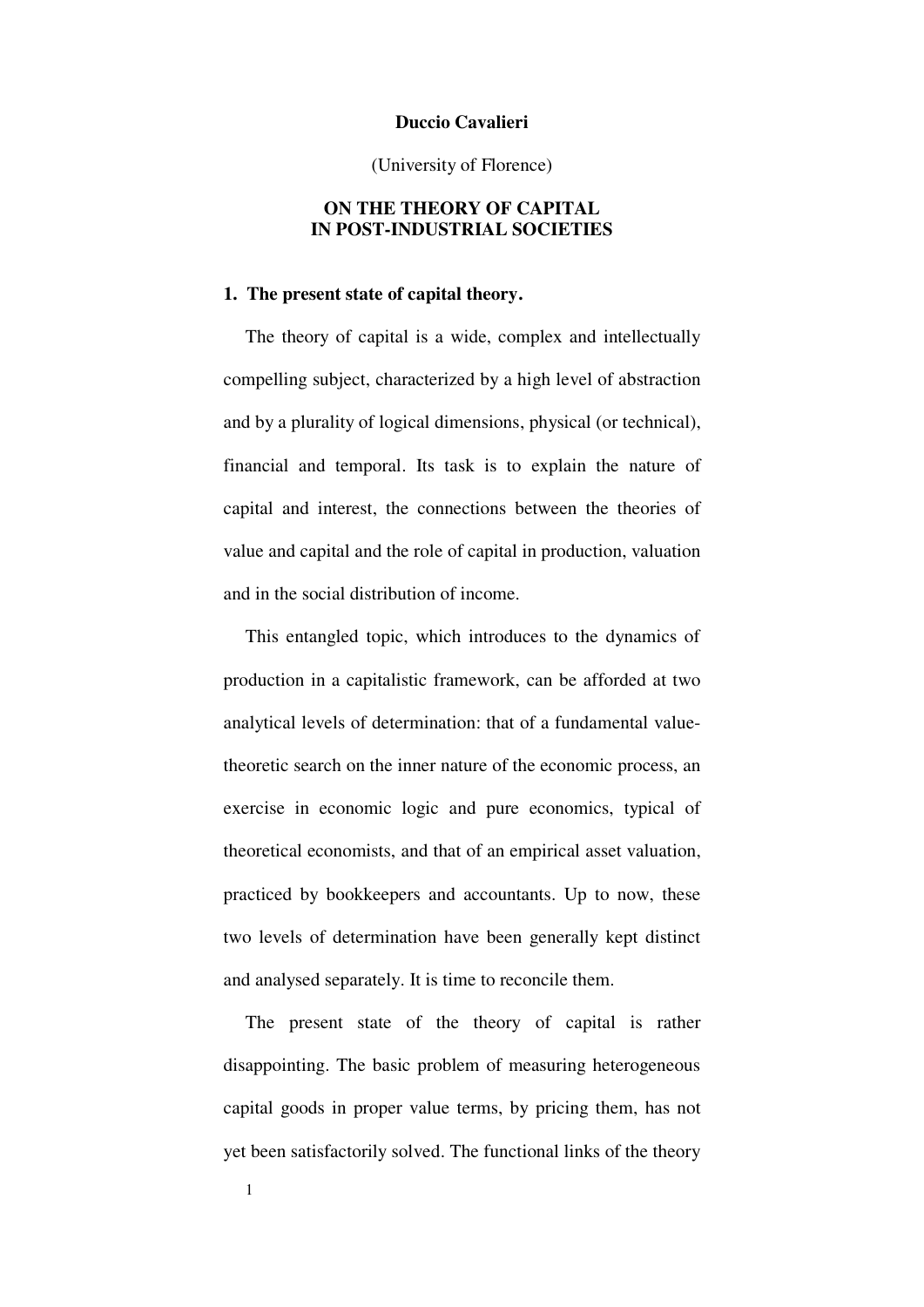of capital with the theory of value and with the theory of distribution are not sufficiently cleared. There is still some work to be done in this field. Capital theory should ultimately be seen as a chapter of general equilibrium analysis.

In this essay we shall first provide a short historiographic introduction to the subject. It will be an exercise in critical thinking about thinking, aimed at introducing a further analysis. Attention will be focused on capitalist production for profit.

The analysis of the theory of capital will then be pursued in a 'late-Marxian' perspective, derived from the position held by Marx after his 'epistemological break' of the middle 1840s, described by Althusser as a radical change of theoretical perspective which signed Marx's passage from Hegelian idealism a general theory of practice, that of historical materialism. We shall supply textual evidence to support this interpretation.

Working in this direction, we shall criticize and refuse two fundamental Marxian postulates: *i*) the assumption that living labour is the only source of value, with its corollary of the alleged value equality between the net output of the economy and the living labour employed in production; and *ii*) the roles attributed in the process of capital valorisation to constant and variable capital. Contrary to Marx, we shall argue that only part of the value of the real capital involved in production transfers unaltered in the value of output.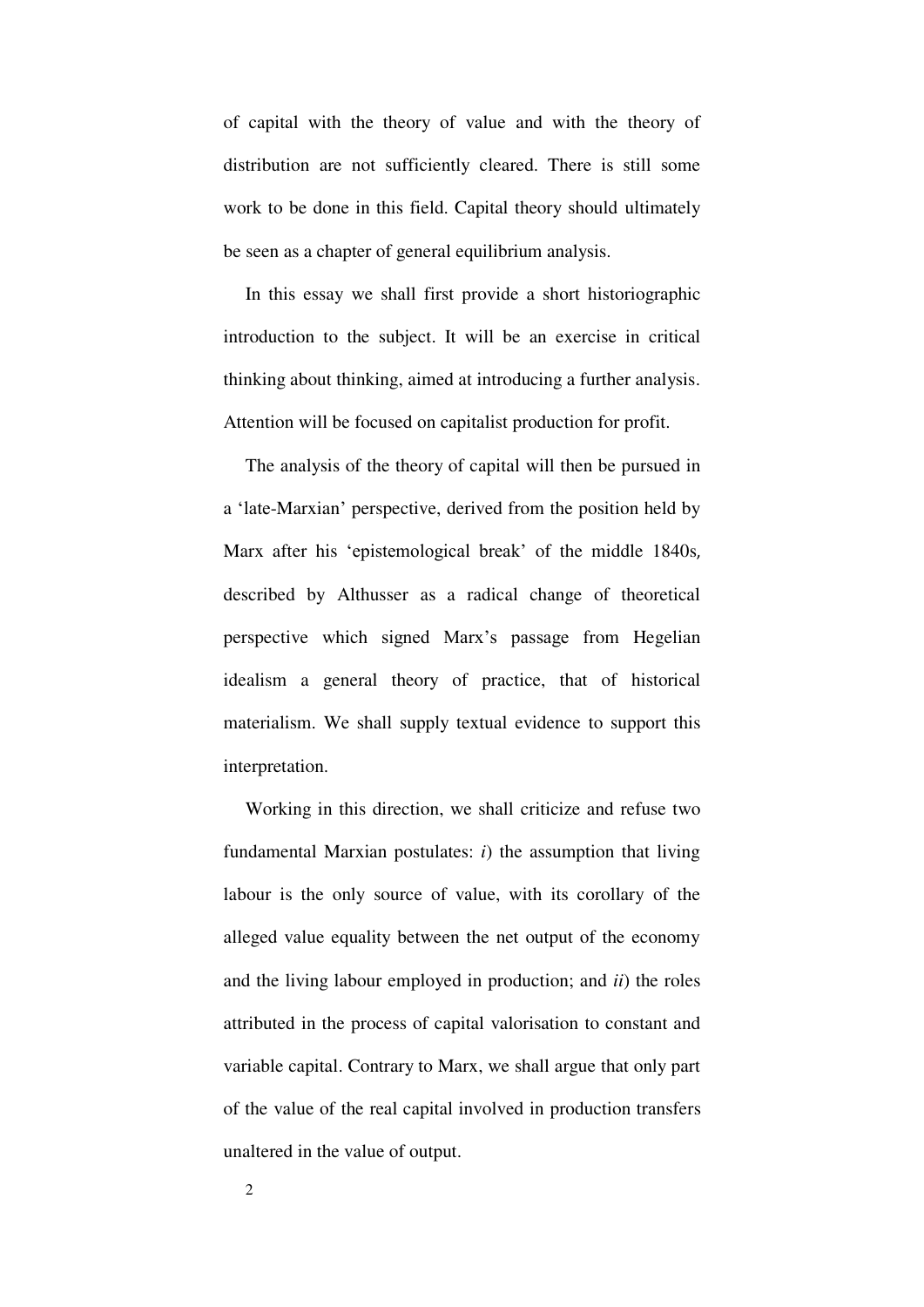This double refusal will lead to a radical change of the traditional Marxist perspective in capital theory. A change pursued along 'late Marxian' lines, in conformity with Marx's own indications and in the historical framework of a postindustrial society. The untenableness of the pure labour theory of value in its quantitative dimension will emerge very clearly and a broader cost-of-production version of the theory of value will be proposed in which value will not be considered an inherent technological quality of a commodity, or a relation between things, the expression of an illusory fetishist conception.

Following Marx, value will be considered a social relation, a relation between human beings, not an exchange relation between things. And the same will be done as concerns capital.

We shall suggest a new method to calculate the monetary expression of abstract labour-time, to make possible a correct integration of the theory of capital with the theory of money. It involves the use of a budgeting parameter suited to include on the cost side both the real cost of production, gross of depreciation allowances expressing the asset's loss of productive efficiency due to its ageing, and the financial cost of capital.

### **2. Some lessons from the past.**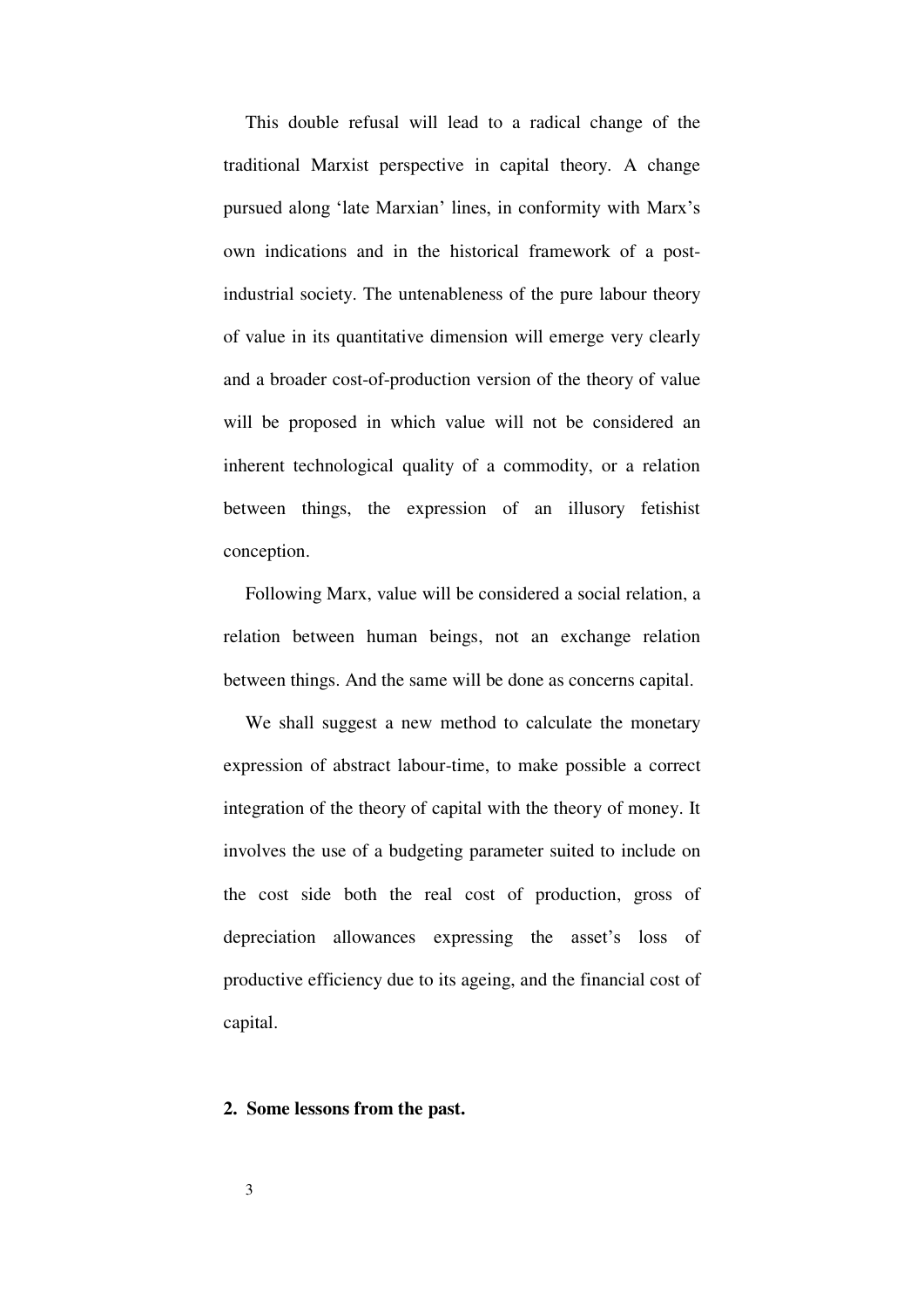Let us begin by recalling a few historical reference points. Starting from the pre-classical theories of value of Cantillon and Petty, the labour-and-land and 'loaf of bread' theories, based on the cost of production of commodities in an agricultural framework in which the social surplus had the prevailing form of land rent.

With Adam Smith the theoretical perspective changed. The concept of value, previously limited to material objects, was extended to intangible services, and the 'toil and trouble' of labour was recognized as the only source and measure of value. Smith held two theories of value. One of them was a labourembodied theory. It was meant to apply to the "early and rude state of society which preceded the accumulation of capital and the appropriation of land", an analytical context where labourembodied and labour-commanded necessarily coincided. For a capitalist economy in which production was undertaken for profit, Smith had a different theory of value, a labourcommanded theory in which prices were not necessarily proportional to labour costs.<sup>1</sup>

<sup>&</sup>lt;sup>1</sup> Smith held also an 'adding up' theory of natural prices – the central prices to which commodities market prices are assumed to gravitate in the long period – where wages, profits and rents entered as independently determined components in a 'trinitarian' price formula, at their normal rates. The theory included profit and rent into price and treated them as deductions from the product of labour. It was therefore a cost-of-production theory of value and was not consistent with a pure labour theory.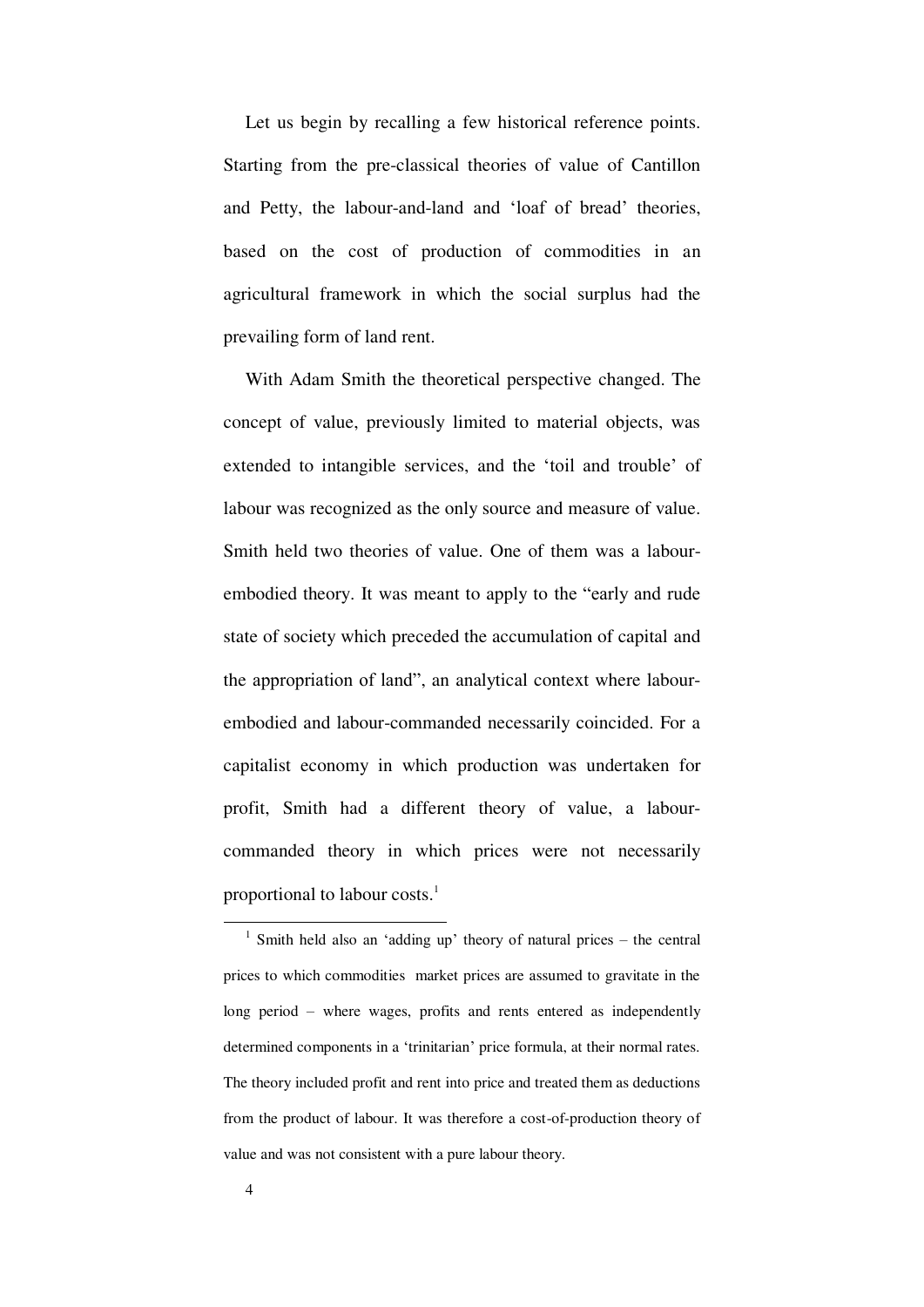A theory of value should answer two distinct questions: the search for a reliable measure of value (a technical problem) and that for the social substance of value (an ontological problem). Classical economists, in general, considered these two aspects strictly connected and gave them a single answer, the labour theory of value.

The Ricardian school regarded capital as accumulated labour, or as a wages-fund, and reduced capital to its labour equivalent. Another school of thought, leaded by Torrens, held a cost-of-production theory in which equal emphasis was put on labour and capital costs. Interest costs were regarded as the reward due to savers for the sacrifice involved by postponing consumption; and the rent on land was considered a component of the cost of production.

Ricardo generalized Smith's labour-embodied theory of value. He pointed out that the value of a commodity depends on the relative quantity of labour needed for its production, not on the compensation paid for this labour. The price of reproducible commodities was determined by their unit cost-of-production, plus a profit margin. Rent was not regarded as a component of price.

The productivity of capital was denied by the 'Ricardian socialists' and by J.S. Mill, who as Smith and Ricardo thought that value was an intrinsic property of commodities. Mill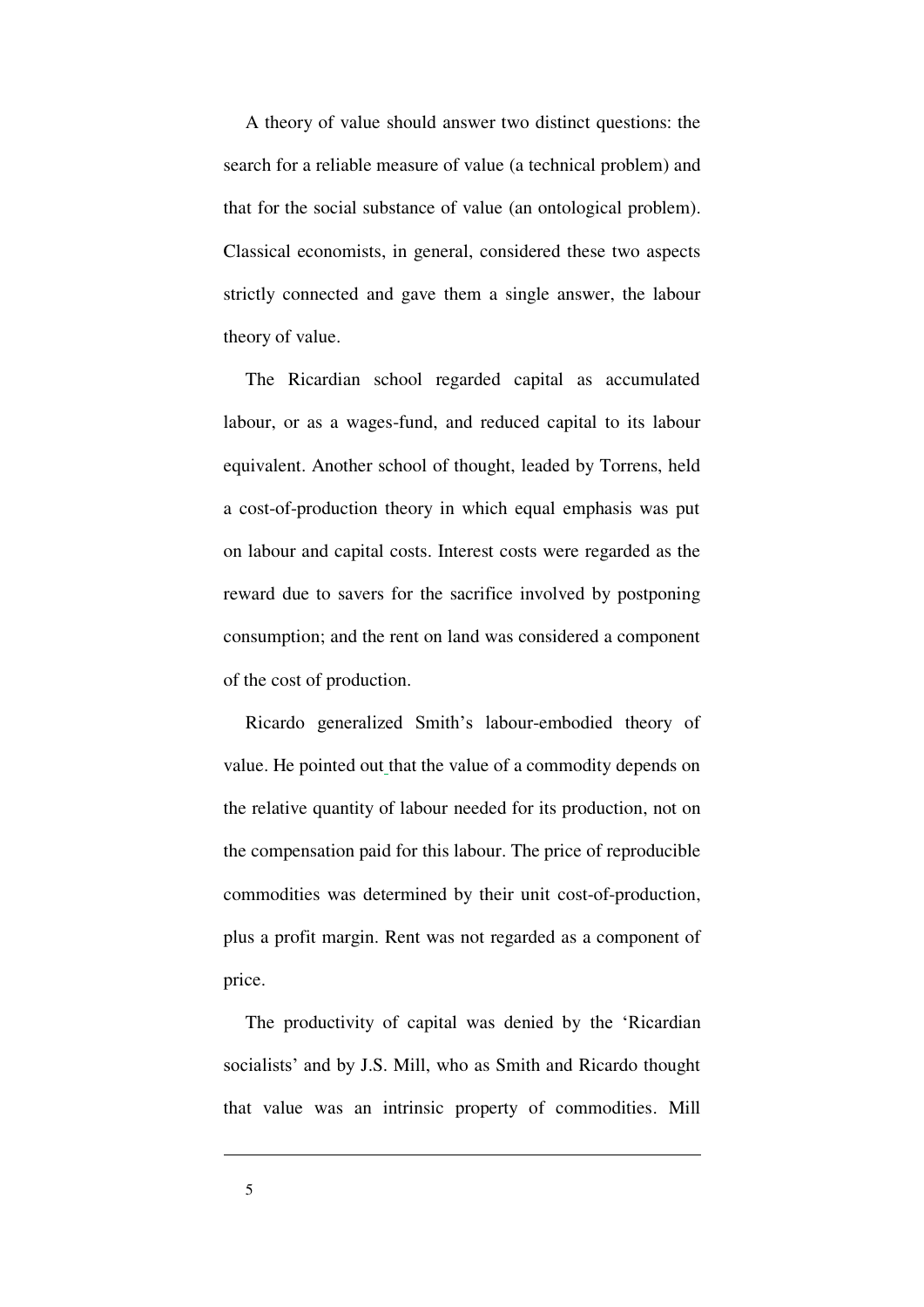abandoned the idea of capital as a wages-fund and substituted it with the old one of accomplished and hoarded labour, held by von Thünen and Rae. He attributed productive power only to labour and natural resources. For Mill, the labour and the cost of production conceptions of value could be reconciled, because he thought that all costs of production were ultimately resolvable into labour.

Then came Marx. He focused his attention on value and on the fundamental relation between value and capital. As Ricardo, he recognized that nothing can have value without being an object of utility and that the value of rare and non reproducible things is determined by the demand for them, rather than by their labour content.

Marx's theory of capital, a unified theory of value and money, was first exposed in 1859, in the *Critique of Political Economy*. It contained a number of significant novelties: *i*) the introduction of the notion of abstract labour, i.e. of socially necessary labour-time, different from Ricardo's empiricist concept of embodied labour; *ii*) the distinction between labour, the agent of production, and labour-power, a commodity, expressing the labourer capacity to work; *iii*) the equivalence of labour-time, the intrinsic or immanent measure of value, and money, its external measure (a remark that opened the way to a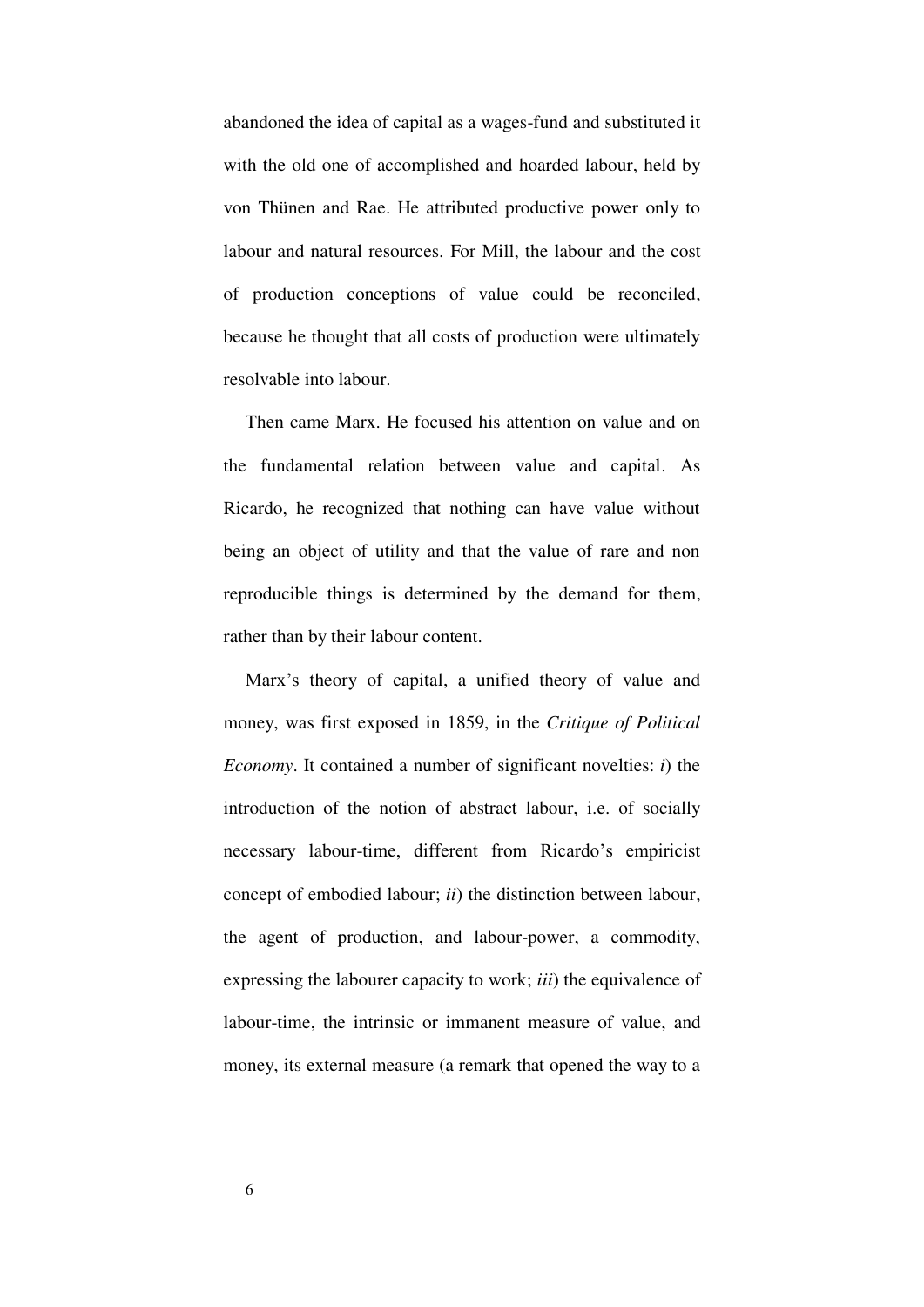monetary theory of value)<sup>2</sup>; *iv*) the questionable distinction between constant and variable capital; *v*) the assumption that living labour is the only source of new value; *vi*) the identification of the origin of surplus-value in unpaid labour; *vii*) a rejection of the *homo oeconomicus* reductionist perspective; *viii*) the idea of capital as a relational concept, a social relation of production and distribution, that cannot find a direct physical or technical expression.*<sup>3</sup>*

 Two basic stages can be distinguished in the evolution of Marx's theories of value and capital: a former one, that of the 'young' or 'junior' Marx, and a later one, of the 'senior' and more mature Marx. The first one found its definitive form in *Capital*, vol. I, first chapter, where Marx exposed in simple terms the leading lines of his theoretical conception, starting from the level of immediate appearances, to render his

<sup>&</sup>lt;sup>2</sup> Money was for Marx the necessary form of appearance of value and capital. He maintained that in the process of production labour "*becomes value in process, money in process and, as such, capital*" (*Capital*, vol. I. chapter four). We agree with his idea to consider capital a process, but we prefer to look at capital as value in progress, value in motion.

<sup>&</sup>lt;sup>3</sup> Capital is indeed a relational concept, not an absolute one. Nothing is capital *in se*, for its own immanent properties. Under proper conditions, almost everything can be potentially regarded as capital, from a functional point of view. Any attempt to define capital once and for all, in general terms, as a specific class, or set of classes of commodities is open to semantic objections.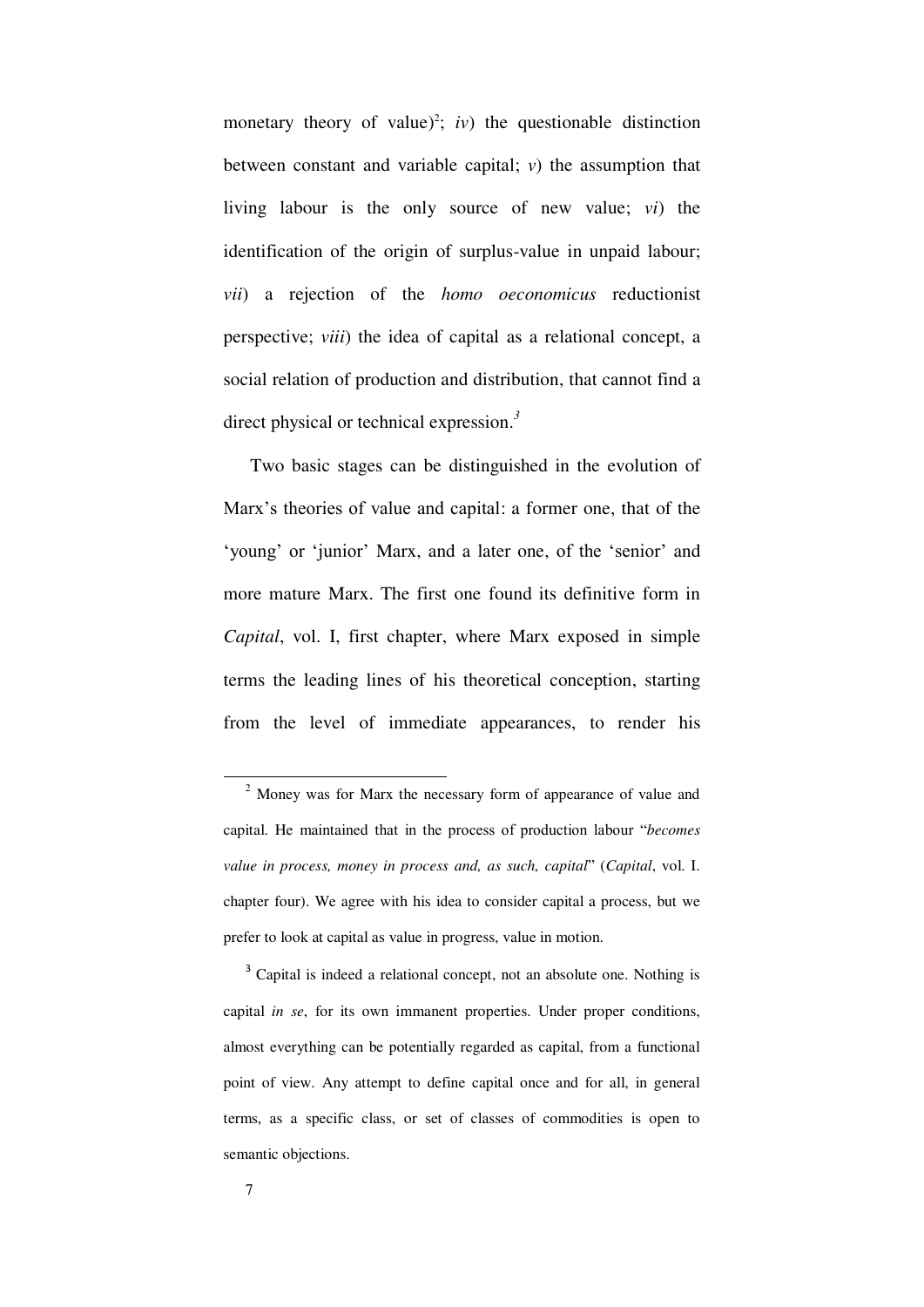discourse comprehensible also to unprepared readers. But he did it with the clear intention to develop the argument more extensively, without some restrictive assumptions, later on.

In his last works, the *Critique of the Gotha Programme* and the *Notes on Wagner*, Marx to recognize that living labour is not the only source of net value. At that time he had no longer in mind a labour theory of value (though a limited one, valid only at an aggregate level), but a cost-of-production theory in which both labour and capital had an active role. He knew that with different technical composition of capital in production processes, the prices of commodities produced for profit in a capitalist society could not be proportional to the quantities of embodied labour. Commodities did not exchange in proportion to their values, but to their prices of production, characterized by equal rates of profit.

Now we know something more. Namely, that two opposite analytical methods are available to reduce prices to real costs of production in theories of value of classical kind, in which emphasis is put on the supply side, in a backward-looking perspective. One of them – suggested by Dmitriev and applied by Bortkiewicz and other neo-Ricardians – is that of the reduction of prices to dated quantities of labour-time, properly weighted and vertically integrated. The other approach – devised by Torrens – is the reverse one: it is a capital theory of value in which the labour coefficients in price equations are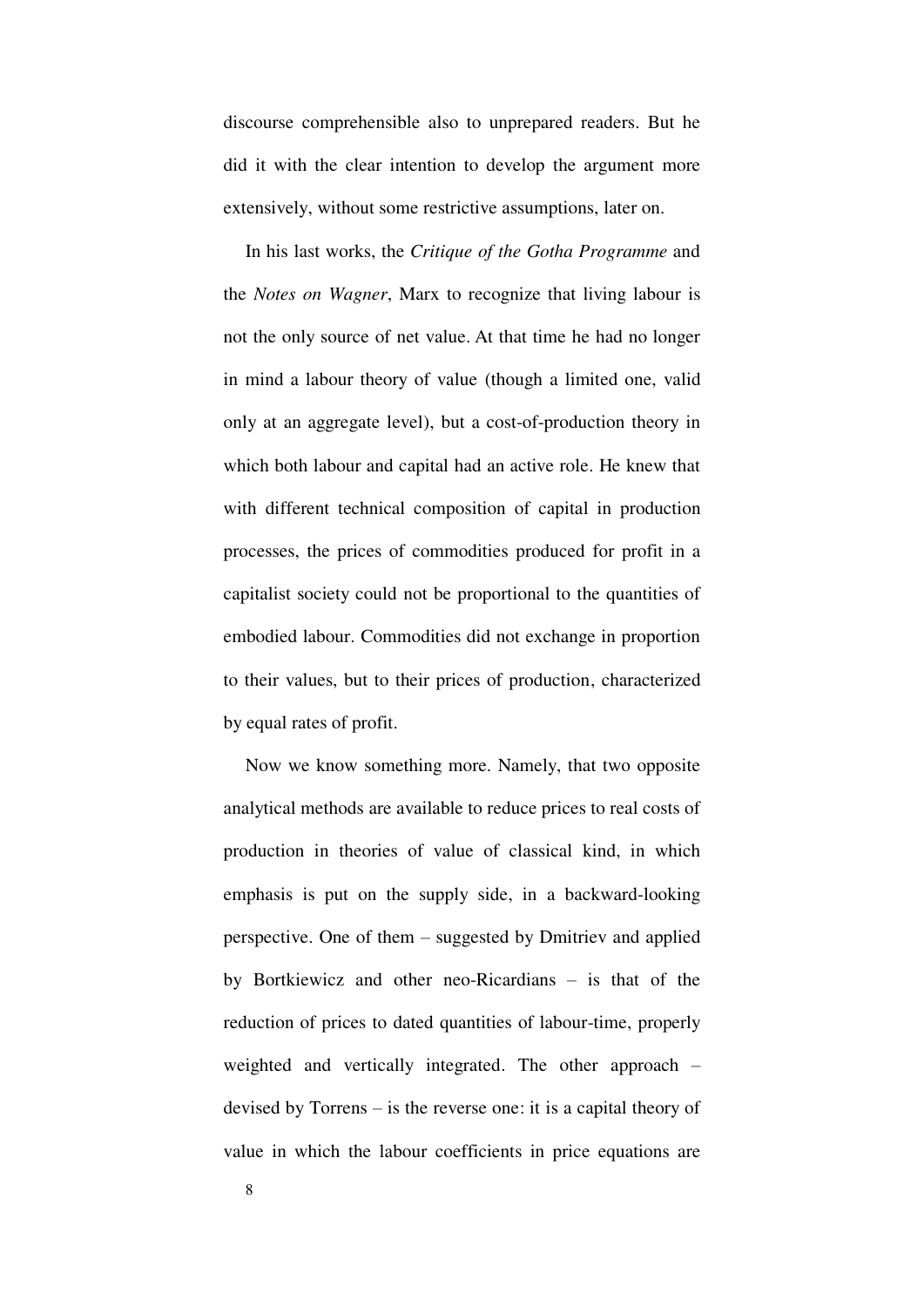substituted by physical quantities of commodities (wagegoods). It is a commodity theory of value. <sup>4</sup>

A possible way to reconcile these methods is to conceive a theory of capital based on the money-form of value. More particularly, on an inconvertible money having no intrinsic value and suited to express the relevance of both labour and capital.

### **3. Towards a value measure of the 'quantity of capital'.**

A revival of Smith's idea of a long run natural equilibrium order in economics took place in the second half of the  $19<sup>th</sup>$ century, with the declining influence of the Ricardian school. In price theory attention shifted from the supply to the demand side of the market; from the cost of production to utility and scarcity. In the theory of capital and interest, abstinence, the sacrifice implied by postponement of consumption, described by Senior, was rediscovered.

A leading neoclassical American economist, John Bates Clark, was the highest authority on capital theory. He conceived capital as a permanent moving fund of uncommitted purchasing power and abstract productive capacity, expressible in money terms, though not necessarily consisting in money.

<sup>4</sup> Both methods imply a mental regression in time, a process of backwardation that has to be truncated at a certain point, to avoid incurring in an impossible regression *ad infinitum*.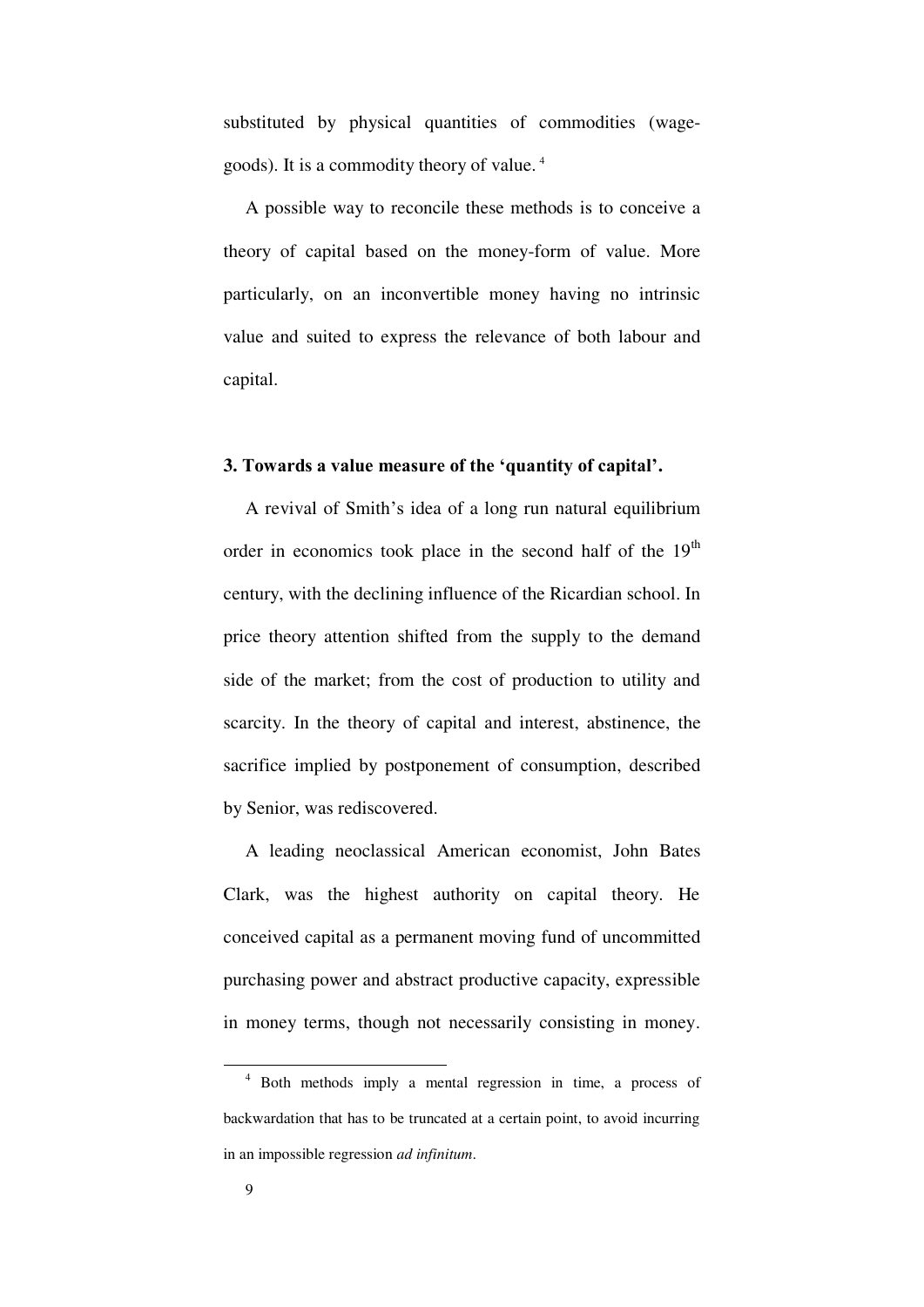His colleague Frank Knight looked at capital as a single magnitude measured in terms of money. He held a productivity theory of capital entirely independent of subjective timepreference. Another eminent neoclassical scholar, Irving Fisher, regarded as capital any stock of wealth suited to produce an income flow. That is the capitalized value of an income stream.

An attempt to reconcile the supply and demand sides of the theory of value and capital was made in England by Alfred Marshall. His theoretical construction was designed to integrate the theory of income distribution with the theory of value and to close the gap between the economist and the businessman conceptions of capital. Marshall's intention was to lay down the foundations of a comprehensive theory of production, value and distribution, where long-period normal prices would be explained on a cost-of-production basis, whereas current prices would reflect the changing market relation between supply and demand. He used several notions of capital – a stock of productive wealth, a homogeneous fund of wage advances, a specific factor of production distinct from labour and land – but did not connect them in a consistent theoretical conception.

An innovative approach to the theory of capital was proposed by Leon Walras. He regarded as capital any resource which could be used as an input in production, including labour ('personal capital') and land ('natural capital'). He had in mind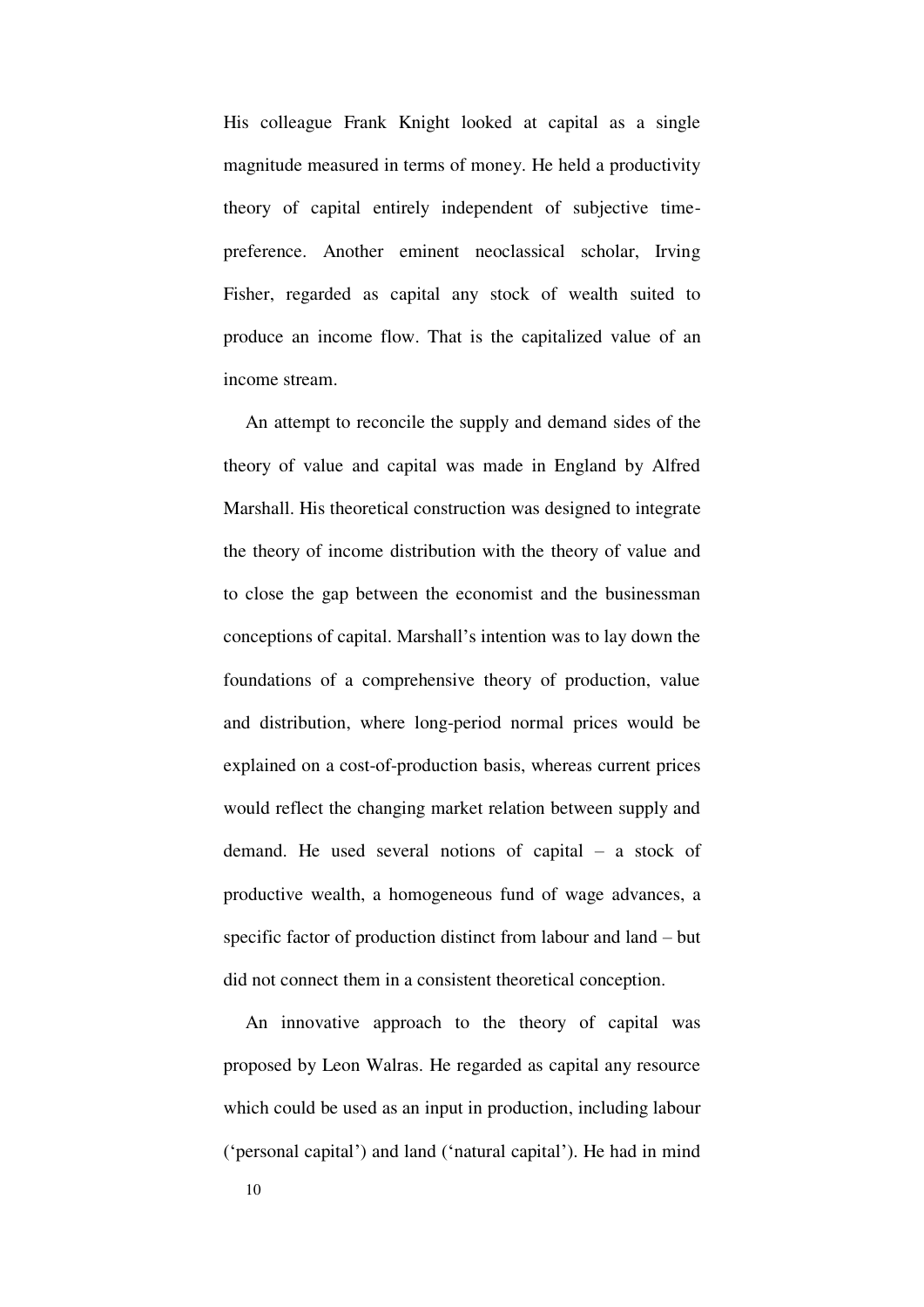a disaggregated approach to capital theory, a general equilibrium model implying a vector of heterogeneous capital goods, whose prices were determined by capitalizing the net income of capital services. In this approach everything depended on everything else, as in any general equilibrium model. The source of capital, therefore, could not be identified. Moreover, no uniform risk-adjusted rate of return on capital emerged, in the presence of new heterogeneous capital goods.

These approaches to the theory of capital were not shared by other marginalist authors. Jevons provided a distinct version of marginalism. He focused the attention on the time structure of capital and on the role of circulating capital.

Then Menger, the founder of the 'old' Austrian capital school, reversed the direction of value imputation of classical political economists, centred on labour. He held a subjective and a-temporal theory of value and pointed out the importance of intermediate capital goods. In his structural approach to the theory of capital, goods were classified in distinct orders, according to their distance to final consumption. A pupil of Menger, Wieser, focused the attention on a capital stock of non-permanent productive resources, periodically consumed and reproduced. In his productivity theory of interest time preference did not play a significant role.

Böhm-Bawerk, another leading member of the old Austrian capital school, rejected Clark's idea of true capital – a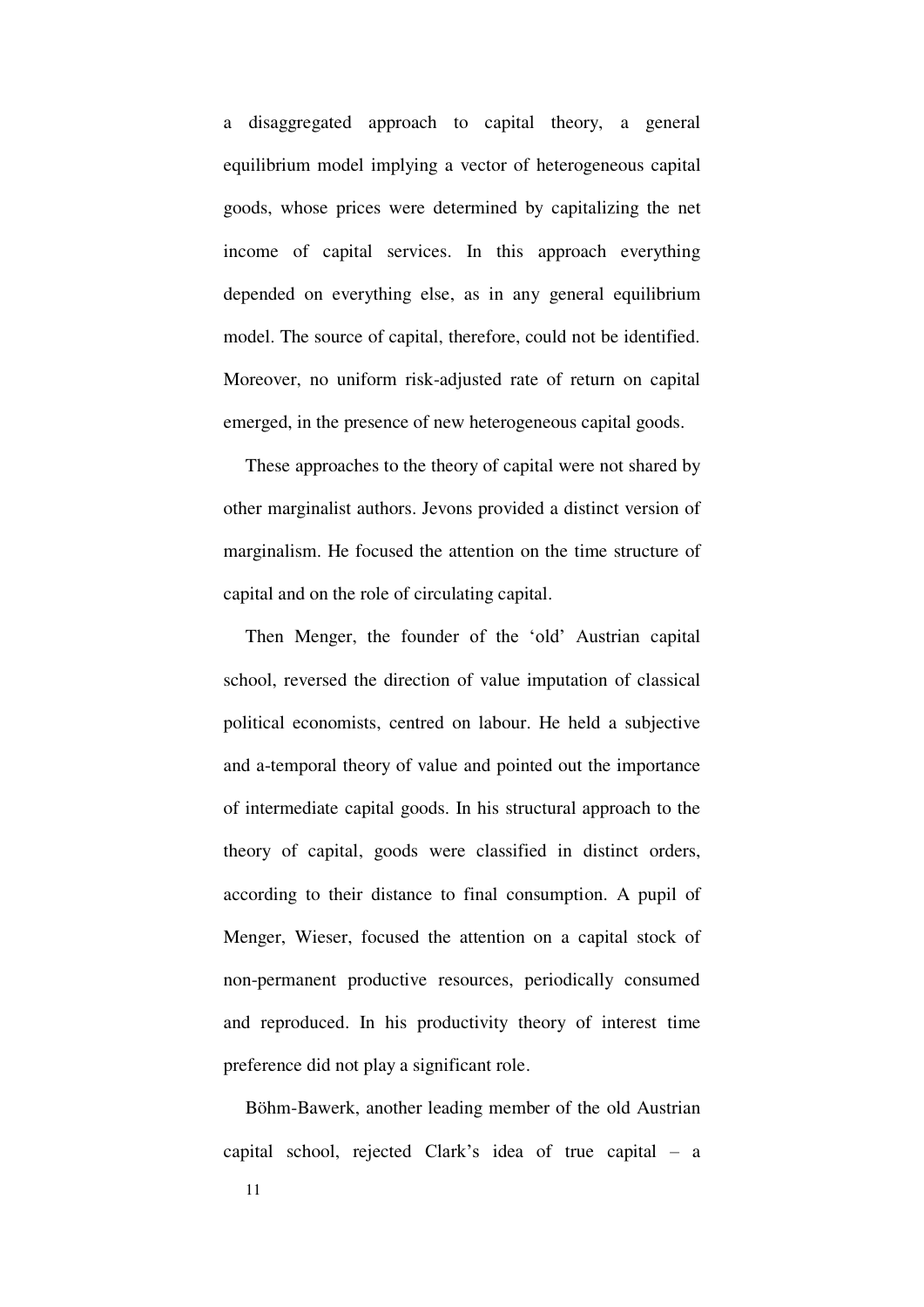homogeneous fund of abstract values –as a pure abstraction ('a mythology of capital'). He looked at capital as saved-up labour and saved-up land and proposed to measure it by a single magnitude, an average period of production. As concerns interest, he rejected productivity theories and argued that interest has to be paid on capital since production takes time and needs to be financed in the meanwhile.

Knut Wicksell – a general equilibrium economist close to the Jevonian and Austrian diachronic perspective and conscious of the problems posed by the measurement of capital in value terms – went farther on. He regarded capital as a factor of production distinct from labour and land, and noticed that it had to be calculated in non-technical value units, an anomaly that could have serious disturbing consequences, later named 'Wicksell effects'.<sup>5</sup> Together with his pupils Åkerman and Lindahl, he also succeeded in extending the Austrian theory from circulating to fixed capital.

A second generation of Austrian capital theorists, that of Mises and Hayek, refused to conceive capital as a perpetual fund of abstract values capable of maintaining its magnitude

<sup>&</sup>lt;sup>5</sup> It is the effect by which any change in the rate of interest or in the supply of capital goods causes a change in the value of a stock of capital, by altering the units in which the stock is measured, so that in competitive equilibrium the rate of interest is no longer equal to the marginal product of capital.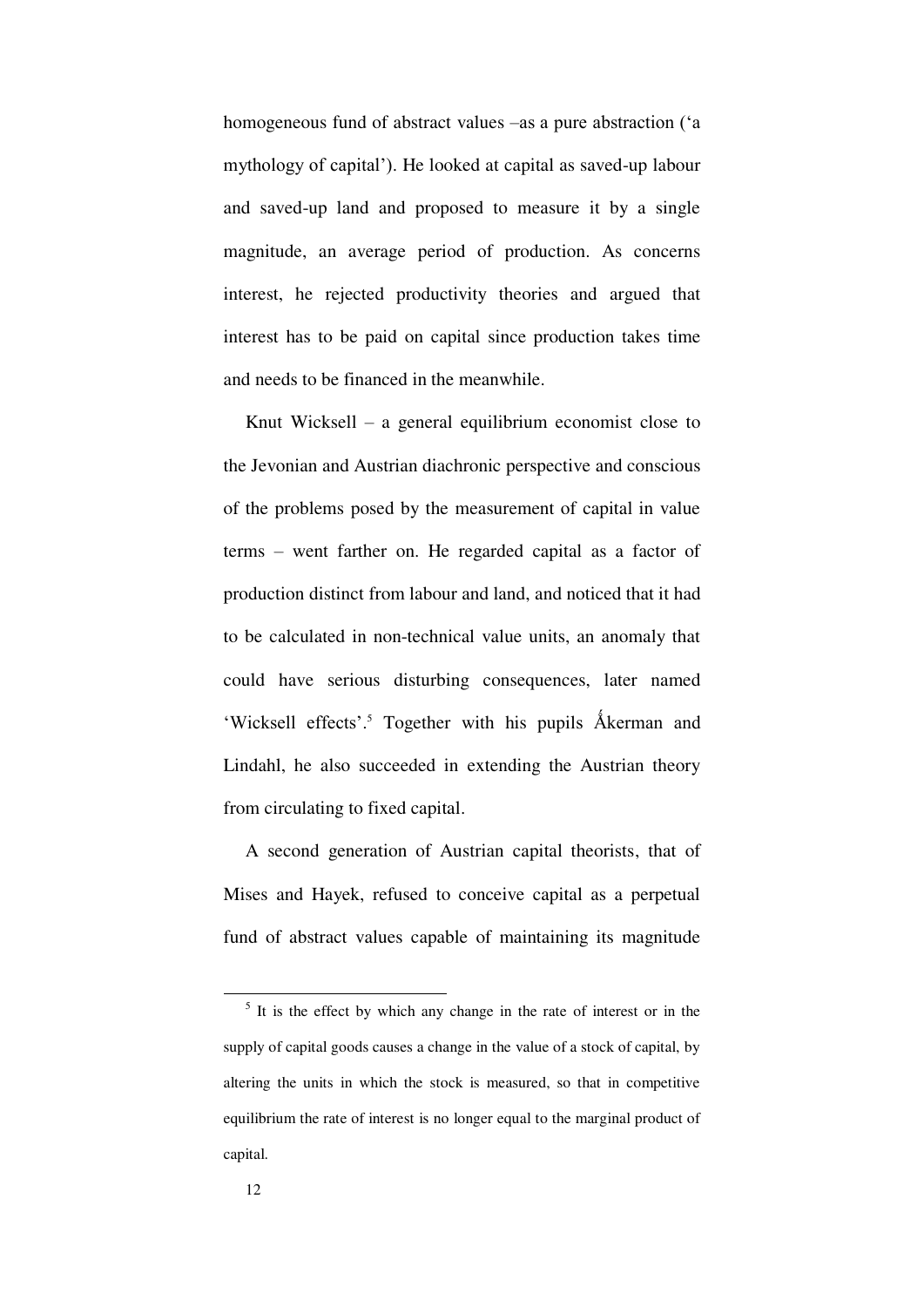while altering its form, or as an amount of waiting. Mises held a time-preference theory of interest. Hayek was the author of a pure theory of capital. He argued that production takes place in vertical linear sequences and thus cannot be correctly represented by means of simultaneous equations models. He also explained why the complex time-lapses structure of production could not be suitably summarised by a single parameter. As Knight, he considered Böhm-Bawerk's average period of production a misleading concept.

Another Austrian economist, Schumpeter, denied to produced means of production the nature of a distinct productive factor and argued that all capital goods could ultimately be 'resolved' into labour and land.

Later on, a new generation of 'Austrian' capital theorists came to the forefront and brought further contributions on specific points of the theories of capital and interest, but did not succeed to construct a theory of capital in disequilibrium fully integrated with the theory of money and suited to explain business cycles.

Two other important schools of thought on capital and interest were active in the 1930s: that of the 'Ordo' Freiburg liberal circle of Eucken and Röpke in Germany and that of Robbins at the London School of Economics. In both of them, Hayek had a significant role.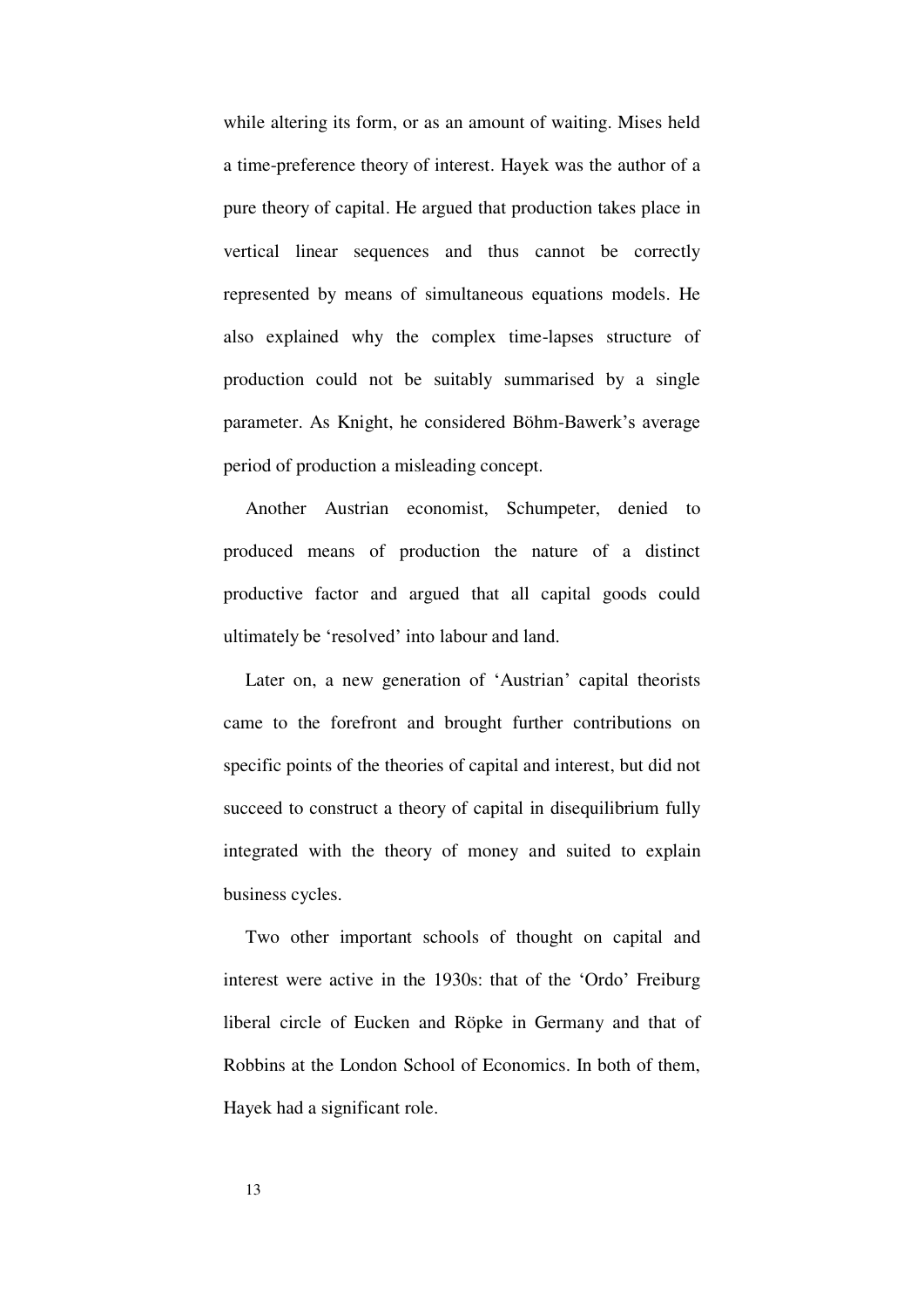### **4. The reorienting of capital theory in the 1930s.**

At the end of the 1930s the debate on the theory of capital was reoriented in the direction of simultaneous equations models fit for a timeless structural analysis of the system. They were either of the neo-Walrasian type, implying the assumption of perfect individual rationality, or of a Paretian type, allowing for non logical actions.

All these models are subject to methodological objections, for the logical implications of the assumption of a static framework and of given initial endowments of capital assets. When new capital goods, qualitatively different from the old ones, are produced, the equilibrium condition that requires equal rates of returns on all capital assets is not satisfied.

 In England two economists, Dennis Robertson and John Hicks worked, independently of each other, in this direction. Robertson used a period analysis implying a time-lag between the reception and the spending of income, which he applied to the study of industrial fluctuations, that he thought could be explained by a shortage of saving and an excess of bank credit to investors. He held a 'loanable funds' theory of interest. Hicks analysed the market process in a forward-looking pseudo-dynamic perspective in which every variable was dated. He then focused on the study of steady growth equilibrium, but admitted to be 'very skeptical' about its relevance, and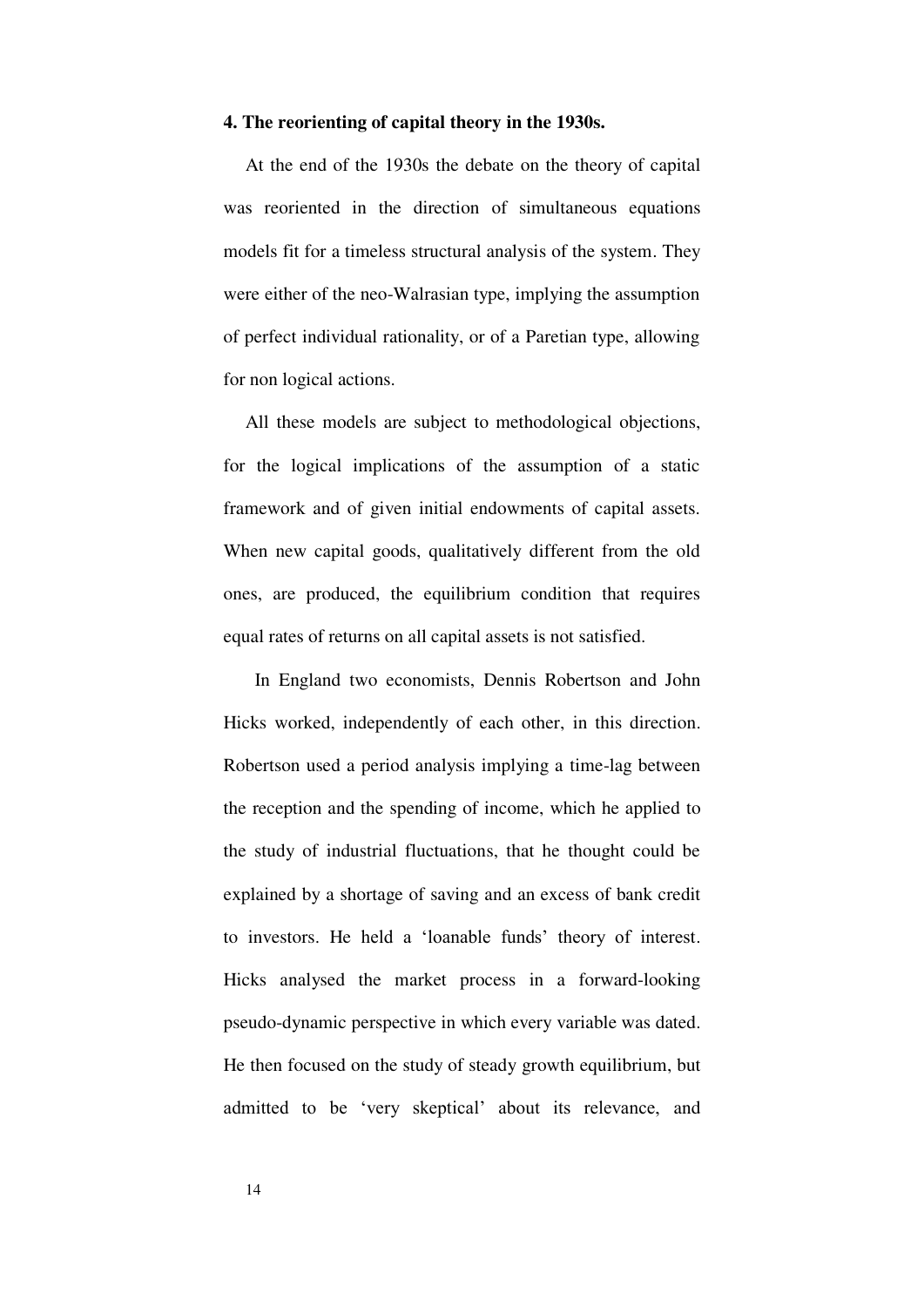ultimately proposed a reformulation of the theory of capital on alleged neo-Austrian lines.

The Austrian capital theory deserves appreciation for its contributions to express the connection between time and value, to discard the neoclassical concept of 'quantity of capital', to point out the relevance of time in production processes and to rediscover the creative role of entrepreneurship, obscured by the standardized optimizing procedures of neoclassical theories. But apart from the simplest point-input point-output case, concerning the growing of timber trees or the maturing of wine, it incurred in serious difficulties in the treatment of more complex cases of production, in which the connection of individual input and output units poses harder problems.

The Austrian school, moreover, did not afford an analysis of the relations between the synchronic (horizontal) and the diachronic (vertical) capital structure of the system. And it was not equally successful in studying a disequilibrium context. This was one of the reasons that explain why the Austrian capital theory did not get Keynes's approval.<sup>6</sup>

<sup>6</sup> During the capital theory controversy between Hayek and Keynes new questions were raised: whether substitution or complementarity relations prevailed between factors of production; whether there was any difference between choosing among various commodities available at different times and among different commodities available at one and the same time;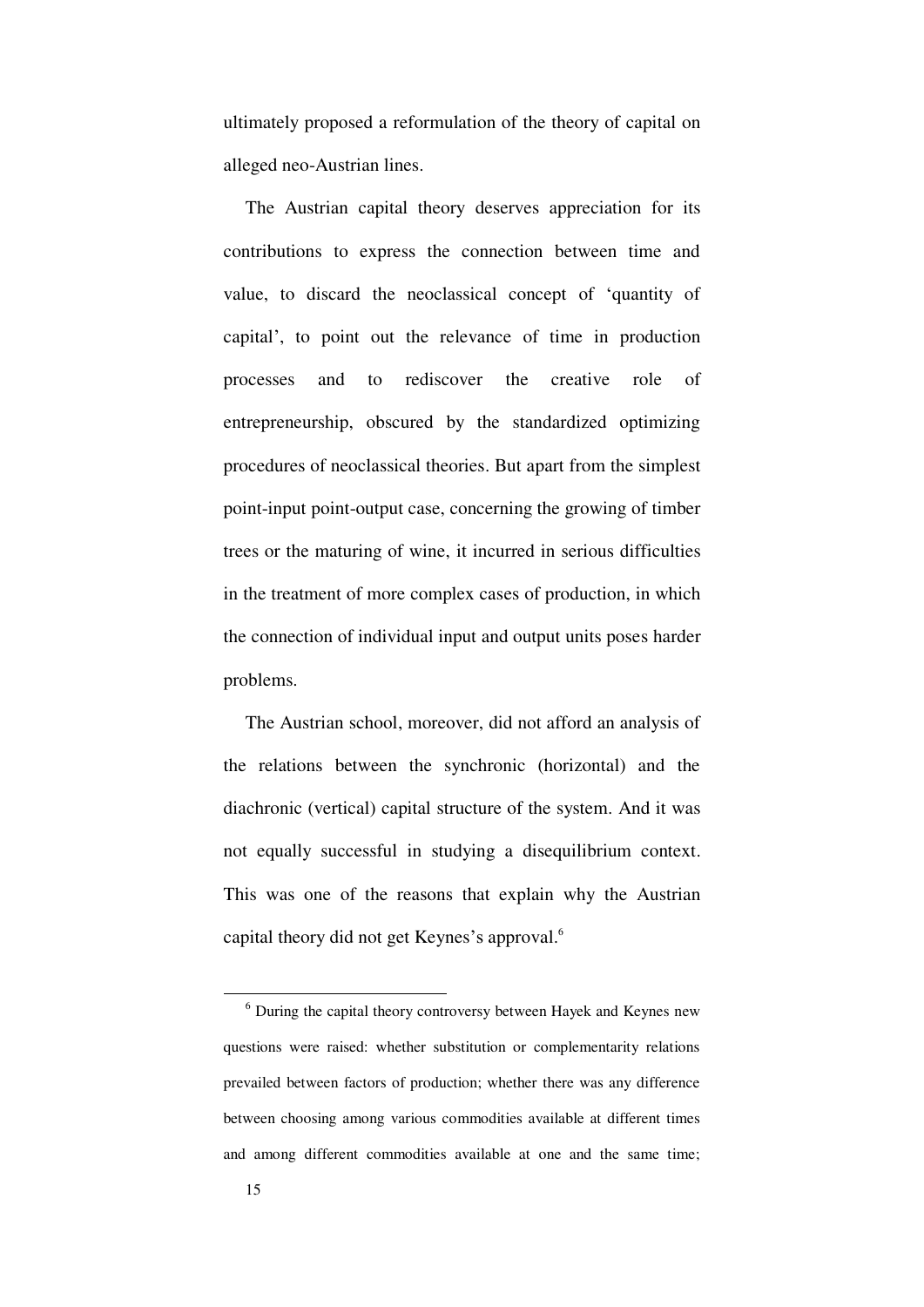Keynes was scarcely interested in the theory of value and even more in the theory of capital. But he did not dismiss capital theory entirely. His aim was to propose a general theory of asset holding, based on an expectations-augmented extension of Marshall's theory. He had in mind a monetary theory of value and a forward-looking theory of capital, focused on the expected returns of new investments (the marginal efficiency of capital), instead than a backward-looking theory, focused on past investments.

In the *General Theory* there is a whole chapter on the nature of capital. Keynes made clear that he sympathized with the preclassical doctrine in which labour was the basic productive factor.<sup>7</sup> Special attention was later paid by Keynes to the temporary demand for short-term finance in form of overdraft . whether investment should be considered as inversely related to the rate of interest or as directly related to the level of final demand. Shared conclusions, however, were not drawn. The positions of the discussants were too distant. They reflected two opposing visions. Hayek believed in the fundamental self-correcting power of the market economy. Keynes did not share this view and advocated a more active government intervention to stabilize the economy.

 $7$  He observed that if the supply of capital goods was kept sufficiently abundant, the yields of capital would decrease up to the point at which the marginal efficiency of capital would be zero. Then the demand for capital assets would cease, causing the "euthanasia of the rentier" and the end of "the cumulative oppressive power of the capitalist to exploit the scarcityvalue of capital" (*G.T.,* p. 376).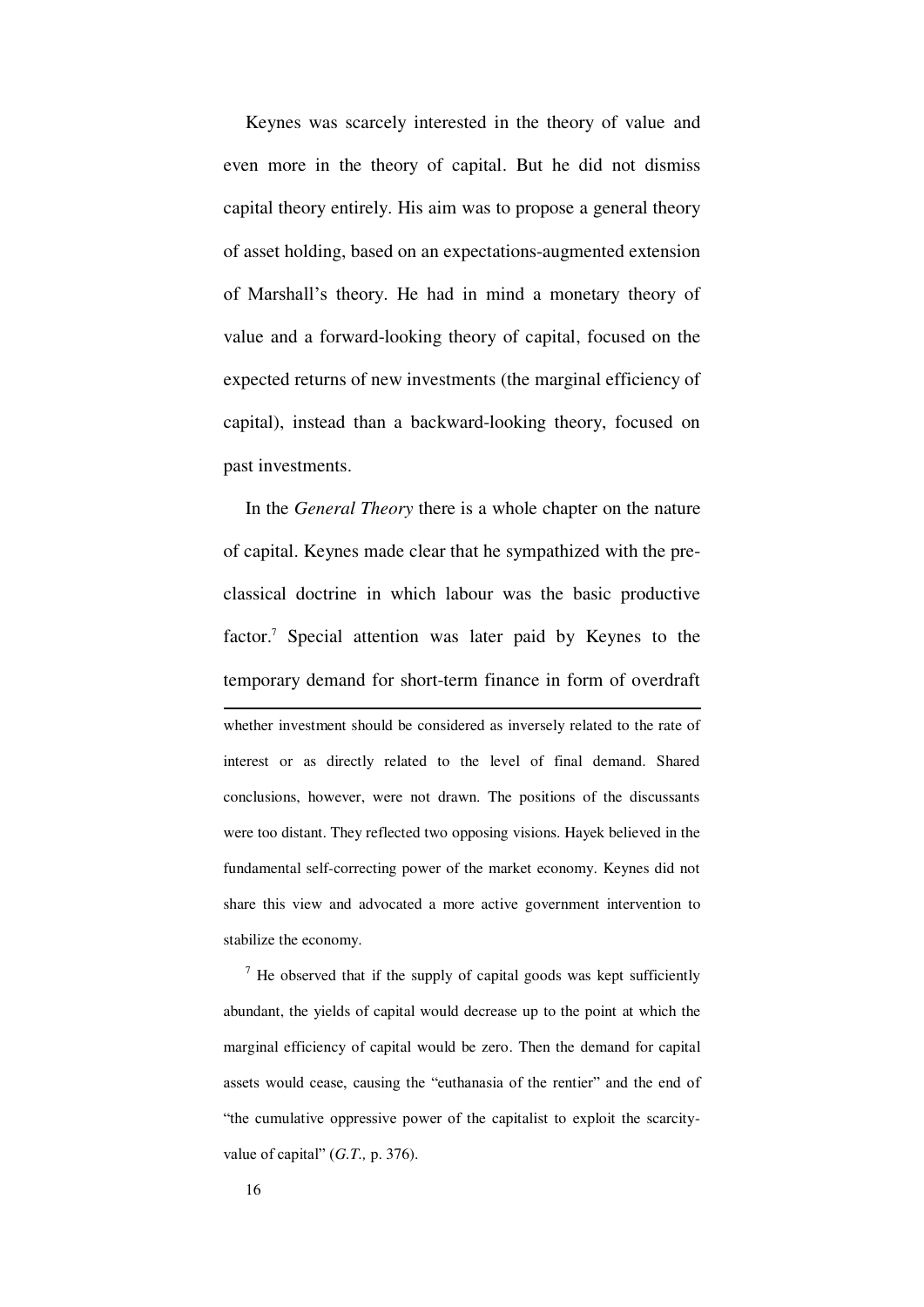bank facilities covering the period which elapses between the planning and the execution of an investment.<sup>8</sup> He named it the 'finance motive for holding money', a component of the total demand for money. Once the investment was completed, the short-term financial arrangement was substituted by a longterm one, provided by institutional underwriters.<sup>9</sup>

This conception allowed to build a bridge between the Keynesian different components of the demand for money, that affects the time structure of production systematically, through the level of the rate of interest, and to argue that in long-run equilibrium the rate of interest would be simultaneously determined by a threefold-margin of choice, between present and future consumption, real and financial investment, money

<sup>9</sup> In a stationary economy, investors would be in the position to meet their payment obligations. Capital goods producers would be able to repay their bank debts with the sums received from buyers and the repaid bank loans would provide a revolving fund for short-term finance. But in a growing economy there would be a need of extra-finance for net investment. The crucial elements for financing new investments were the liquidity position of the banking system and the willingness of financial intermediaries to lend at the ruling interest rates.

<sup>&</sup>lt;sup>8</sup> Keynes thought that under stationary conditions, investors would usually be in the position to meet their payment obligations for the purchase of capital goods, without need of additional financial resources. But in a growing economy there would be a need by firms of 'extra-finance', that should be met by issuing new securities and by borrowing again from the bank system.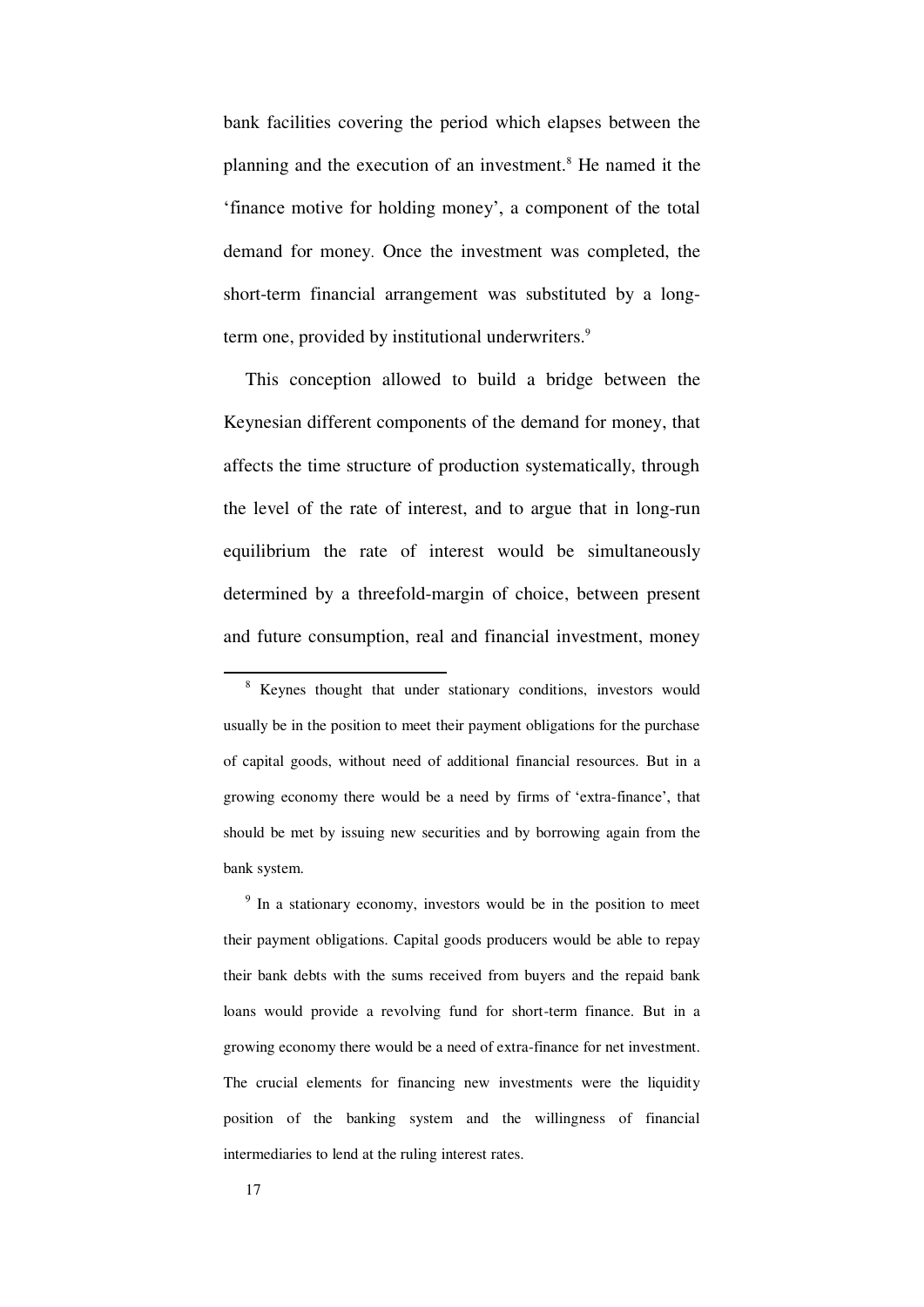and bonds.

# **5. On Cambridge debates and their controversial implications.**

From Keynes's Cambridge circle a fundamental criticism was addressed in the early 1950s to the macroeconomic versions of the neoclassical conception of capital. It came from Joan Robinson, who in a provocative article described the aggregate production function as an instrument of economic miseducation, open to serious objections. She posed two basic questions – what is the meaning of 'the quantity of capital' and what determines the rate of profit – and argued that there is no physical quantity of capital, no marginal product of capital and that the social distribution of income is not determined by the marginal productivities of factors.<sup>10</sup> Her assertion that capital is not measurable in aggregate terms independently of the rate of profit and the social distribution of income shook the backwater of capital theory, but did not succeed in discarding the mainstream neoclassical version of the theory of capital, linked to the names of Clark, Knight, Fisher, Böhm-Bawerk and

<sup>10</sup> Leading 'neo-neoclassical' authors had made use of unrealistic 'parables' implying a single homogeneous capital good, to show that the distribution of income between profits and wages was determined by the technical parameters of an aggregate production function and that the capital intensity was a monotonic function of the rate of profit.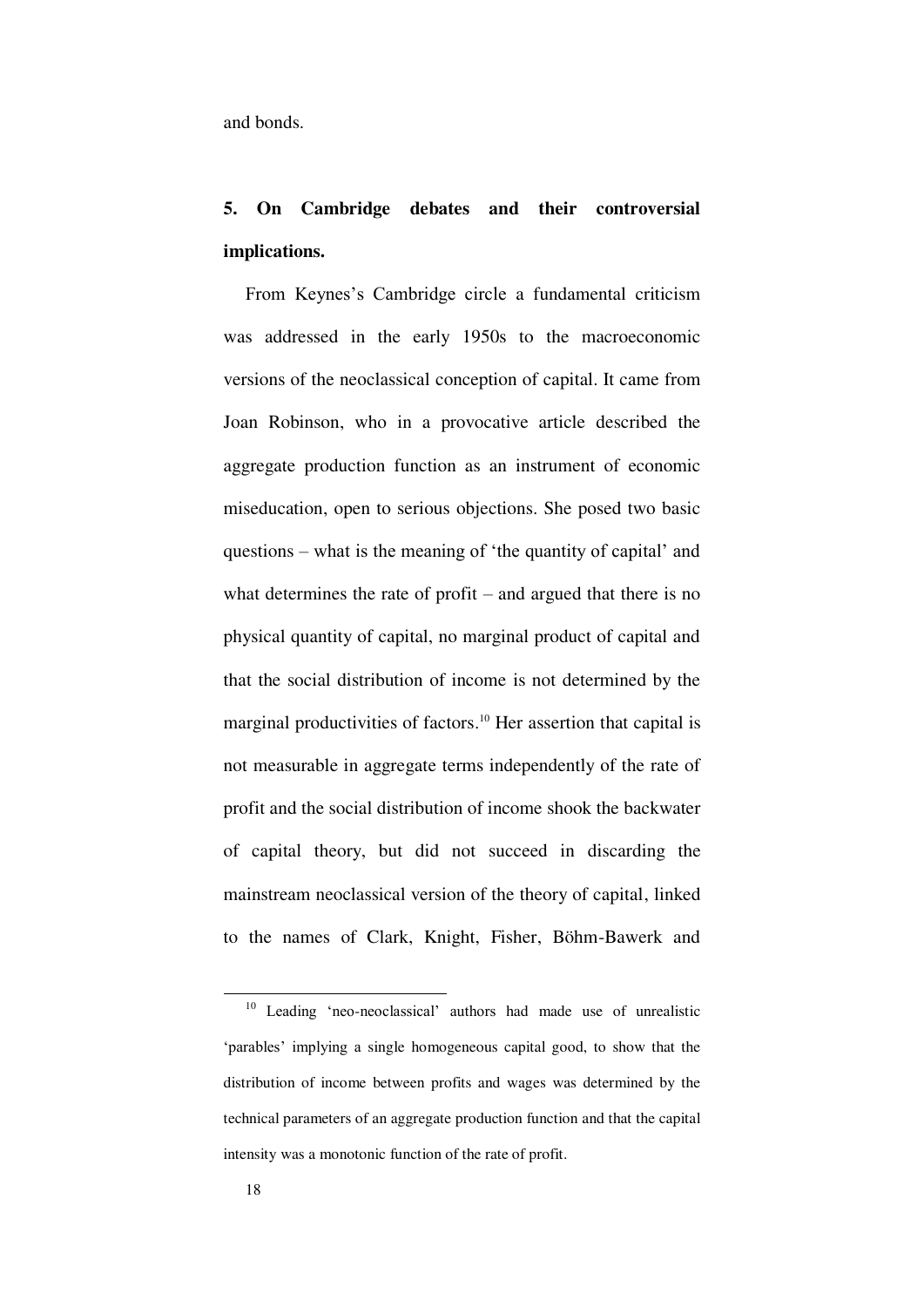Wicksell. Times were not yet sufficiently mature to abandon some traditional tools of equilibrium analysis.

A few years later, after the appearance of Sraffa's book on production of commodities by means of commodities, the debate on capital theory was resumed. It was definitively shown that the capital intensity of production is not a monotonic function of the rate of profit, that different capital goods cannot be aggregated into a single magnitude, because their aggregation is a special technical problem, and that 'Wicksell effects' can arise involving changes in the methods of production and in the value of the capital stock, associated with changes in the rate of interest incompatible with those assumed by the neoclassical theory.<sup>11</sup> The logical possibility of insurgence of paradoxical phenomena, such as 'reswitching of techniques' and 'capital-value reversing', was definitively ascertained.

Two broad conceptions of value opposed each other in the 'Cambridge controversy': the neo-Ricardian theory of the Anglo-Italian school and the neoclassical theoretical construction. In each of them two distinct components could further be distinguished. On the neo-Ricardian side, a Sraffian

<sup>&</sup>lt;sup>11</sup> Joan Robinson did not take an active part to that phase of the debate. She was interested in the working of capitalism in historical, not in logical time (long-period positions) and regarded Sraffa's approach to the theory of capital as too narrow in scope ('half a general equilibrium system').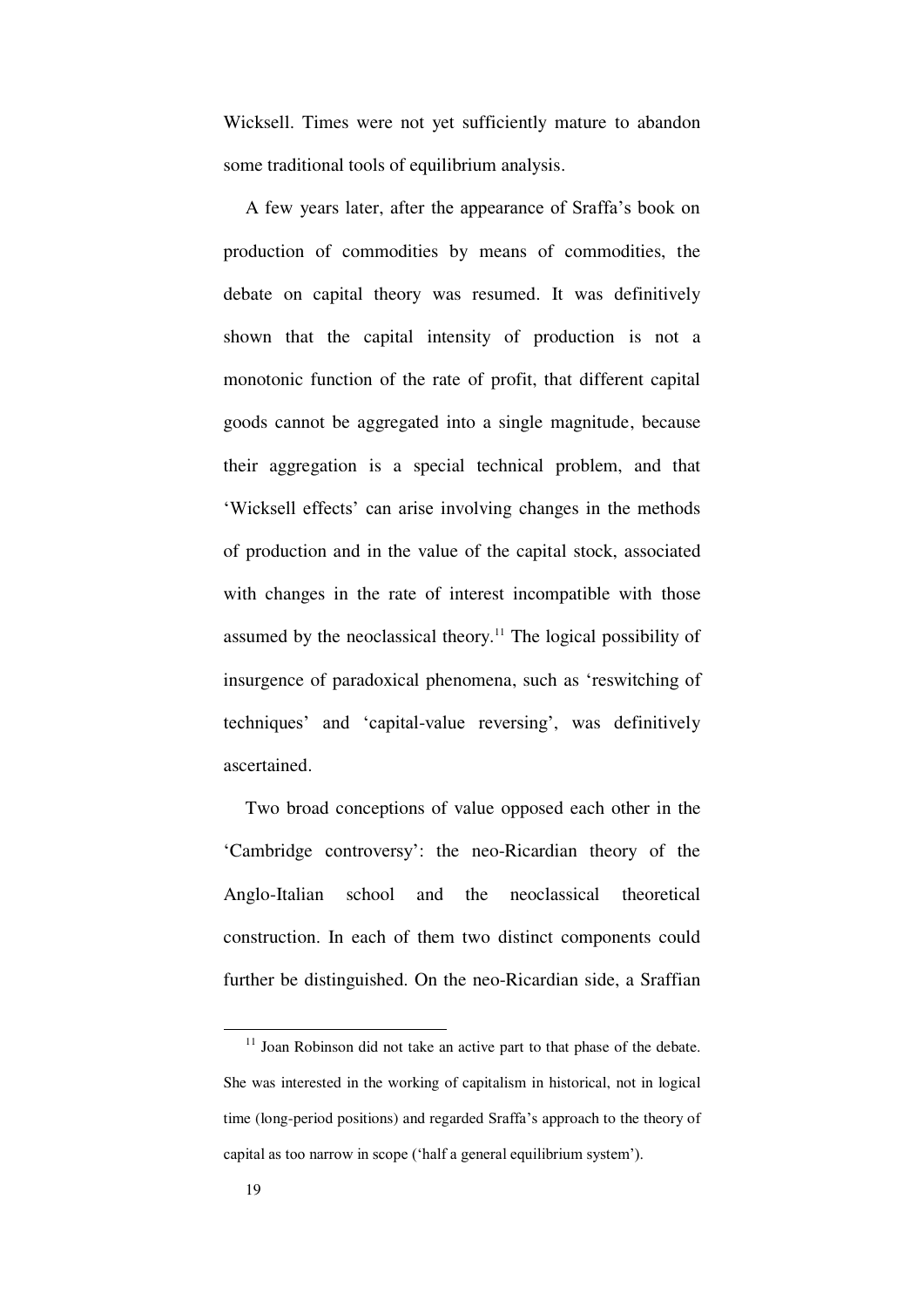component, that held a commodity theory of value, and a Marxist component, that continued to believe in the validity of the labour theory of value, were present. On the neo-classical side, a mainstream component which supported the use of aggregate production functions could be distinguished from a neo-Walrasian minority wing.

The neo-Ricardians were able to show that a fall in the interest-profit rate $12$  was not necessarily associated with an increase in capital intensity. Therefore no monotonic inverse relationship between the amount of capital and its remuneration emerges. But they did not provide an alternative logically consistent theory, suited to explain the nature of the return to capital.

The ultimate implications and the overall empirical relevance of the Cambridge debate have been subject to controversial interpretations. Aggregate neoclassical parables, modeling the world as if there was only a single homogeneous and malleable capital good, suited to be expressed as an aggregate magnitude, had to be abandoned; but the fate of neo-

 $12$  In the literature it is usual to refer to the rate of interest on money as a monetary ratio determined by liquidity considerations and to the rate of profit on capital as a 'real' rate of return expressing the profitability of investment. In equilibrium, abstracting from different degrees of risk, the two rates are necessarily equal. They should not be regarded as the rental price of a specific factor of production.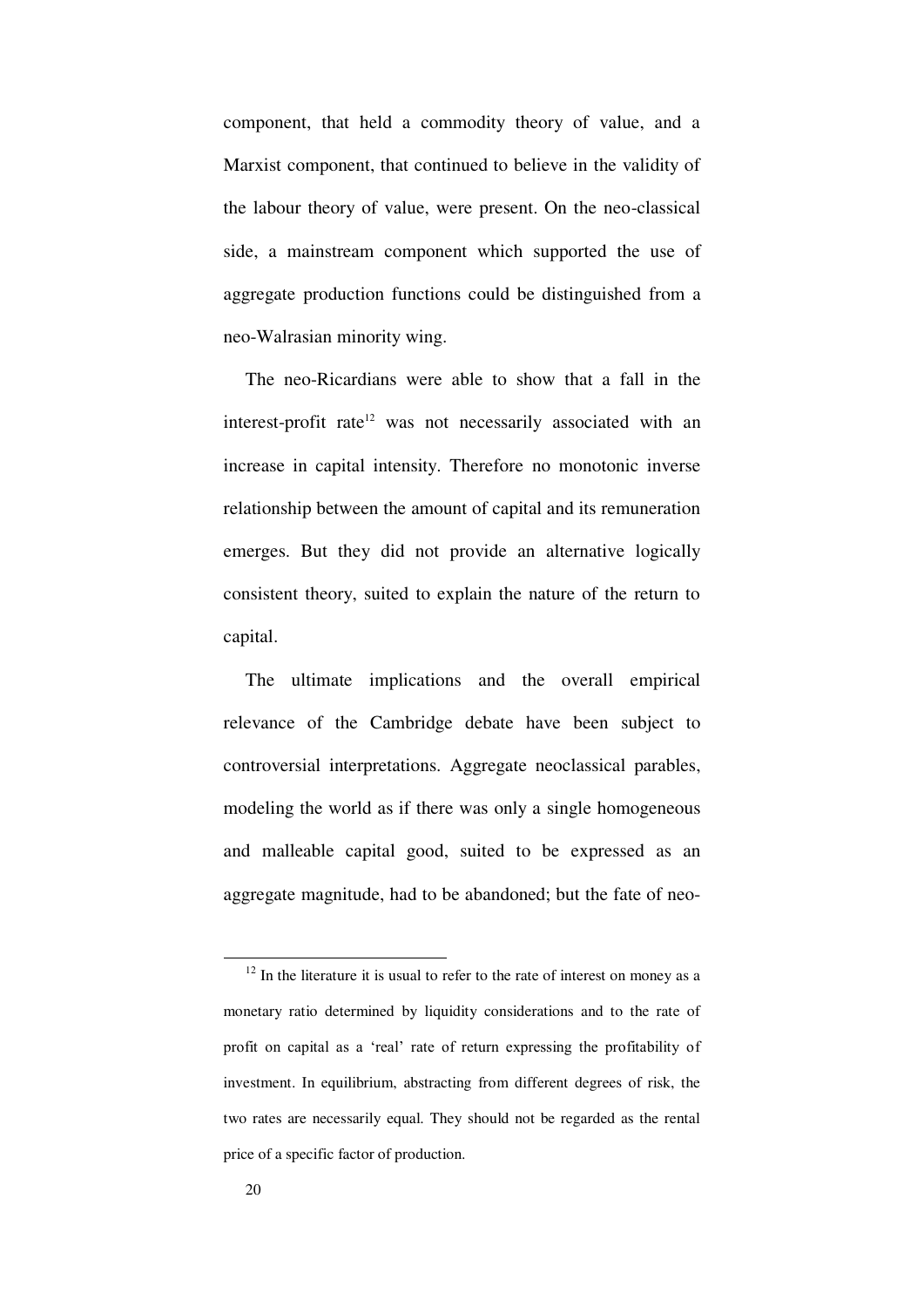Walrasian disaggregate temporary or inter-temporal capital models was not definitely cleared. Were they also subject to insurmountable criticisms, or not? Paradoxical capital behaviours, anyhow, continued to be treated as empirical anomalies: logical 'curiosa', or 'local puzzles'.

The Cambridge debate was at last archived as an inconclusive ideological controversy that caused much ado for nothing. A lot had been deconstructed, and little reconstructed. The basic questions in capital theory  $-$  how capital is created and valorised – remained unanswered. Aggregate production functions did not cease to be used by neoclassical authors.

## **6. New readings of Marx's theoretical system.**

This disconcerting situation still persists, in spite of some later attempts to remove it. The two most significant of them came in the late 1970s and in the early 1980s. The first one was a movement of reaction to the Marxian 'orthodox' vision of the theory of value, by which value had been intended in purely technological rather than in classist terms. That is as a production-centered value form, rather than as a value form connected with the social distribution and circulation of output. A 'class-struggle' neo-Marxist approach to the theory of value, aiming at reintroducing politics into that theory, was opposed at that time to the 'circulationist' approach. It was linked to Italian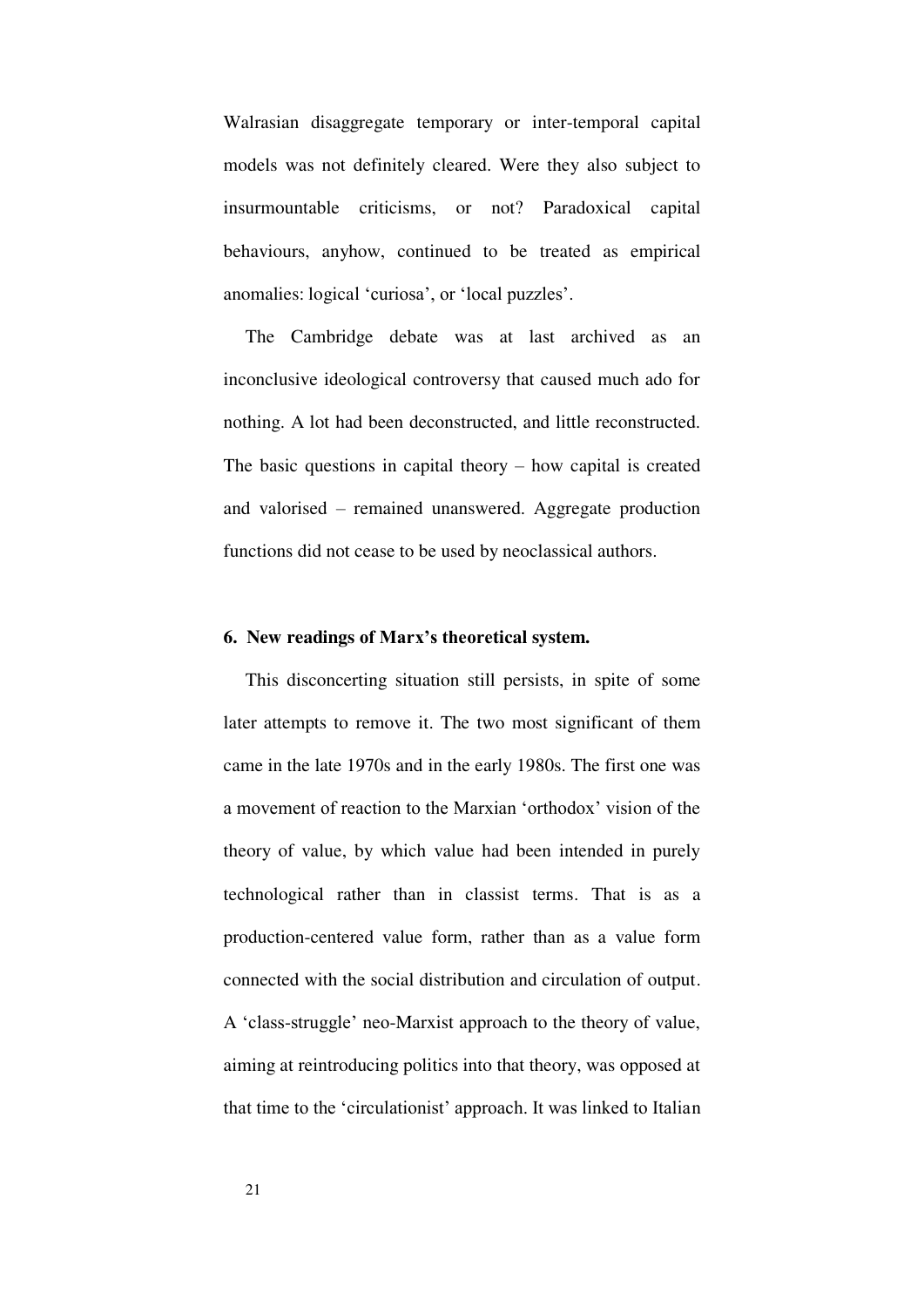workerist movement's idea of a social property of 'the commons'. 13

The second novelty came in the early 1980s, when a 'New Interpretation' (henceforth NI) of the Marxian theory, focusing on the money-form of value, was proposed by neo-Marxist scholars. They were influenced by Isaak Rubin's reading of Marx's writings on value and capital and by the Regulation approach to the problem. Money was assigned the task of providing at the aggregate level of net product a formal mediation between labour values and production prices, regarded as part of a single analytical system. Therefore no problem of transformation of values into prices could arise.

The integration of the theory of value with the theory of money was achieved in two stages: first by determining the value of money as the ratio of the total amount of living labour employed in production to the money value of the net product of the system, less unproductive consumption, and then by expressing the value of labour-power in money terms, as the share of money wages in the net product.

This approach presupposes the pure labour theory of value. It emphasizes the importance of money in production and the

22 <sup>13</sup> See, for instance, De Angelis, 2007.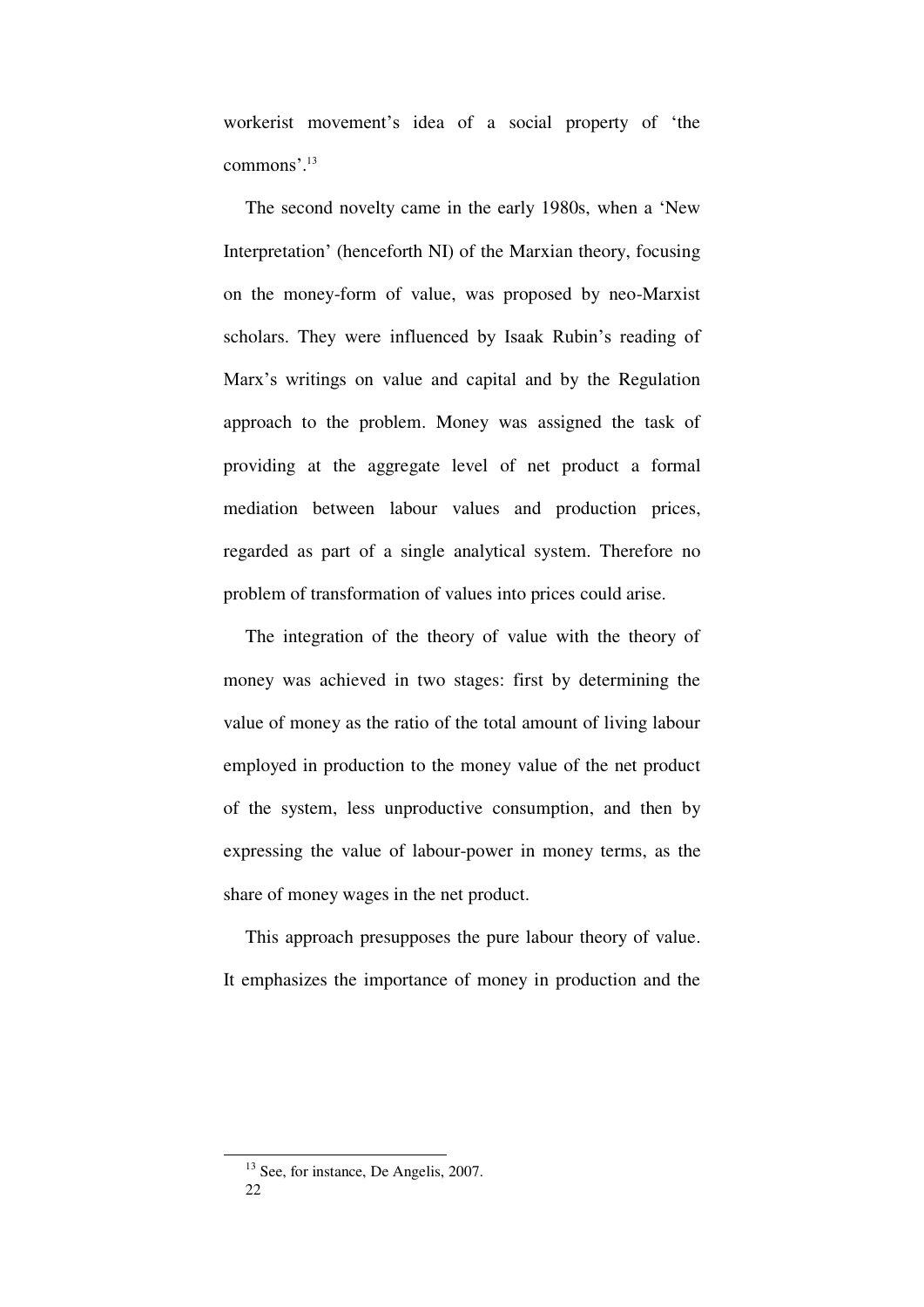productive role of living labour and obscures that of material means of production.<sup>14</sup>

The central point to ascertain is whether the value of labourpower is given by the money wage, i.e. by a non-allocated purchasing power directly observable, or by the real wage, which it is not easily observable. If the correct answer is the money wage, as argued by NI,, then some important consequences follow: (i) the value of labour-power corresponds to the share of money wages in net output; (ii) the Marxian condition of equality between the sum of values and that of prices is satisfied for the net product of the system; (iii) the labour-commanded and the labour-embodied measures of value coincide; (iv) the Marxian law of value cannot be applied to labour-power, a commodity whose exchange-value is not known in advance.

A paradoxical result would then emerge, if labour exploitation is defined as the situation in which workers produce more value than the amount embodied in the wage goods that they obtain in return. Workers doing the same job, side by side, for an equal time and getting the same money wage, would be illogically subject to different rates of

 $14$  It is not evident, however, why money should be taken as a quantitative expression of value in a world where commodities do not necessarily exchange at their values. The assumption of equal exchange under unequal production relations can be questioned.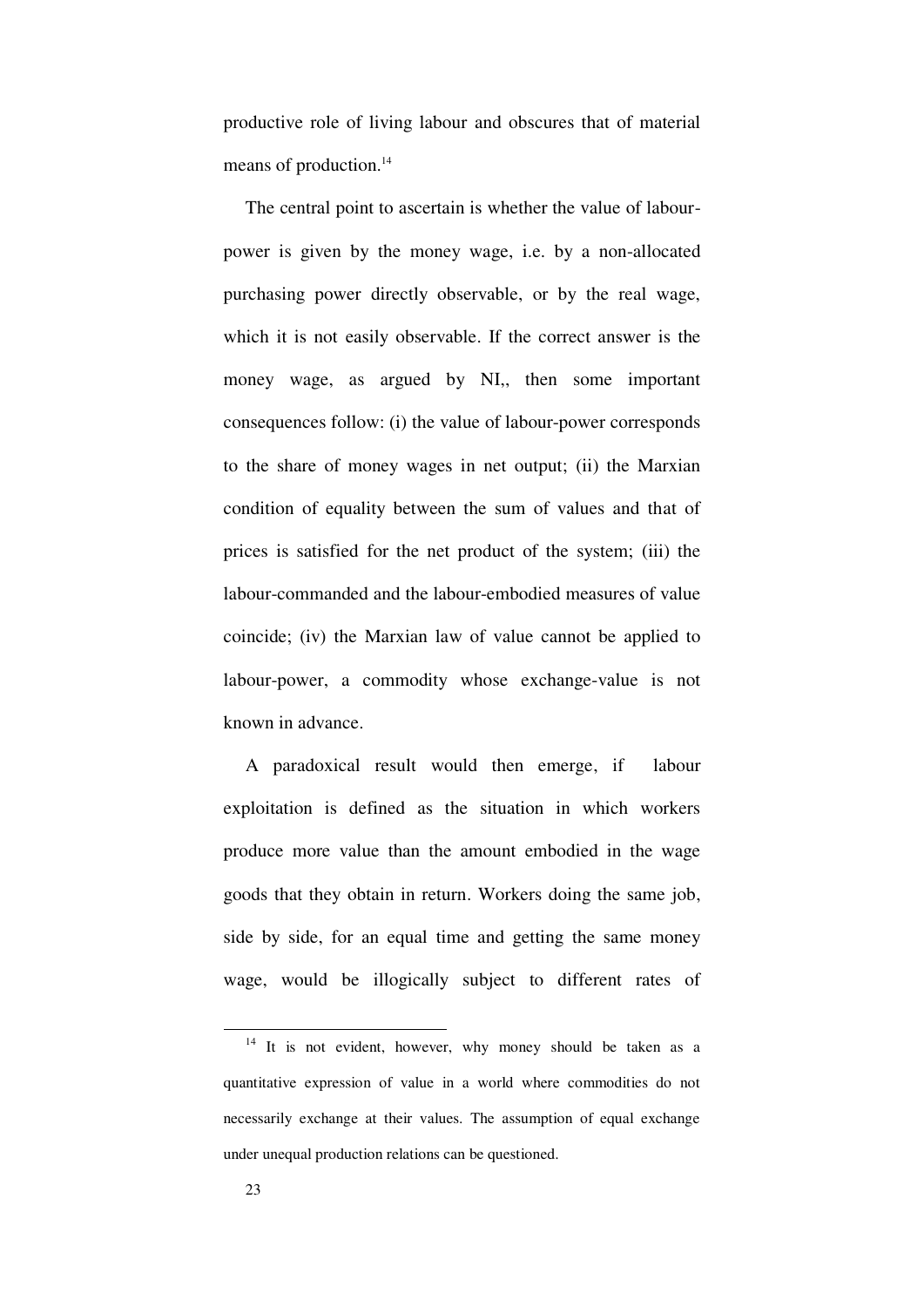exploitation whenever they purchase different bundles of wage goods.

If on the contrary the value of labour-power is taken to be the real wage, then money cannot be directly assumed as an expression of abstract labour. An intermediation process between values and prices is required. To determine the value of labour-power, one must first know the value of a given basket of wage goods and that of money wages. In NI there is no such intermediation process. Everything is posit by definition. The value of labour-power is the amount of living labour commanded by the money wage.

The value of money is defined in NI as the 'monetary expression of living labour-time' (MELT) and it is measured by the ratio of the net product at current market prices to the living labour employed in production. This ratio can be computed only *ex post*, that is when the price of money in terms of commodities is known.

Two variants of NI should also be considered. One is the *Simultaneous Single System Interpretation* (SSSI) of neo-Ricardian scholars, in which all capital, both circulating and fixed, is measured in money terms<sup>15</sup> and all prices and the rate of profit are simultaneously determined, by the solution of a system of linear equations in a stationary equilibrium

 $15$  See Moseley (1990).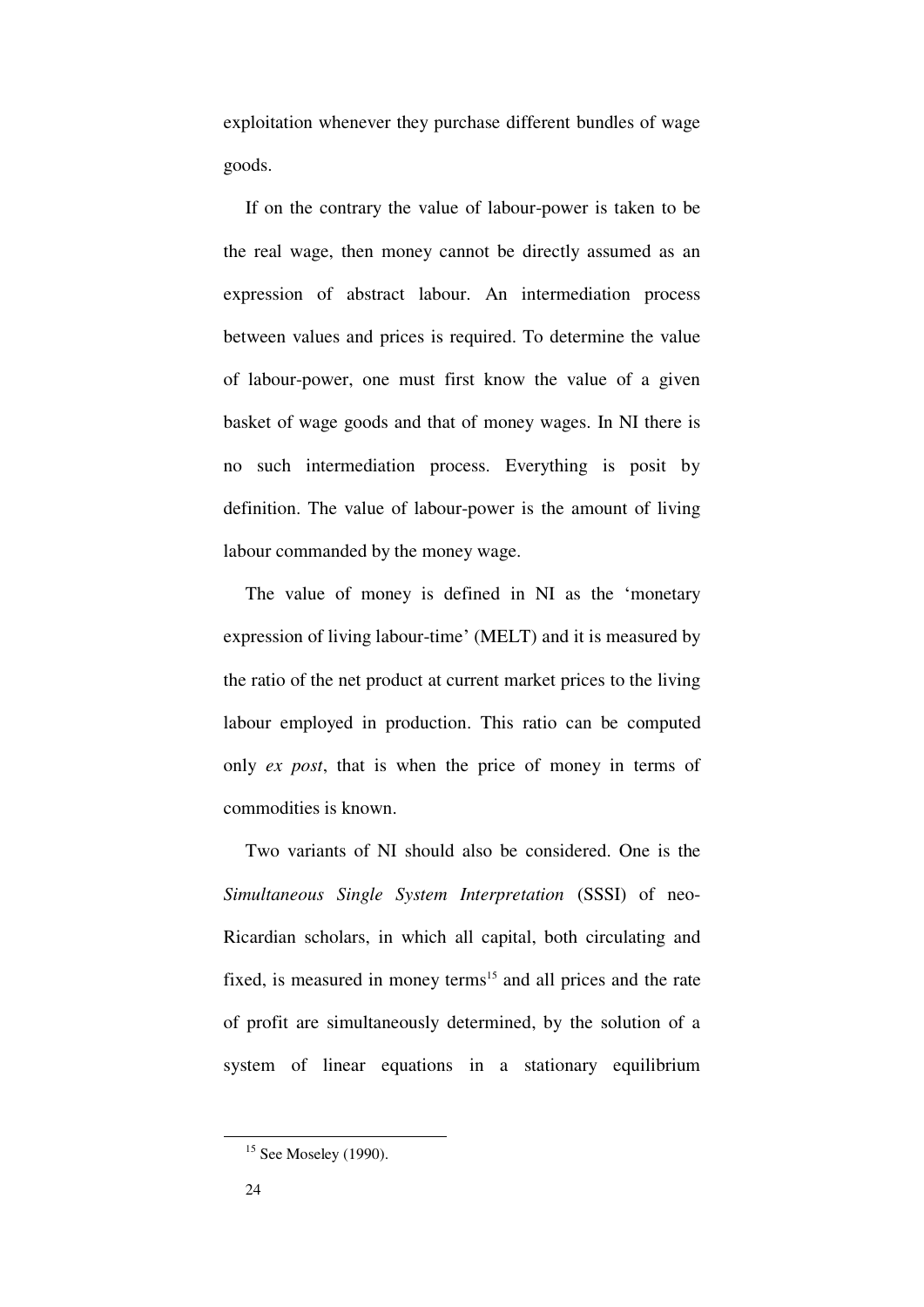framework.<sup>16</sup> Prices and values are necessarily equal and the rate of profit is uniform in all sectors and is the same in price and value terms.

Commodities which appear as inputs and as outputs in the production process have the same prices, as in Bortkiewicz's and Sweezy's analyses of the problem. This is, however, a questionable assumption, because it can be objected that inputs must be purchased at prices which are not transformed, before outputs are produced and sold at transformed prices.

It can also be objected that an analysis of stationary equilibrium states, involving a uniform and unchangeable rate of profit, lacks of historical realism in the presence of technical progress and obsolescence of old capital goods.

The other variant of NI – the *Temporal Single System Interpretation* (TSSI), or *Marxian Disequilibrium Approach* – was proposed by 'new orthodox' non-Sraffian Marxists who accept the labour theory of value. In this approach emphasis is put on the possibility of continuous structural changes. All variables are reckoned in money terms, in temporal sequence. Inputs values are supposed to be already transformed into prices, and prices can change during the production process, if productive techniques change. Hence there is no reason to attribute to commodities the same prices when they are

<sup>16</sup> This explains the name *Equilibrium Marxism* given to this approach by some critics.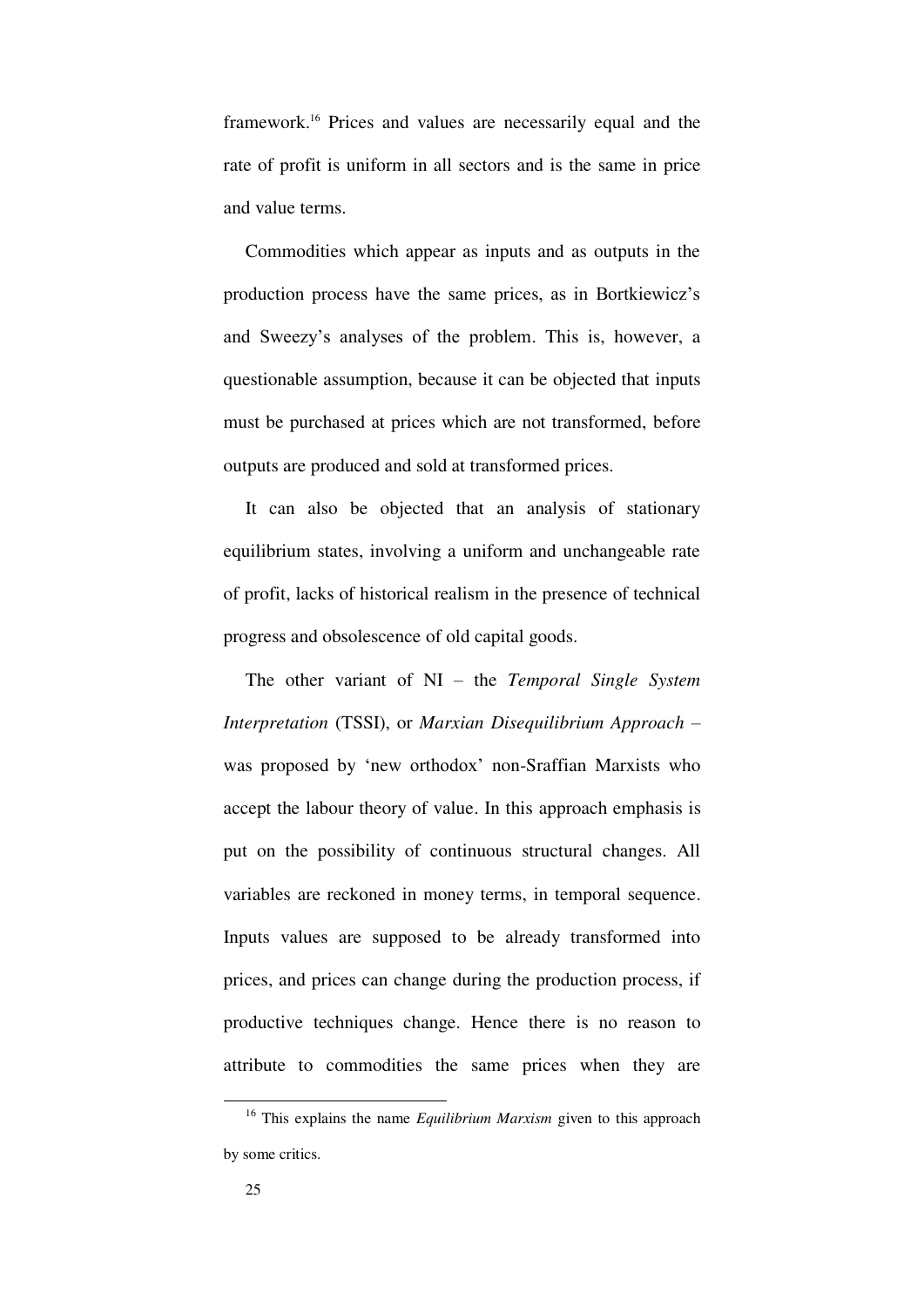considered as inputs and as outputs. Values and prices are interdependent elements of a single system, defined in historical time. But they are not simultaneously determined.

In principle, this approach looks more general and logically superior to SSSI. It is a progressive research program which marks the passage from a stationary equilibrium analysis to a disequilibrium framework. Time is explicitly introduced into the analysis and it is no longer necessary to suppose that exchanges take place between equivalents. In each period input values equal output values of the previous period, and are not necessary equal to the output values of the same period. But this approach, as the other single-system interpretations, is based on the wrong Marxian premise that the only source of surplus-value is living labour.

In a sense, TSSI resumes and develops the Austrian capital theory conception of a sequential production in which inputs come first, outputs follow over time and capital is the expression of the time structure of production. But in the light of experience, the assumption that techniques are open to continuous changes during a production process appears unrealistic and untenable. In the real world changes in the techniques of production and in the relative prices of inputs and outputs are not continuous.

Let us notice, furthermore, that to maintain that TSSI is a theoretical construction logically consistent in the framework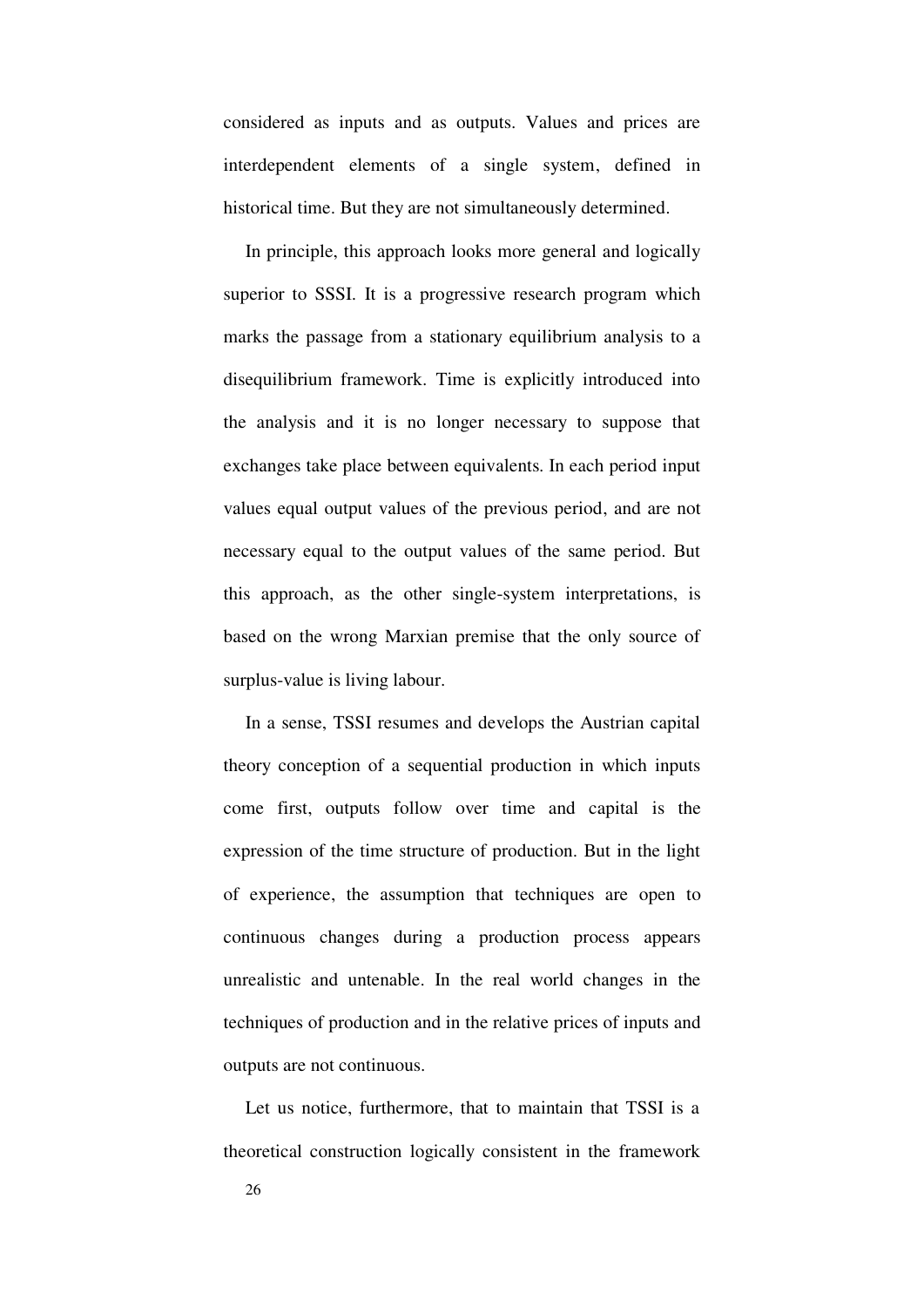of its questionable analytical premises, does not imply an acknowledgement that this approach is a correct interpretation of Marx's thought.

The basic idea underlying all single-system interpretations of Marx's theoretical construction is that values and prices form a single system of interdependent variables, easily convertible in each other; not two separate logical systems, as was assumed in Bortkiewicz's 'dual system' interpretation of Marx's production schemes, supported by Sweezy and other Marxist theorists.

The single-system assumption is an unproved postulate, that cannot be demonstrated. It should be accepted or refused. In our opinion, it cannot be accepted, because implies the new value equality, based on the unrealistic pure labour theory of value.

The senior and mature Marx – *Marx par excellence* – knew that the labour theory of value could not hold in the modern industry of his times, in which workers were reduced to mere appendices of machines. He had gradually realized that the capitalist economy had undergone a radical and irreversible historical change, owing to which the labour theory of value was no longer valid. Abstract labour remained, for Marx, the ultimate source and the social measure of value; but living labour could no longer be considered the single source of surplus-value.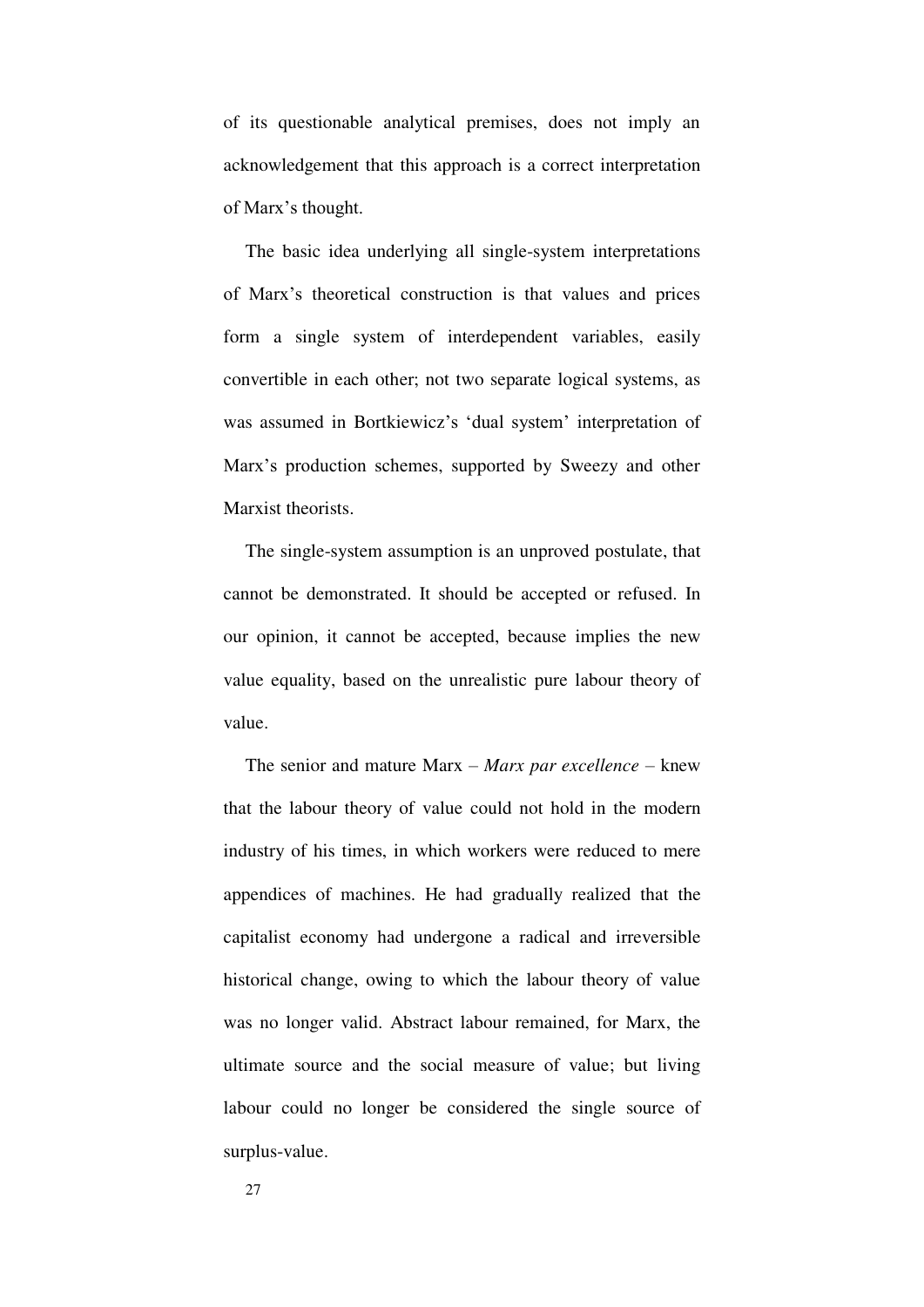### **7. Evidence on the evolution of Marx's thought on capital.**

Since it can be objected that this radical change of Marx's theoretical perspective is only a conjecture of the present writer, we shall now provide some textual evidence of it.

Marx had initially accepted the labour theory of value in its pure form. He thought that in a capitalist economy the value of commodities was determined by the amount of socially necessary labour time required to produce them. That is by a sum of living and dead labour. Then, gradually and almost silently, he changed his mind.

In the third volume of *Capital*, Marx abandoned the labour theory of value, as an explanation of how commodities prices are determined. But he did not develop an alternative fullfledged theory of value and capital.

In a famous passage of *Grundrisse*, or *Outline of the Critique of Political Economy*, the 1857-58 early draft of *Capital*, Marx had already made clear that not only labourpower but also machines capital-power had an active role in production. "*As long as the means of labour remains a means of labour in the proper sense of the term, such as it is directly, historically, adopted by capital and included in its realization process, it undergoes a merely formal modification… But, once adopted into the production process of capital, the means of labour passes through different metamorphoses, whose*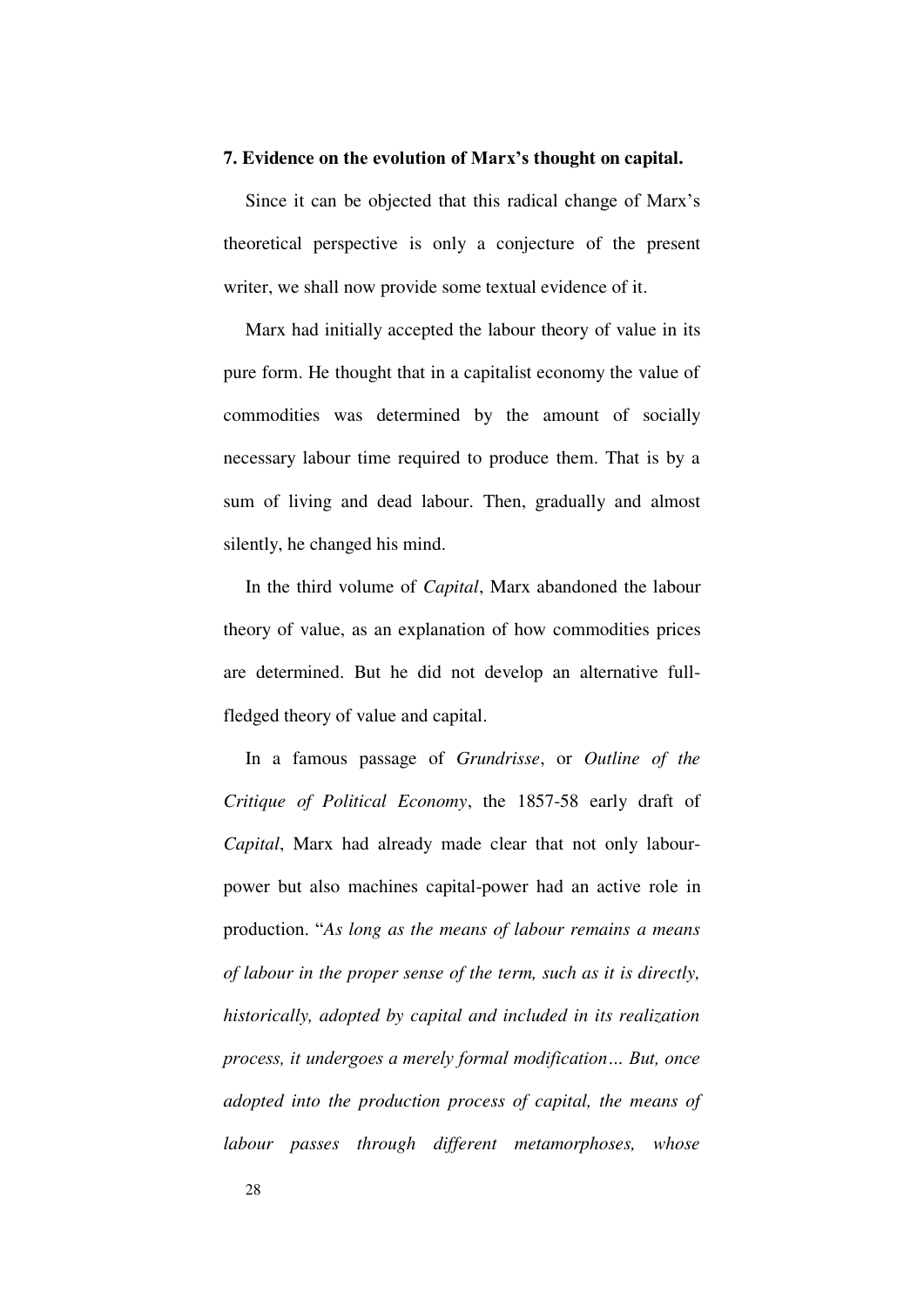*culmination is the machine, or rather, an automatic system of machinery…, set in motion by an automaton, a moving power that moves itself… In no way does the machine appear as the individual worker's means of labour. … Rather, it is the machine which possesses skill and strength in place of the worker… The worker's activity, reduced to a mere abstraction of activity, is determined and regulated on all sides by the movement of the machinery, and not the opposite*". 17

In another work of 1858, the original text (*Urtext*) of *A Contribution to the Critique of Political Economy*, Marx explained that capital is not a thing, a productive factor, but a process by which an owner of money exchanges it for the labour capacity of others, that is offered for sale, as a commodity, to be consumed through use.

In Marx's draft of chapter 6 of *Capital*, written in 1864 with the title of *Results of the Direct Production Process*, not included in the published version – where Marx says that the wage form of labour is a pre-condition of capitalist production – one finds the following sentence: "*Capital employs the worker, not the worker capital, and it is only things that employ the worker and therefore, in the shape of the capitalist, possess helfhood, and a consciousness and will of their own, which are capital*".

<sup>17</sup> Marx, *Grundrisse*, 1857-58, chapter on capital, 'Fragment on machines', notebook VI, par. 584-86.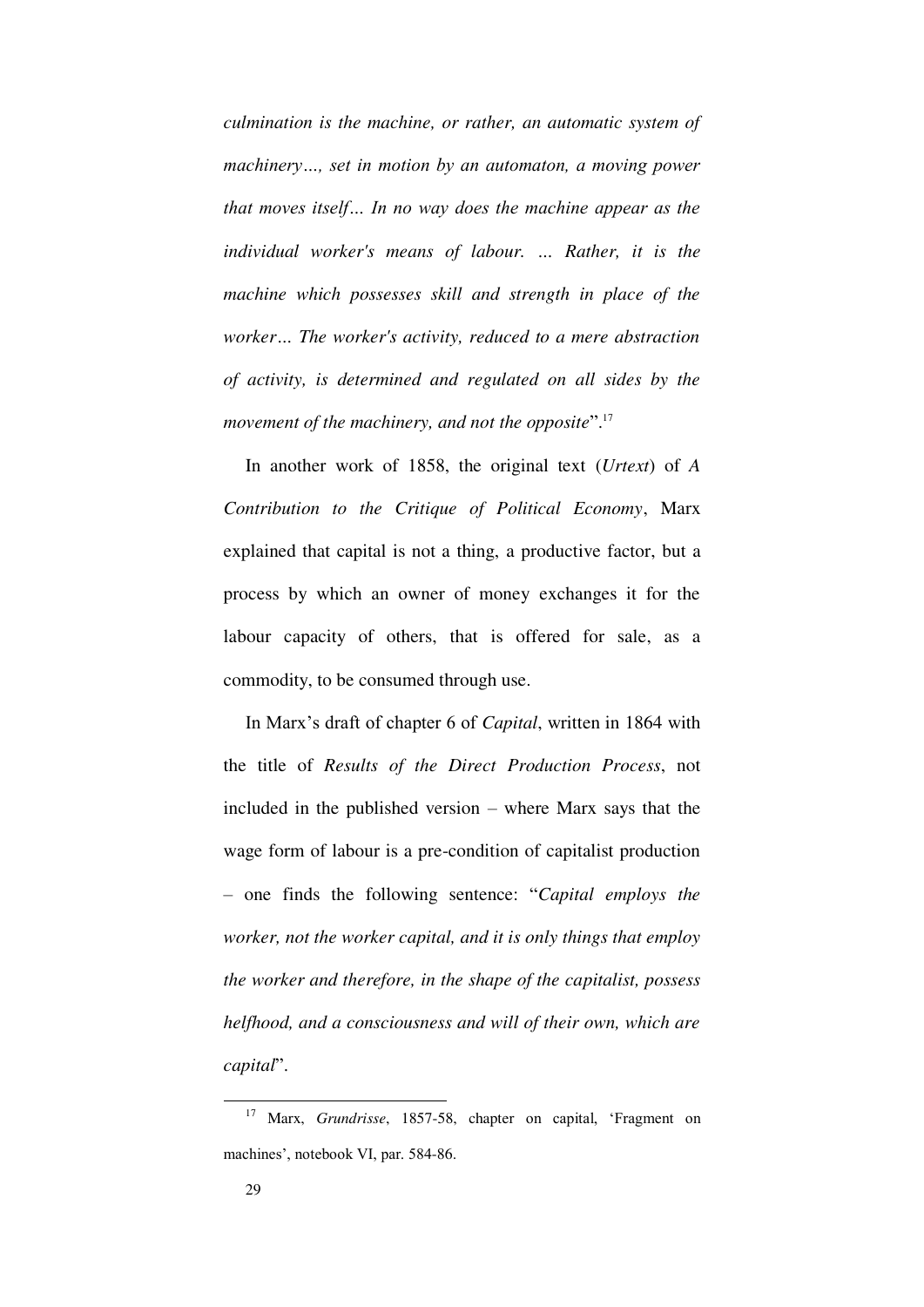Later on, in the first volume of *Capital* (1867) Marx wrote: "*On a closer examination of the working-machine proper, we find in it, as a general rule, though often, no doubt, under very altered forms, the apparatus and tools used by the handicraftsman or manufacturing workman: with this difference, that instead of being human implements, they are the implements of a mechanism… The machine proper is therefore a mechanism that, after being set in motion, performs with its tools the same operations that were formerly done by the workman with similar tools"* (*Capital*, I, 368). And "*In manufacturing the organization of social labour is purely*  subjective*; it is a combination of detail labourers; in its machinery system modern industry has a productive organism that is purely* objective*, in which the labourer becomes a mere appendage to an already existing material condition of production*" (*Capital*, I, 382). Further on Marx adds: "*In the factory we have a dead mechanism which is independent of the workers, who are incorporated into it as its living appendages*" (ibidem, 548).

Under such conditions, any attempt to distinguish the productive contributions of labour and capital appears destined to failure. The opposition between labour and capital weakens. And the labour theory of value must be abandoned. Marx noted: "*As soon as labour in the direct form has ceased to be*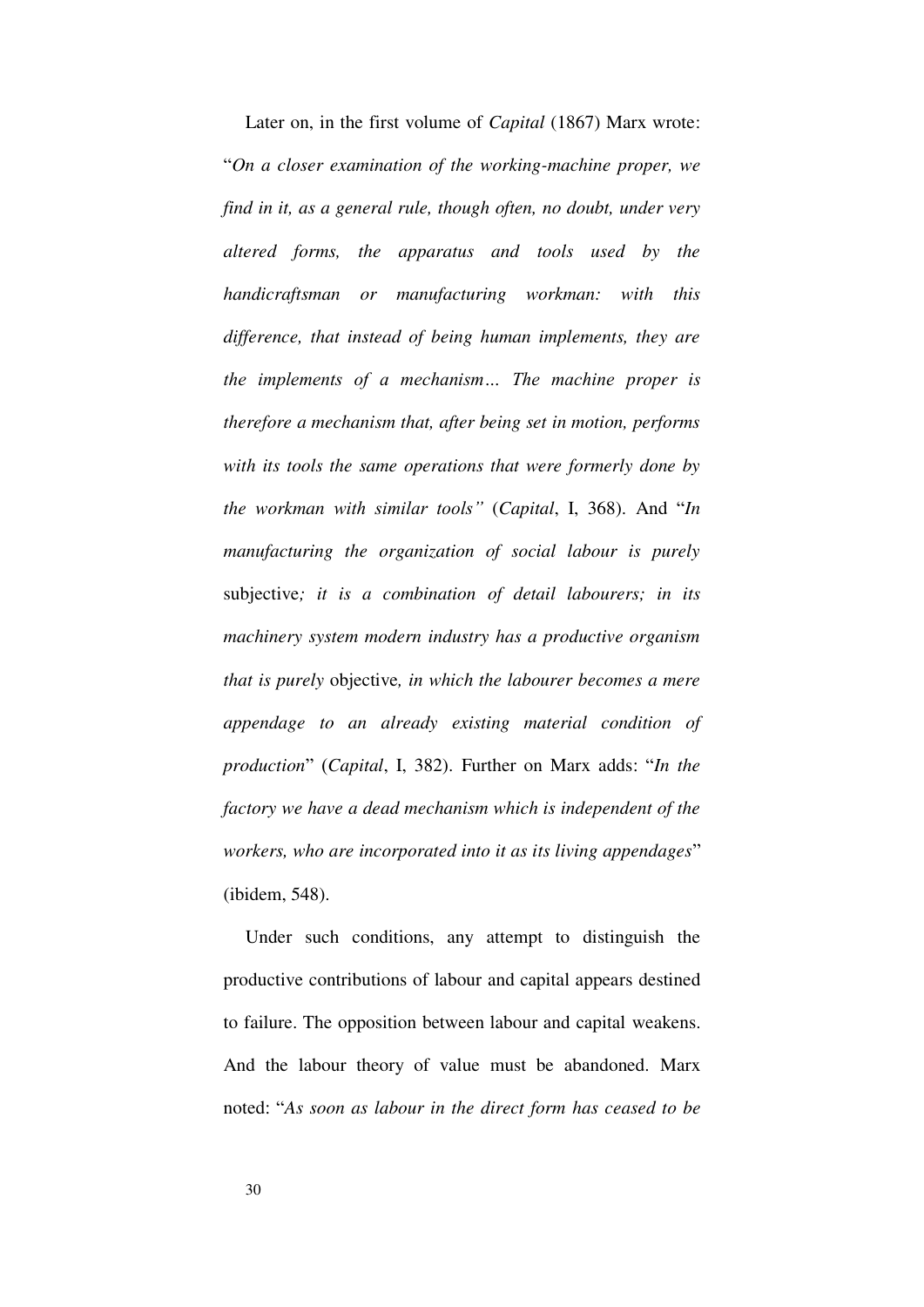*the great well-spring of wealth, labour-time ceases, and must cease, to be its measure*".<sup>18</sup>

Similarly, at the end of *Capital*, vol. I, chapter eleven, Marx wrote: "*It is now no longer the labourer that employs the means of production, but the means of production that employ the labourer"*. And he pointed out that this was a "*complete inversion of the relation between dead and living labour, between value and the force that creates value*".

Capital had definitively taken hold of production and realized what Marx calls 'the real subsumption of labour under capital'.

Almost a decade later, in his *Critique of the Gotha Programme*, already referred to, Marx confirmed that "*labour is not the source of all wealth*" and that capital ('material conditions') and natural resources are two other sources. <sup>19</sup>

In our opinion, this textual evidence, although fragmentary, shows that the elder Marx had changed his views on the role of capital goods in production and had recognized that machines

<sup>18</sup> *Ibidem*, notebook VII, par. 593.

<sup>19</sup> "*Labour is not the source of all wealth. Nature is just as much the source of use-values (and it is surely of such that material wealth consists!) as labour, which itself is only the manifestation of a force of nature, human labour power*" (Marx, *Critique of the Gotha Programme*, 1875, chapter 1)*.* The source of all wealth, for Marx, was labour together with its 'material conditions' and natural resources (the classical triad); but the only source of value was labour. He therefore distinguished material wealth from value.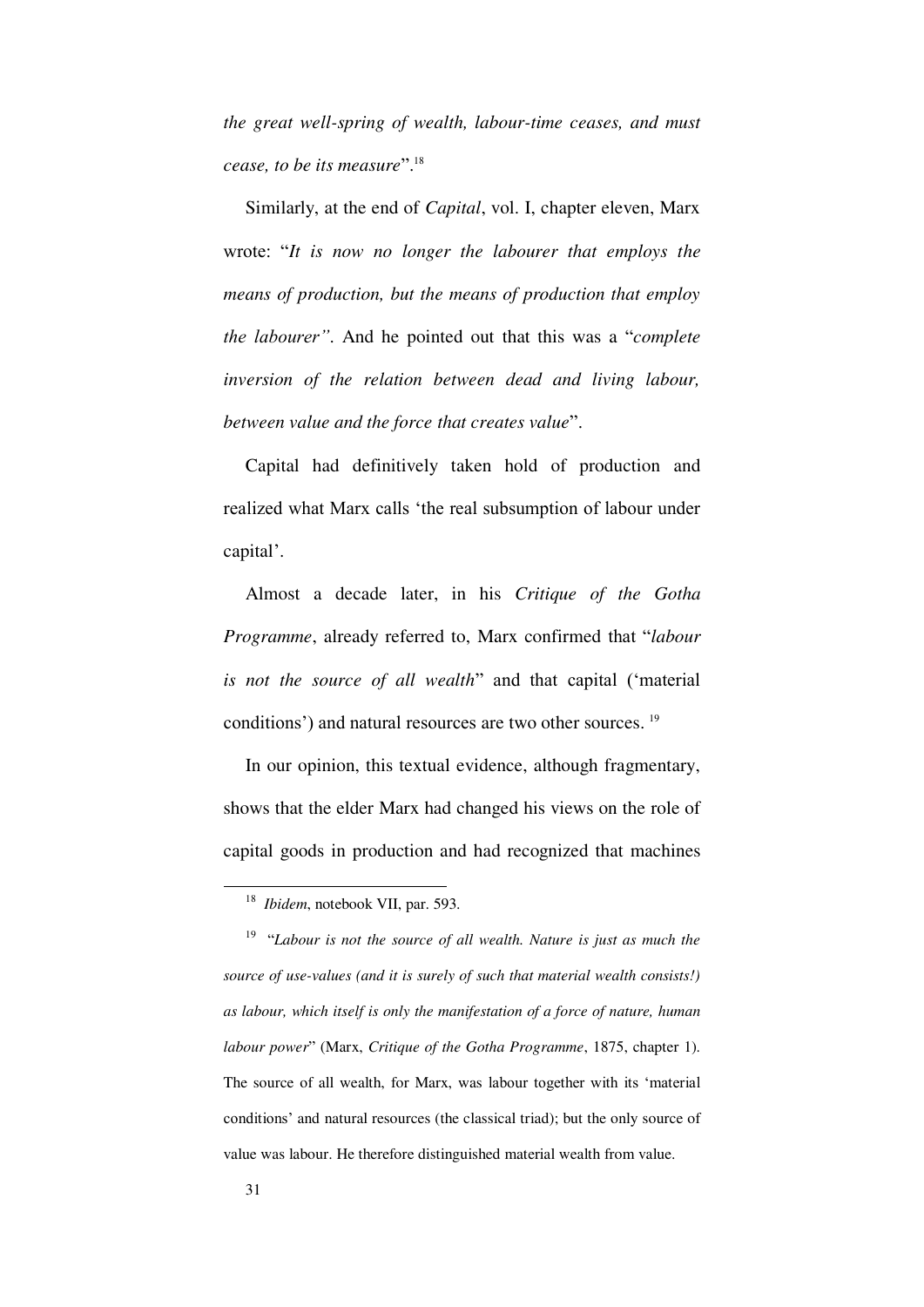are directly productive of value and surplus-value. That is that they possess a net productive power. Just as labour does; though, differently from labour, machines do not posit their ends. $20$ 

Abstract knowledge, objectified in machinery, had become for Marx a productive force in its own right, a 'capital-power'. The pure labour theory of value, that he initially held, had to be substituted by a broader cost of production theory. It is important to take notice of this change of theoretical perspective.

# **9. For a revision of the theory of capital.**

We can now proceed further on and try to lay the bases of a theory of capital in a post-industrial society. To begin with, let us recall that we really need a theory of capital, if we are interested in intertemporal resource allocation, general equilibrium analysis and economic dynamics. Capital theory should provide the foundations of macroeconomic dynamics and growth theory. Our intention is to promote a revision of its

<sup>.</sup> <sup>20</sup> Marx regarded machinery as the objectified power of social knowledge, the product of 'General Intellect', an entangled mix of intellectual ability, creativity, technology and history. A typical real abstraction, dealing with the modified character of the subsumption of labour to capital.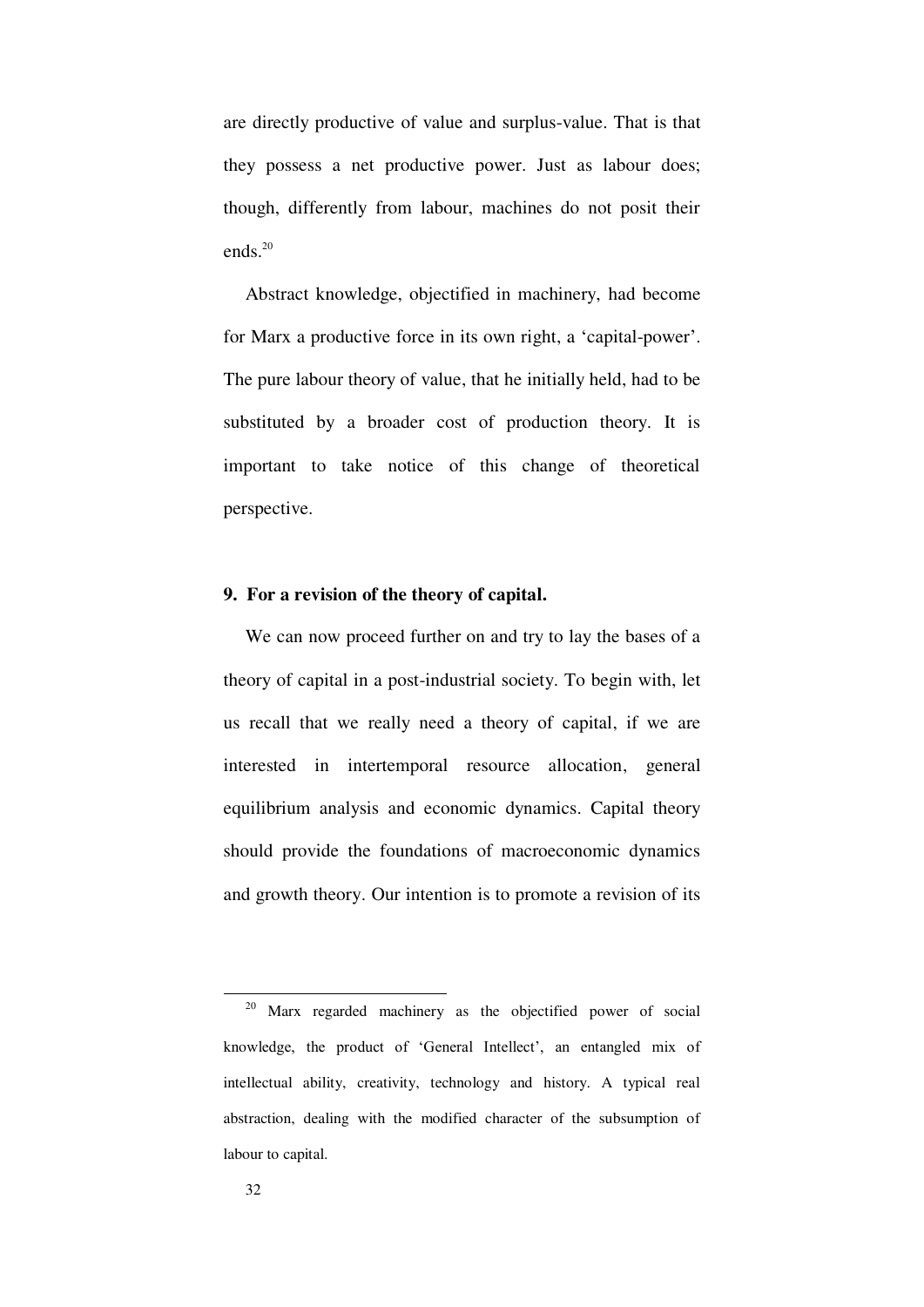present unsatisfactory state, moving along reinterpreted Marxian lines.

We shall start by our refusal of Marx's distinction, in *Capital* (vol. I, chapter eight), of two components of total capital: 'constant capital', whose value is simply transferred to output, and 'variable capital', used to pay wages and thus turned into labour-power in action. And we shall note that Marx's constant capital includes both fixed capital and circulating capital. That is both means of production in strict sense, as plants, machinery and tools, and working capital, as raw and auxiliary materials and goods in process (denoted by Marx 'matières instrumentales)'.

There is a difference in kind between these two components. Fixed capital consists in stocks of durable goods, fit for repeated uses, but perishable and subject to depreciation. These are goods that transfer their value to output only partially and gradually. Circulating capital, on the contrary, is a capital-flow and it is used up and consumed immediately, by a single act.

 We shall now distinguish the fixed capital component of Marx's constant capital *C*, expressed in money terms, a stock of durable and depreciable capital  $(K_d)$ , from the circulating part, also expressed in money terms, a flow of 'vanishing capital'  $(K_v)$ . Besides, we shall call 'wage capital'  $(K_w)$ , another capital flow, the amount of money spent to hire workers (Marx's 'variable capital' *V* expressed in money terms).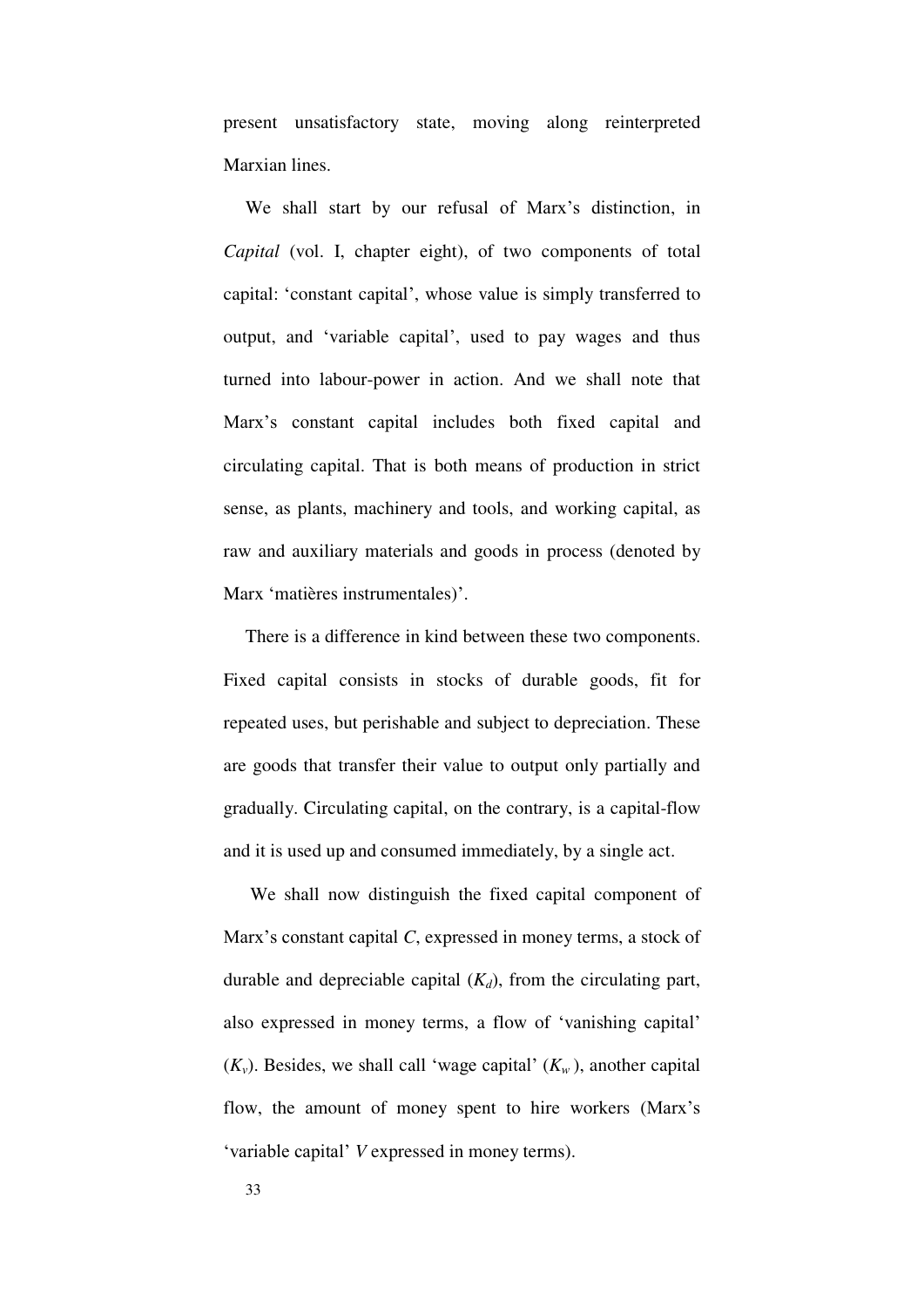Therefore total capital *K* will no longer be *C+V*, as in Marx, but  $K_d + K_v + K_w$ . And the total social product will no longer be *C*+*V*+*S*, as in Marx (*S* is total surplus-value); but  $K_d + K_v + K_w$ + *N*, where *N* is a 'net economic value' component, measured in money terms (the money value of surplus product).

In the presence of this composition of capital  $-$  and in view of the fact that capital accumulation has a flow nature (in Marx's words in the *Results*, that of *a fluens that posits a fluxion*) and that the the demand for investment, which determines the rate of accumulation of capital, is a flow version of the demand function for a stock of capital – an integrated stock-and-flow analytical treatment of capital in disequilibrium is required to describe the evolution of the capital stock over time. The demand for capital and the demand for investment are strictly related.

The demand for investment determines the rate of capital accumulation. It is a function of three distinct elements: the level of effective demand, the expected rate of profit, or marginal efficiency of capital, and the current conditions of the money market, synthesized by the level of the interest rate.

A basic proposition in the theory of investment is that in the short-period, when the capital stock is constant by definition, the investment demand is a function of the difference between the marginal efficiency of capital and the ruling rate of interest. In long-period equilibrium, the marginal efficiency of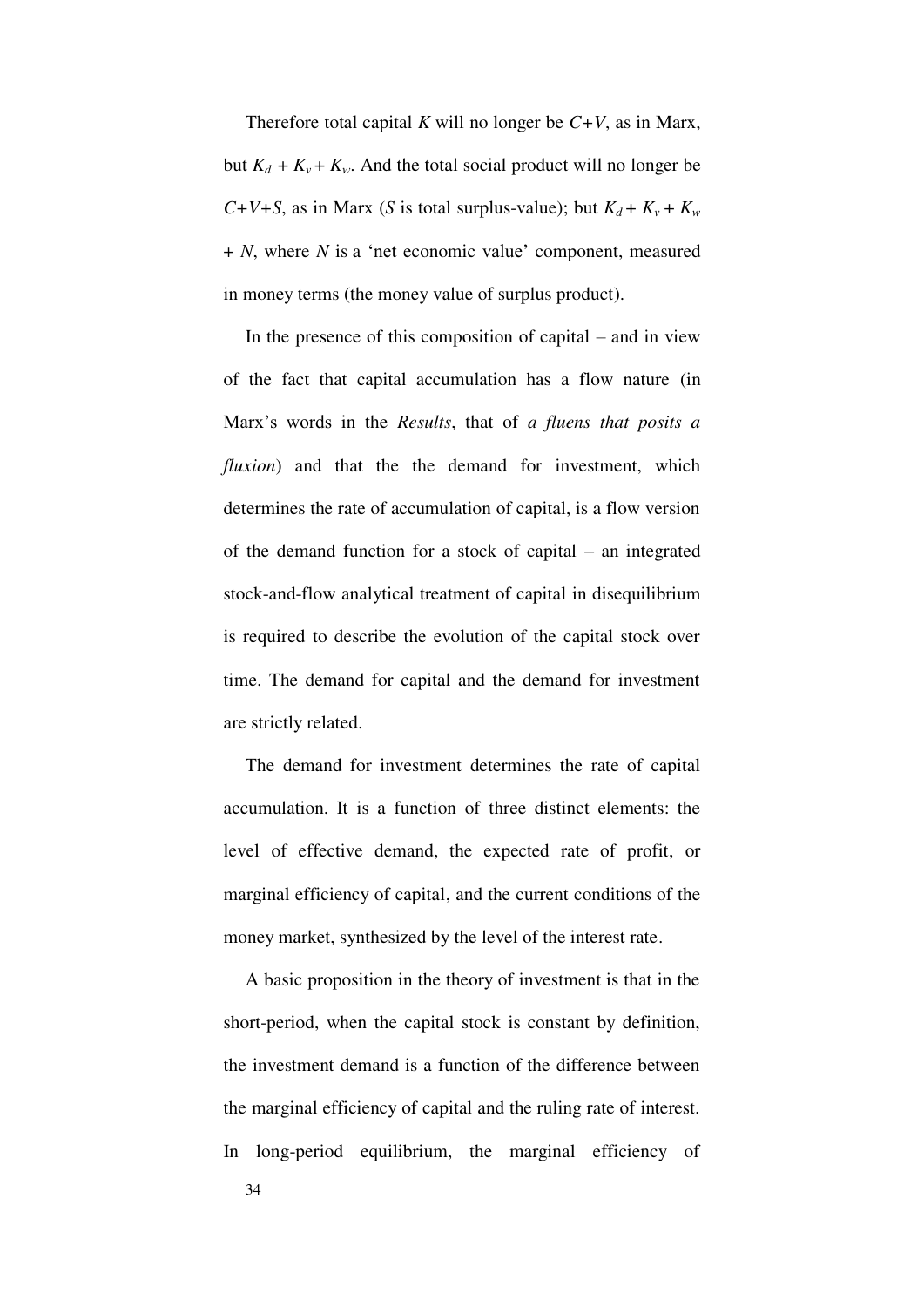investment should equal both the rate of interest and the marginal efficiency of capital.<sup>21</sup>

What is needed is an integrated stock-and-flow approach covering both real and financial capital assets. It should show that with stable prices the basic equation relating capital stocks and capital flows requires that the stock value of a durable asset should equal the discounted value of the expected future flow of services yield by the asset. And it should provide the necessary link between the market for real capital assets and the market for financial liabilities.

Under non-inflationary conditions, a durable capital asset should be charged for its use a price equal to a depreciation allowance term, reckoned to account for physical wear and tear and obsolescence, augmented by an interest term, expressing the user or rental cost of financial capital, that is the nominal

 $21$  Lerner's marginal efficiency of investment (MEI) is a flow-variable, a demand function for investment, the demand for additional units of capital goods; whereas the Keynes's marginal efficiency of capital (MEK) is a stock-variable, the demand for the existing stock of capital goods. In a Marshallian framework, where money is not held as an asset and *ex ante* savings necessarily equals investments, the equality of MEI and the marginal cost of capital (MCC) is sufficient to determine the equilibrium rate of investment. In a Keynesian framework, where savings can be invested in capital goods or held in money balances, the saving-investment equality is not necessarily satisfied. It is an equilibrium condition. It holds when the demand-price and the supply-price of capital goods are equal.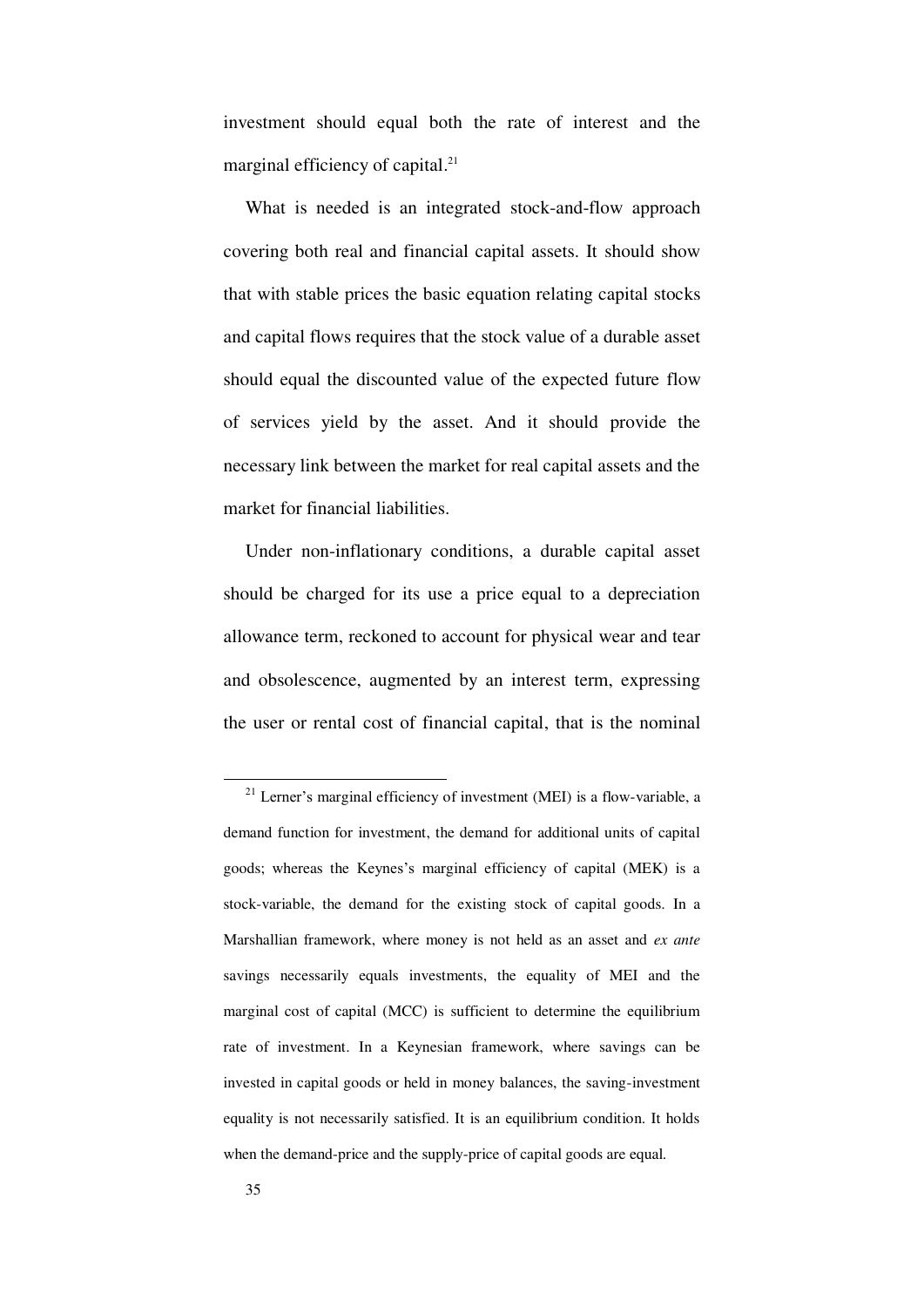price that the owner and user of a capital good pays to himself for using the asset.

Different methods are available for the measurement of real stocks of capital assets, but none of them is fully satisfactory. The most popular one is the statistical method of perpetual inventory, based on the idea that stocks are cumulated flows of investment, corrected over time for efficiency loss and exit or discarding patterns. For the use of this method one needs to know, period by period, the whole time series of gross investment, depreciation by wear and tear and obsolescence, and capital retirement.

Alternative possibilities to measure real capital stocks can be provided by book value estimates, direct company surveys and property and insurance records methods. All of them, however, pose conceptual and theoretical problems and present empirical difficulties as concerns the pricing of capital goods by a price index.

Unfortunately, in the case of capital goods no satisfactory solution to the index number problem is known. It is not at all clear in what units capital should be measured. In terms of their present productive capacity (reckoned in the short or in the long-run)? Or in the backward-looking terms of the cumulated amount of consumption foregone? Or in the forward-looking terms of the present expected value of real wealth? It has been suggested that the answer should depend on the specific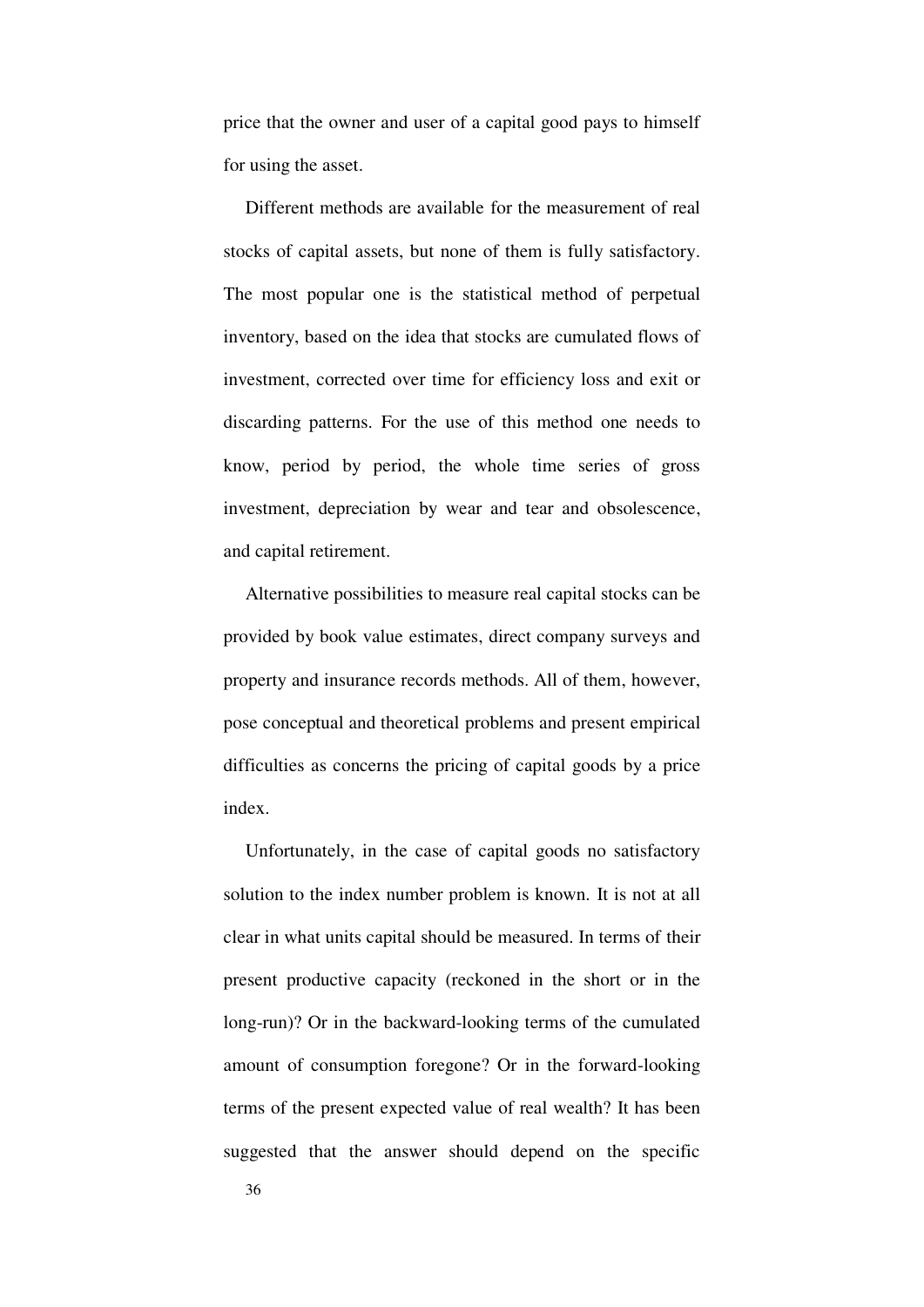purpose of the measurement of capital and that from this point of view the long term productive capacity is the best choice to make for investment purposes.

The definition of the aggregation conditions that should be specifically observed in the measurement of capital stocks and of flows of capital services poses to capital theorists a further difficult and still unsolved problem.<sup>22</sup>

### **9. Marx's monetary expression of value.**

Marx called "monetary expression of value" (MEV) the money equivalent of abstract labour-time. That is a proportionality factor expressing the relation between the common social substance of value and the money-form of value, measured by the average unit cost, for the economy as a whole. $23$ 

 $22$  On this point, see a survey of the literature in Felipe and Fisher, 2003.

 $23$  'Monetary expression of value' is the English locution used by Marx in *Value, Price and Profit*, a 1865 pamphlet with the draft of an address to the General Council of the First International, in which he pointed out that "price, taken by itself, is nothing but the *monetary expression of value*" and that "looking somewhat closer into the monetary expression of value, or what comes to the same, the conversion of value into price, you will find that it is a process by which you give to the values of all commodities an independent and homogeneous form, or by which you express them as quantities of equal social labour. So far as it is the monetary expression of value, price has been called *natural price* by Adam Smith, *prix nécessaire*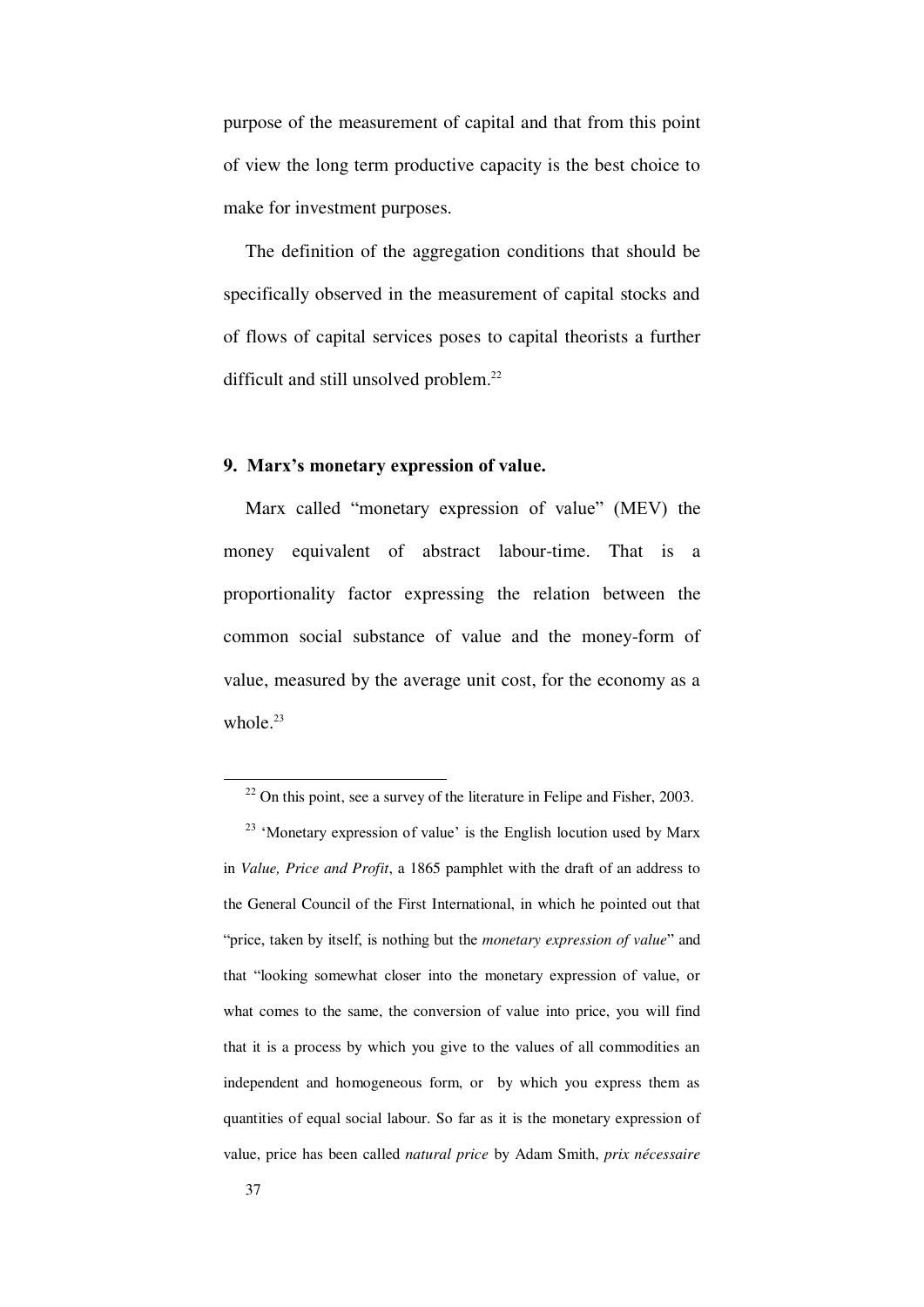If we denote by  $C_R$  the money cost of a unit of real capital, by  $C_L$  that of a unit of living labour, by  $C_K$  that of a unit of other input services, by  $C_F$  that of a unit of financial capital and by *r* the average rate of return on a unit of invested capital (a measure of the efficiency of investments), MEV can be written as the sum of the real cost for unit of production and the corresponding financial cost of a unit of capital. That is as

 $C_R + C_L + C_K + r(C_R + C_L + C_K) = (C_R + C_L + C_K)(1 + r),$ 

or, in vector notations, as:

$$
(px-\varepsilon)/L = (px-\varepsilon)/\ell x,
$$

where  $p$  is a price index expressing the vector of commodities unit prices,  $wL$   $[I - (1 + r)A]$ <sup>-1</sup>, *x* is a quantity or volume index of the social product,  $px$  is the value of the social product,  $\varepsilon$  is the notional capital charge,  $L$  is abstract labour-time,  $\ell$  is the vector of labour coefficients.

This expression can be used to obtain a formal solution to Marx's 'transformation problem'. Obviously, MEV is not an invariable standard of value, independent of prices and the distribution of income; but no such absolute measure of value is known. Analysts should therefore necessarily use a proxy.

by the French physiocrats". In many passages of *Capital* (e.g., in the first chapter of volume III) Marx made use of this metric to pass from labour values to money values, or prices of production. MEV is a Marxian concept, 'rediscovered' by neo-Marxist scholars.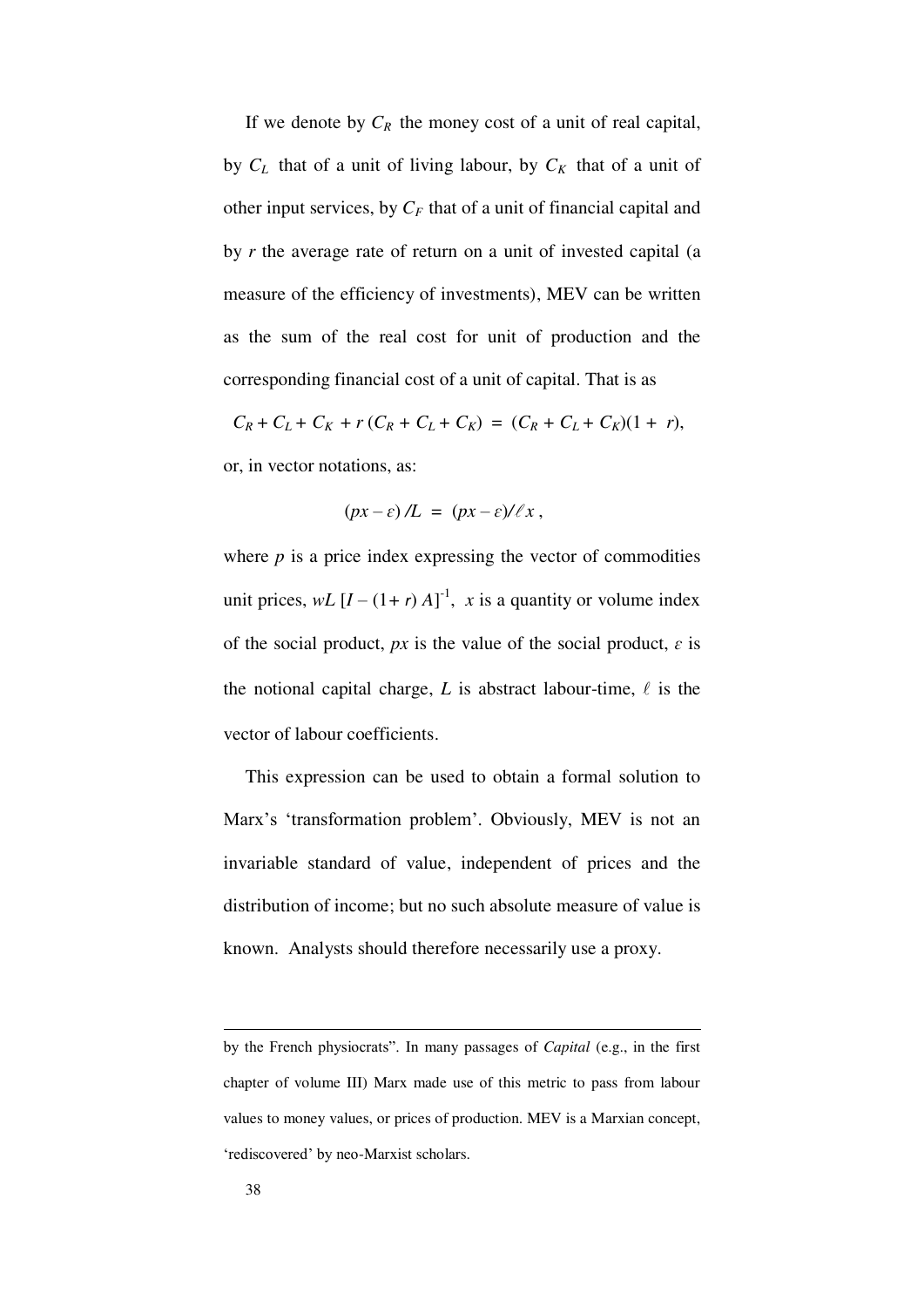In principle, two distinct parameters are available for this purpose: MEV and MELT. The money value of commodities reckoned at their market prices, mentioned by Marx, and the money value of abstract living labour time commanded by commodities at the current wage level, proposed by Foley and supported by other neo-Marxist authors. Which of them should be chosen?

Correctly conceived, MEV is a more general expression of the money value of social labour time, as it accounts for the financial opportunity-cost of invested capital and does not imply the pure labour theory of value. Whereas MELT, the ratio of net value added to the living labour employed in production, does not account for the notional cost of capital. It focuses only on living labour and presupposes the pure labour theory of value.

In MELT the money price of gross output is the sum of the money equivalent of the living labour expended in the period (Marx's variable capital) and of the money equivalent of the dead labour embodied in the stock of produced means of production (Marx's constant capital).

MELT has no explanatory power. It can be determined only *ex post*, that is when the purchasing power of money in terms of the commodities that form the bundle of wage goods is known.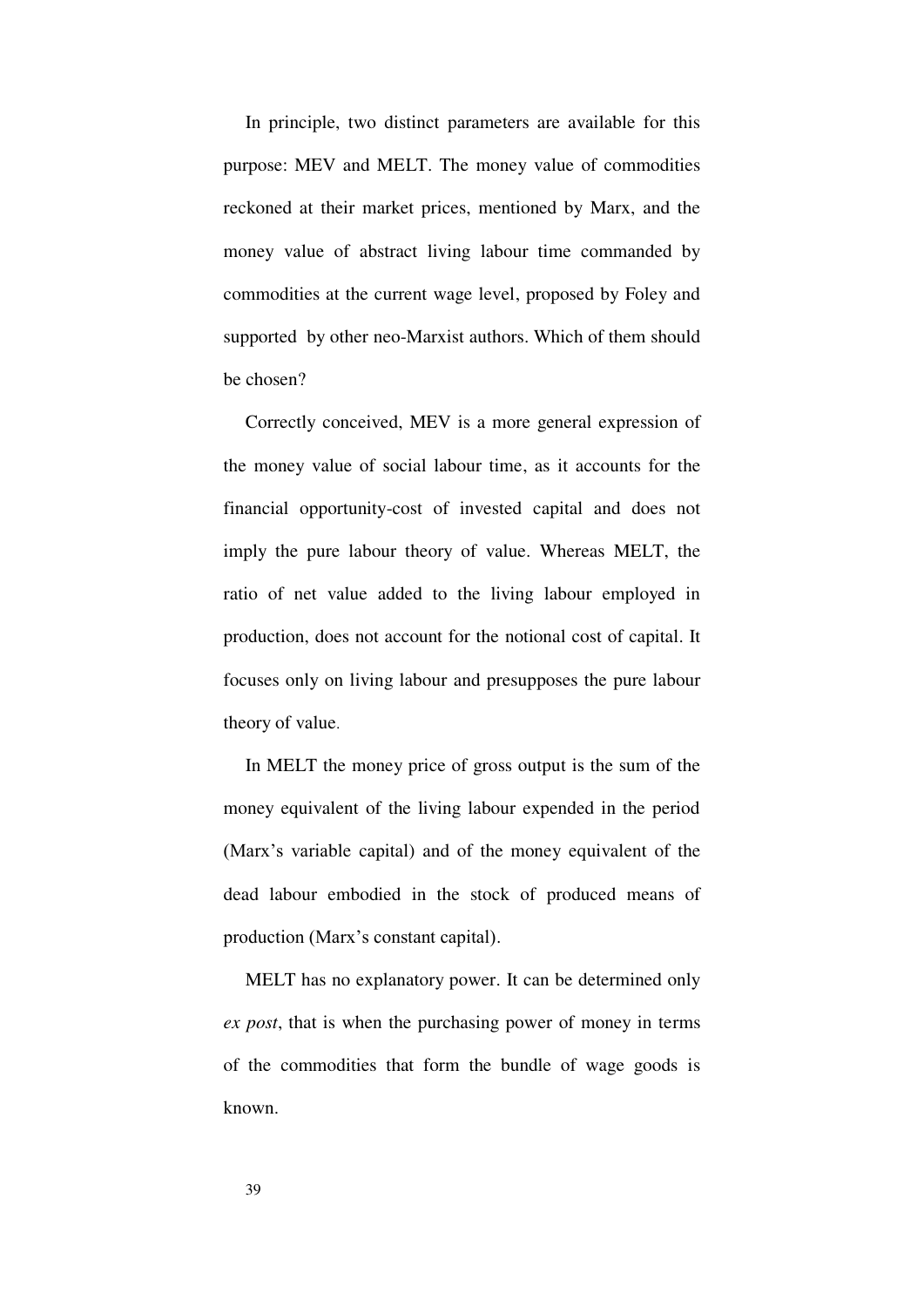If we divide MEV by the average unit cost of production of commodities, the result is  $(1 + r)^t$ , where *r* is the expected rate of social surplus per unit cost of output, or internal rate of return (IRR). This is the discount rate that applied to calculate the net present value of the cash flows of an investment reduces it to zero. It is therefore the break-even interest rate that equates the present money value of an investment cost outflows to the money value of its discounted expected future revenue flows. Hence, it is a measure of the efficiency of invested resources that accounts for all explicit and implicit costs and returns of an investment. <sup>24</sup>

IRR implies instantaneous reinvestment of all the project's future cash flows at its rate. And it does not consider the cost of capital. It should not be used to compare investment projects of different expected duration.

When the notional financial cost of capital is taken into account, one gets a distinct and better efficiency valuation metric, known in engineering economics as 'modified internal

 $24$  The use of this rate is not free of capital theoretic problems. The value of *r* cannot be directly obtained by solving an exponential equation (trial and error methods of solution can however be used); a single real number value of *r* may not exist; and in the presence of an alternation of positive and negative net cash flows, with more than one sign change, multiple complex number values of *r* can be found. Moreover, *r* cannot be used to compare mutually exclusive projects. And both endogenous (*ex post*, or observed) and exogenous (*ex ante*, or expected) real rates of return can be computed.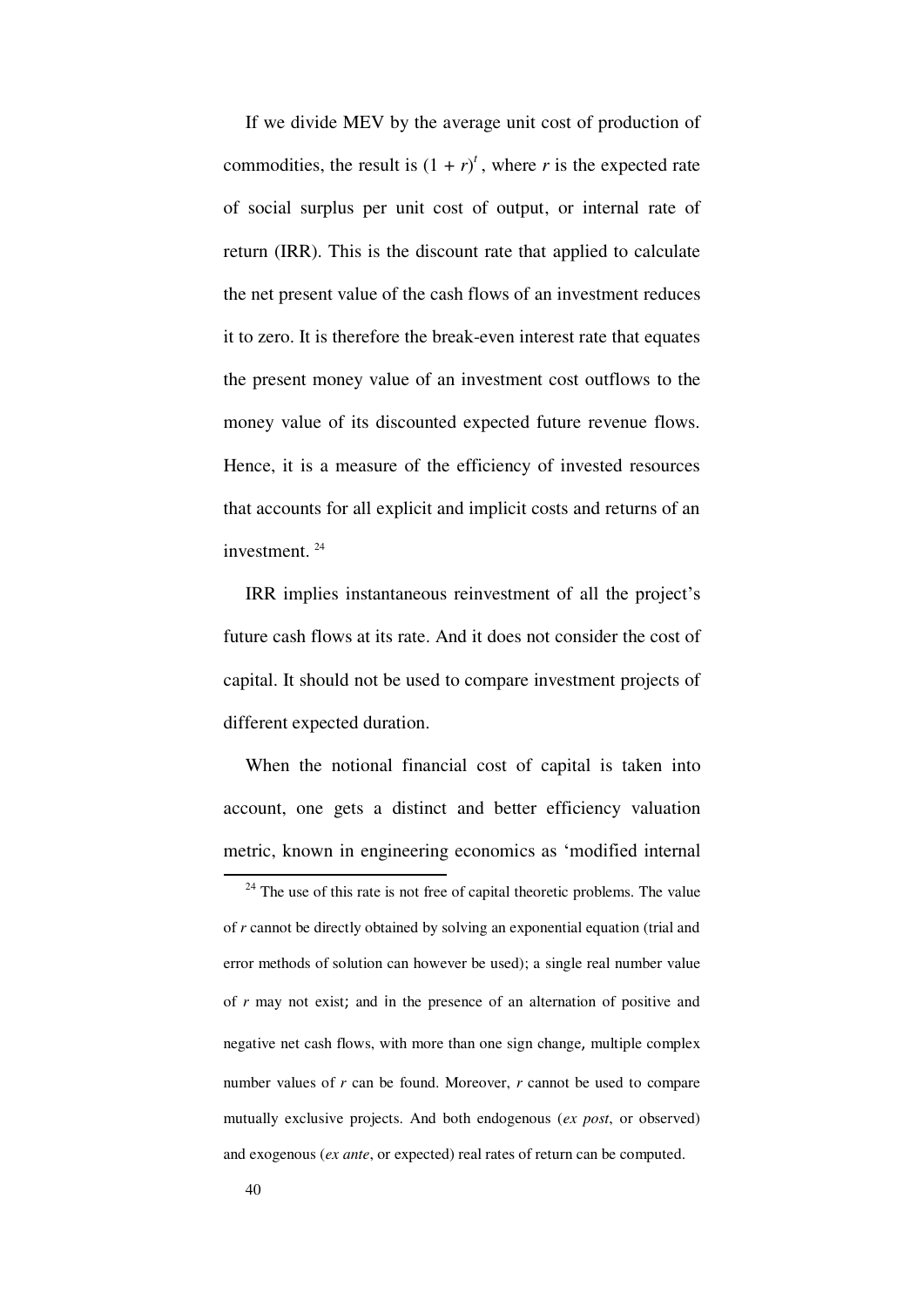rate of return', with which the yields of an investment result lower than with IRR.<sup>25</sup>

### **10. Some theoretical implications of the present approach.**

The economic implications for the theory of capital and investment of the choice between the technical and the financial conception of capital and between different accounting methods should be clear.

The financial conception suggests the idea that there is an inverse monotonic relation linking the demand for capital to the rate of interest. The technical conception does not allow to infer the existence of a similar inverse monotonic relation between the 'quantity of capital' and the rate of profit.

Accounting procedures and the methods used to measure the depreciation of fixed assets and to evaluate inventories are relevant for their connection with the financial leverage hypothesis, the proposition that states that the higher is a firm's debt/equity ratio the more likely is the managerial choice of

 $25$  The rate of return on invested capital (ROI) used in accounting practice is different. It is the ratio of the net income of an investment to the book value of capital assets, that is to their original historic purchasing cost less cumulated depreciation. As such, it does not consider the time-value or potential earning capacity of money (the possibility to earn an interest).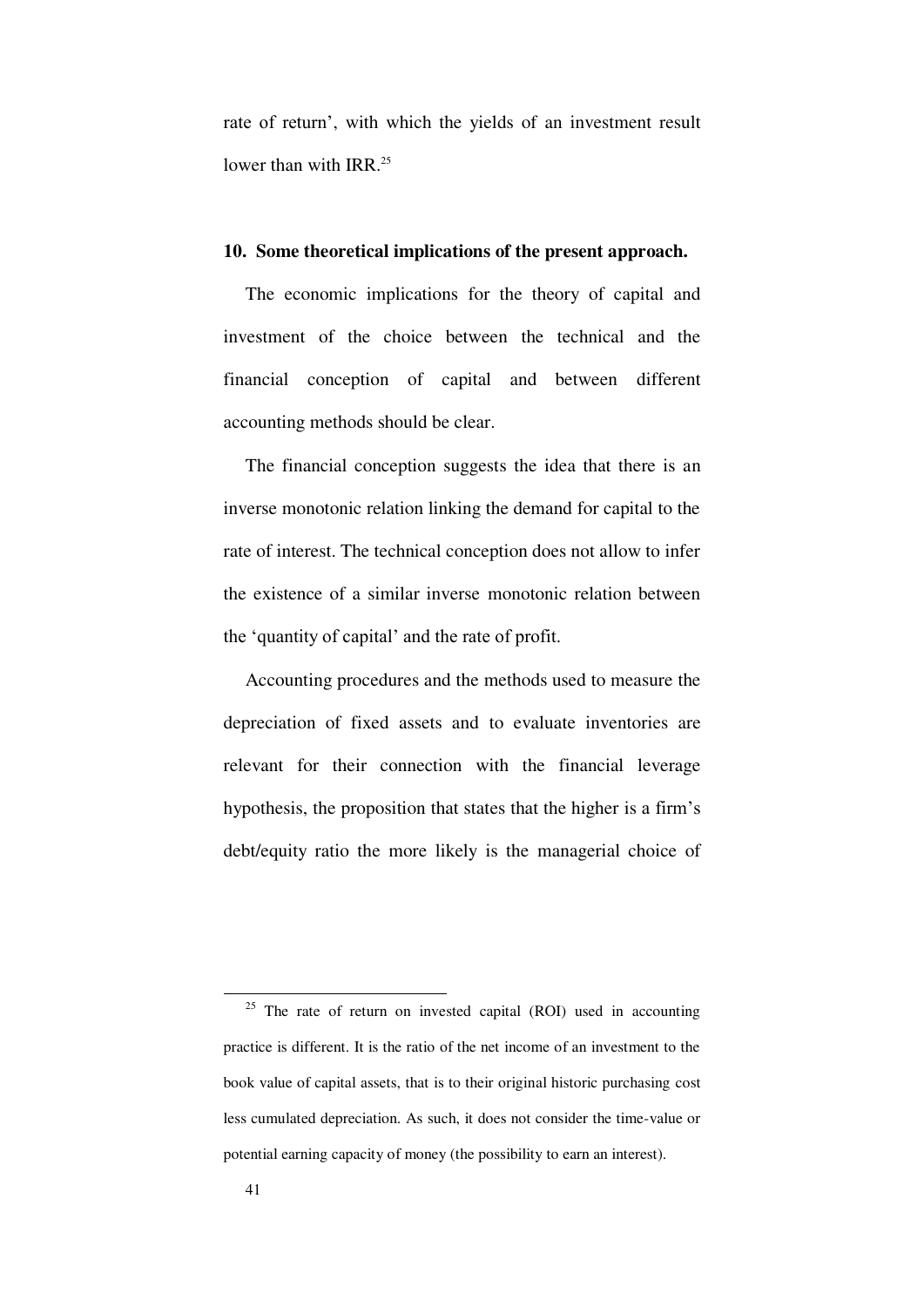accounting methods that shift the earnings reported in official income statements from the future to the present. $26$ 

Investment and financing decisions are not independent of each other. But their interaction is not sufficiently recognized in the economic literature. The Modigliani-Miller neoclassical theorem unfortunately is still popular. $27$ 

What should be considered in investment policy is the response of investments to changes in the average cost of capital, a weighted index number in which all types of costs of capital should be taken into account. Including what has to be paid to get the financial capital needed by an investment. That is including the interest costs implied by borrowing money in the financial market and the dividend costs implied by issuing equities.

An important implication of the abandonment of the pure labour theory of value for capital theory is that profit should be at least partially rehabilitated. It should no longer be regarded as resulting necessarily and entirely from labour exploitation.

<sup>&</sup>lt;sup>26</sup> Straight-line depreciation and FIFO inventory methods should then be preferred for tax purposes to accelerated depreciation and LIFO methods.

 $27$  The theorem sets the irrelevance of corporate capital structure under unrealistic conditions implying a perfect financial market, no taxes, no transaction or adjustment costs, no difference between the lending and the borrowing rates and no information asymmetries.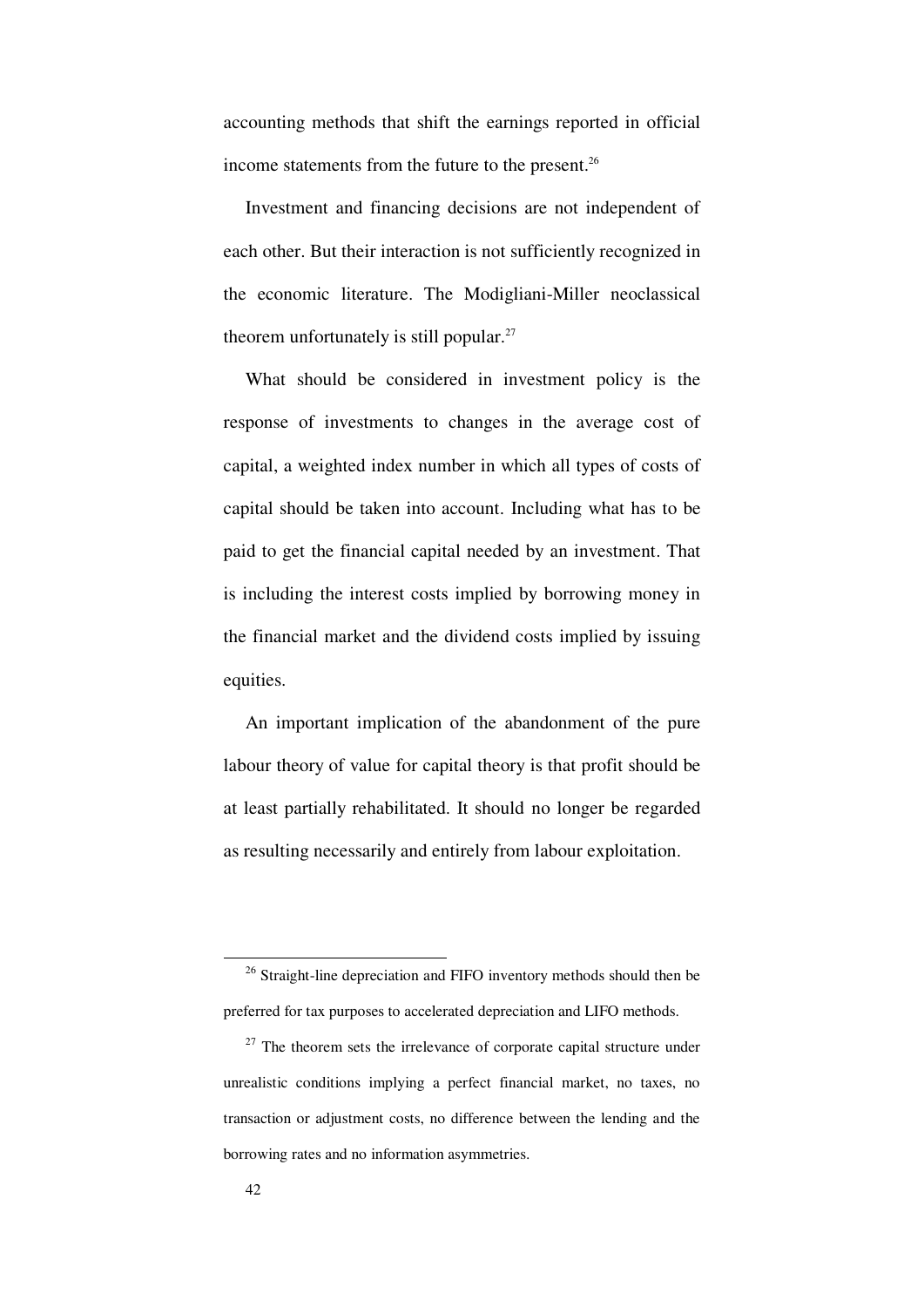Since labour and capital are always jointly used as inputs in production and both of them provide productive services, a part of profit, its 'normal' component, should be considered the price of capital services. That is the reward obtained by the owners of capital for the specific contribution made by capital to production.<sup>28</sup> 'Pure' or 'extra' profit, on the contrary, could be seen as resulting from labour exploitation.

Other implications of the present approach to capital theory regard the interactions between entrepreneurs investment and their financing decisions. As we mentioned, the availability of a money fund is a necessary pre-requisite of productive activity. All investment decisions by firms imply a financial cost to be paid for the provision of invested capital.

Professional accountants prefer to look at this financial cost as a minimal required return element, rather than as a cost. To calculate profits, they deduce from revenues only the explicit expenses incurred by firms in their production activity. They thus fail to recognize that the value of a foregone opportunity represents a cost for the investor. This has important practical implications. It entails an inefficient allocation of social resources.

<sup>&</sup>lt;sup>28</sup> Needless to say, on ethical and ideological grounds the legitimacy of private ownership of capital goods can be questioned.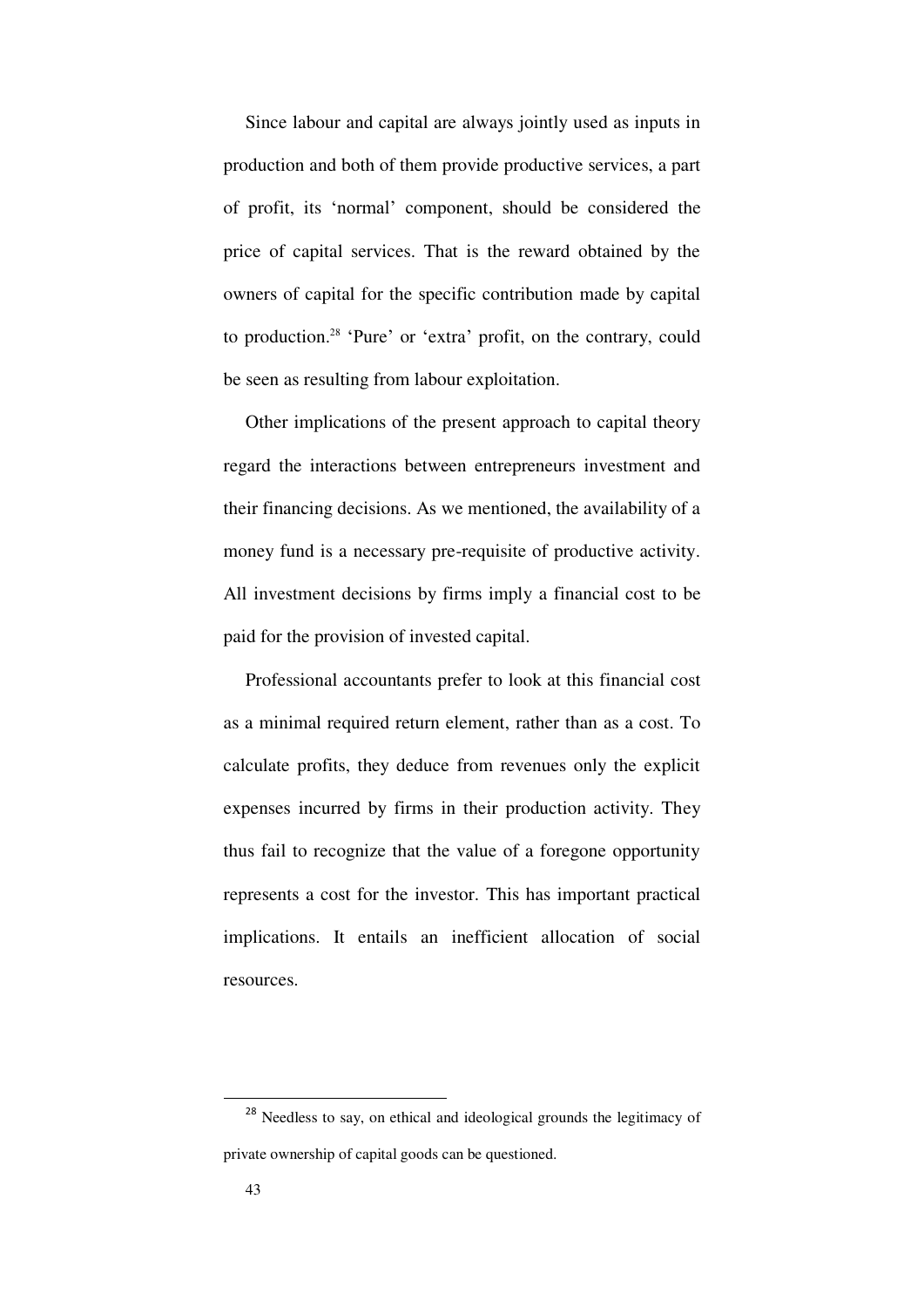Economists, on the contrary, call profit the difference between total revenue and total cost and distinguish normal profits from quasi-rents. This is correct.

Labour and capital are not perfect substitutes in production. In view of their reciprocal implication, both a pure labour theory of value and a pure capital theory appear inadequate.

We have drafted the outline of a cost-of-production theory of value capable to account for the productive contribution of both labour and capital services. It is a theory consistent with the senior Marx's view of the subject, matured after the epistemological break in the intellectual perspective of his theoretical search described by Althusser.

Textual evidence in Marx's writings of this change of perspective has been offered. In our opinion, there are sufficient indications that in an advanced phase of his life Marx dismissed the pure labour theory of value, which he had previously endorsed, and substituted it with a more general cost-of-production theory of value, suited to recognize the direct contributions made by both labour and capital to social output.

Marx explained very clearly why he thought that this important change of theoretical perspective was required at his times. Such change is all the more necessary today, in our technologically advanced and largely automated post-industrial capitalist society, dominated by the artificial intelligence of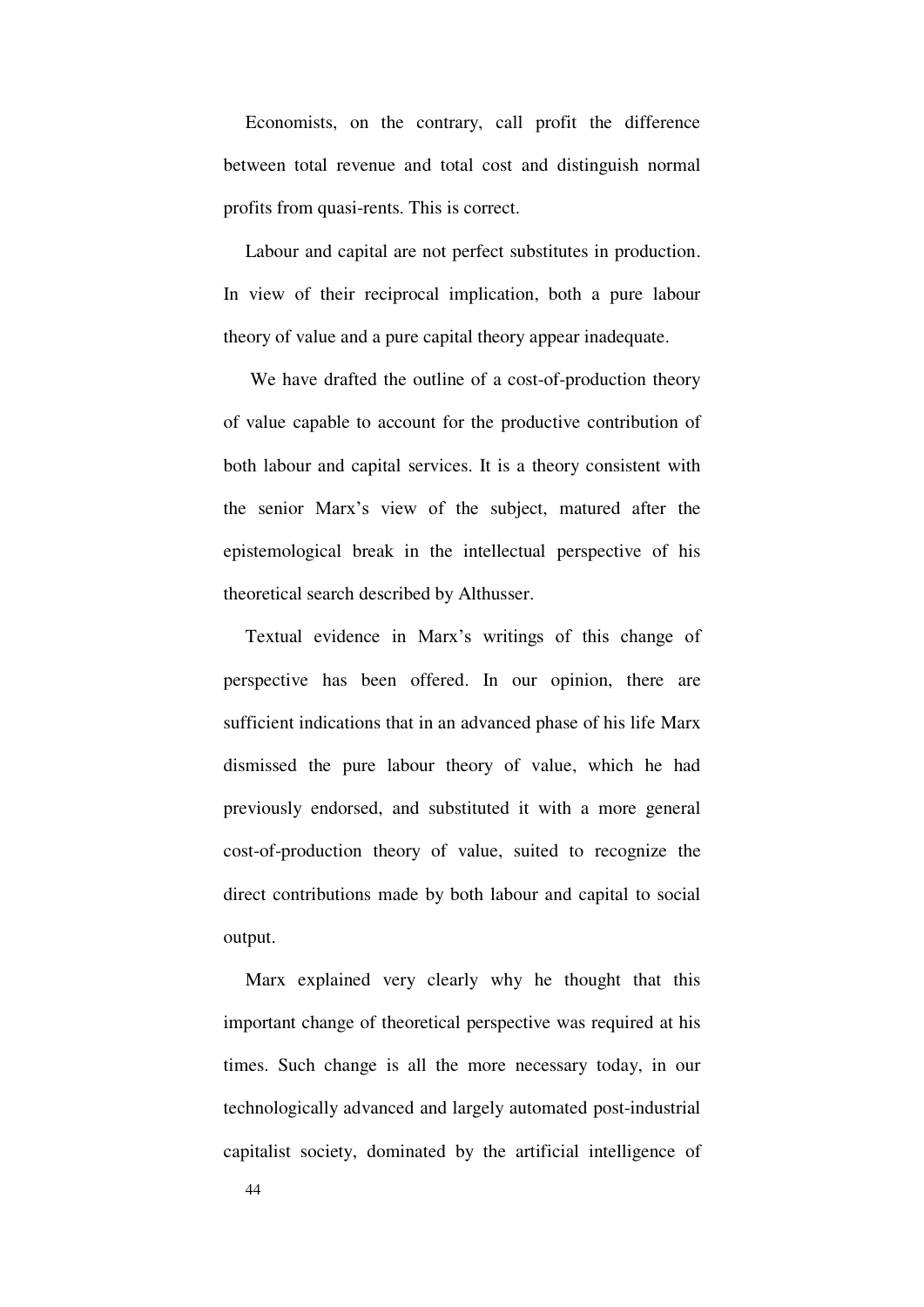'cognitive capitalism', in which an immaterial productive factor, knowledge, performs a fundamental role in the organization of production.

The transformation of the fundamental relation between living labour to dead labour was exactly perceived by Marx. The idea of the driving role of cognitive capital is close to Marx's conception of the 'general intellect', the intellectual power that makes the determination of social relations, including capital, largely independent of material ones. Its recognition marks a significant turning point in the history of the of the division of labour over time.

Marx had a vivid perception of the great expansion potentiality of the productive forces of capitalism and of its attitude to exalt the human capacity to transform the world and to get a progressive emancipation from the dictates of the laws of nature.

### **Bibliographical references:**

DE ANGELIS, M. (2007), *The Beginning of History: Value Struggle and Global Capital*, Pluto Press, London. FELIPE, J. and FISHER, F.M. (2003), *Aggregation in Production Functions: What Applied Economists Should Know*, "Metroeconomica", vol. 54, no. 2-3.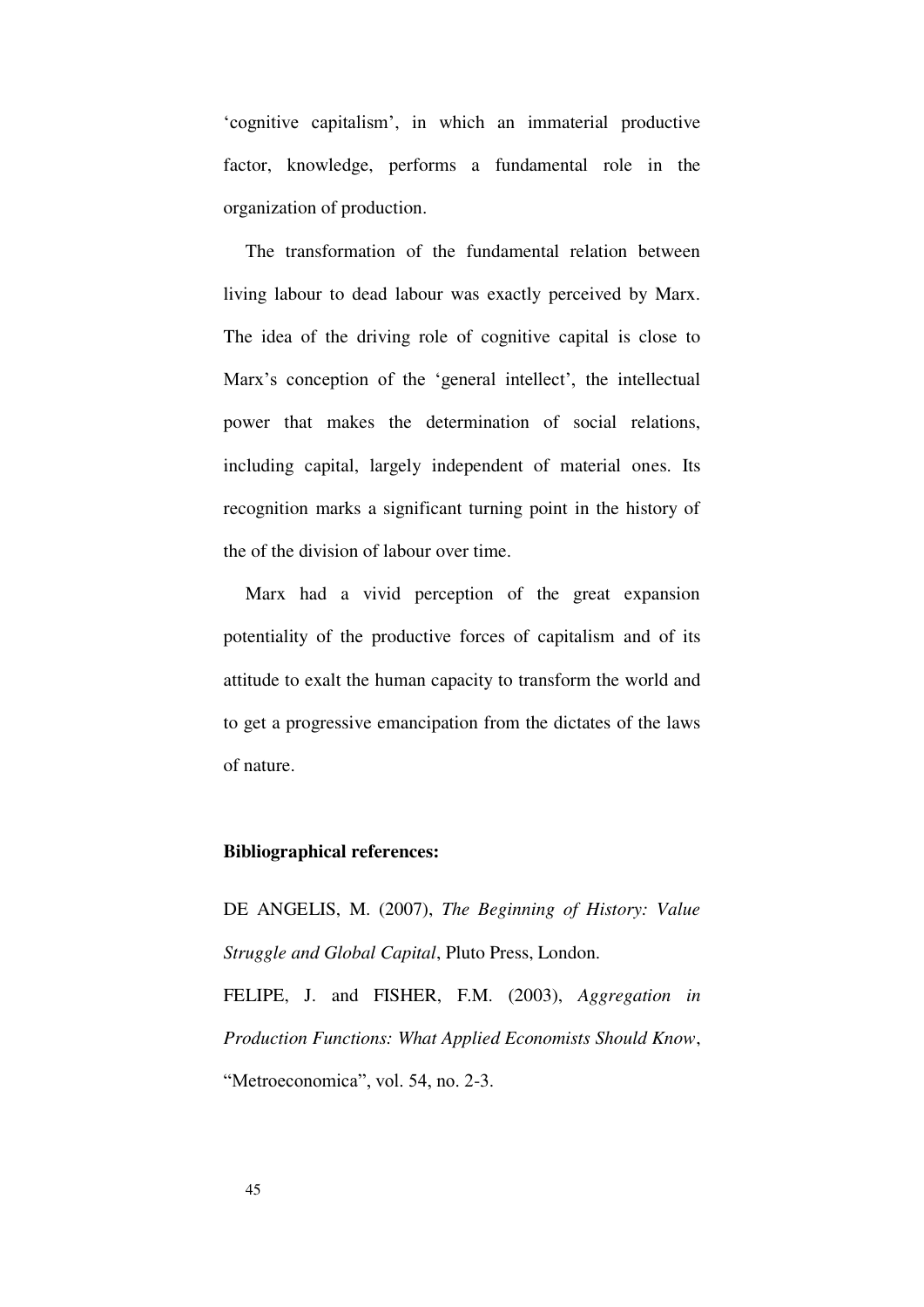FOLEY, D.K. (1982), *The Value of Money, the Value of Labor Power and the Marxian Transformation Problem*, "Review of Radical Political Economics", vol. 14, no. 2, pp. 37-47.

FOLEY, D.K. (2000), *Recent Developments in the Labor Theory of Value*, "Review of Radical Political Economics", vol. 32, no. 1 pp. 1-39.

FREEMAN, A. and KLIMAN, A. (2008), *Simultaneous Valuation vs. the Exploitation Theory of Profit. A Summing up*, "Capital & Class", vol. 94, pp. 107-17.

KEEN, S. (1993), *Use-Value, Exchange-Value, and the Demise of Marx's Labor Theory of Value* and *The Misinterpretation of Marx's Theory of Value*, "Journal of the History of Economic Thought", vol. 15, no. 1, p. 107-21, and no. 2 , pp. 282-300.

KLIMAN, A. (2001), *Simultaneous Valuation vs. the Exploitation Theory of Profit*, "Capital & Class", vol. 73, pp. 97-112.

KLIMAN, A. (2007), *Reclaiming Marx's Capital: A Refutation of the Myth of Inconsistency*, Rowman and Littlefield, Lanham. MARX, K. (1867-94), *Das Kapital: Kritik der politischen Őkonomie*, voll. 3, tr. *Capital*, Lawrence and Wishart, London, 1969-74.

MAVROUDEAS, S. (2001), *The Monetary Equivalent of Labour and Certain Issues Regarding Money and the Value of Labour-Power*, "Economie Appliquée", vol. 54, no. 1, pp. 1-34.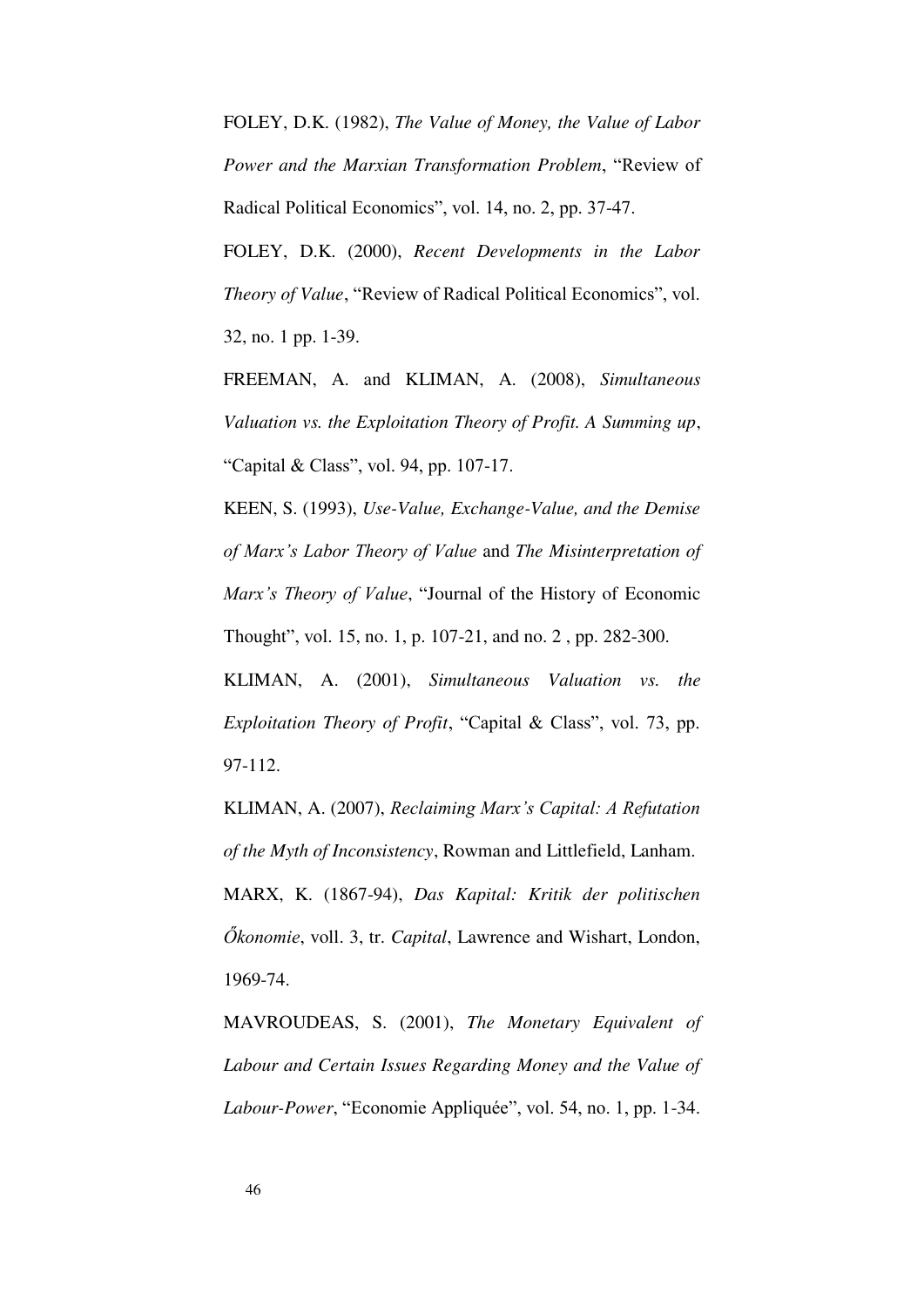MOSELEY, F. (1990), *The Decline of the Rate of Profit in the Postwar U.S. Economy: An Alternative Marxist Explanation*, "Review of Radical Political Economics", vol. 22. No. 2, pp. 17-37.

MOSELEY, F. (2000), *The"New Solution" to the Transformation Problem: A Sympathetic Critique,* "Review of Radical Political Economics", vol. 32, no. 2, pp. 282-316. SRAFFA, P. (1960), *Production of Commodities by Means of Commodities: Prelude to a Critique of Economic Theory*, Cambridge Univ. Press, Cambridge.

### **Abstract:** *On the theory of capital in post-industrial societies.*

 *This is an analysis of the present unsatisfactory state of the theory of capital and a proposal to reformulate this theory in line with some neglected late-Marxian views on the subject and in the light of the passage of capitalism from the industrial to a post-industrial era characterized by the dominance of speculative finance. The author's aim is to provide a better integration of the theory of capital with those of money and finance. Attention is focused on a Marxian price index, the monetary expression of labour value, MEV, which accounts for both explicit and implicit cost components and, differently from MELT, does not consider only the money value of living labour time.*